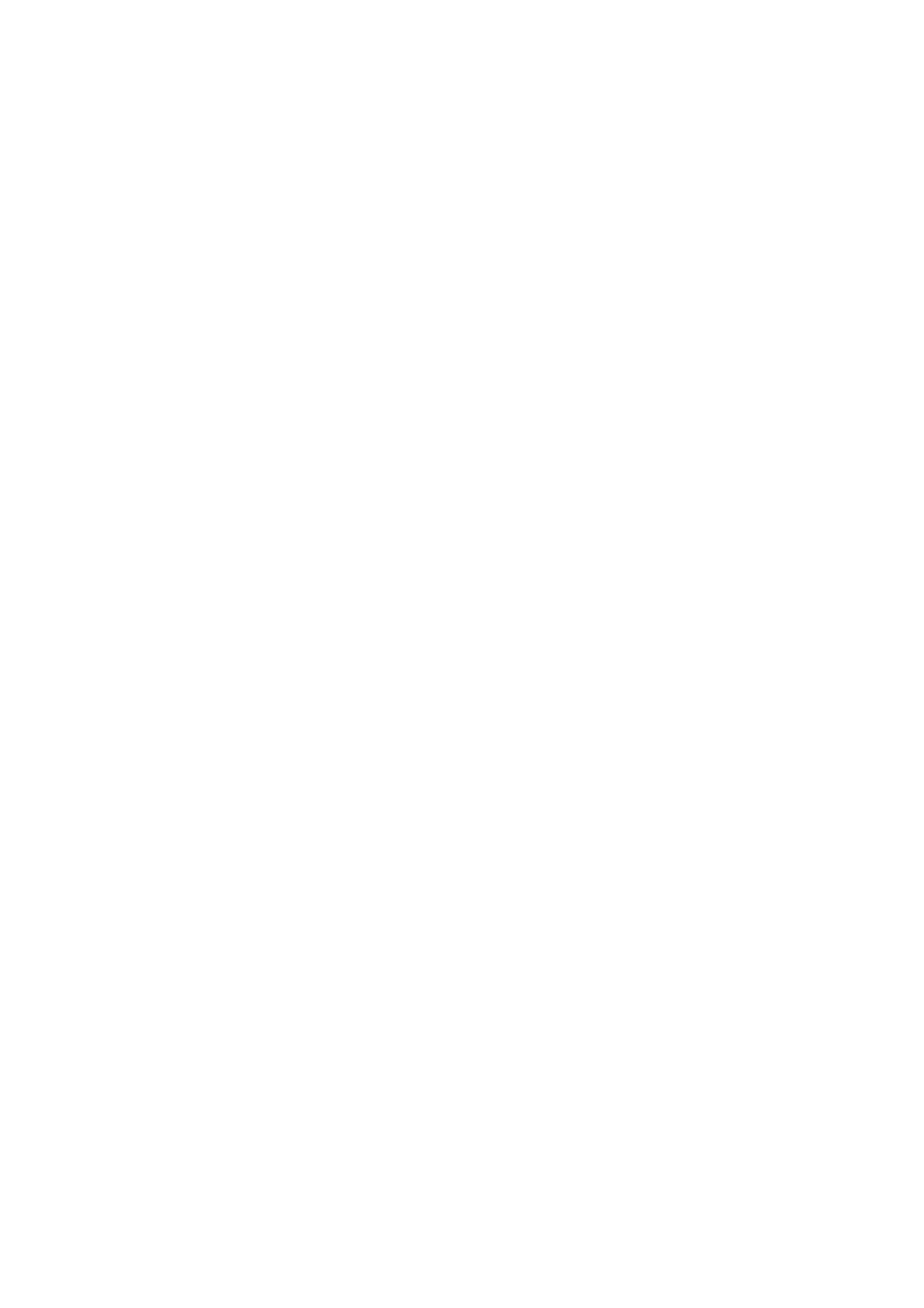#### CLIMATE CHANGE 17/2022

Ressortforschungsplan of the Federal Ministry for the Enviroment, Nature Conservation, Nuclear Safety and Consumer Protection

Project No. (FKZ) 3718 41 113 0 Report No. (UBA-FB) FB000722/ENG

## **The European Commission's 2050 Vision "A clean planet for all" – Implications for Sector Strategies and Climate Governance**

Final report

by

Jakob Wachsmuth, Vicki Duscha, Johannes Eckstein, Andrea Herbst, Patrick Plötz Fraunhofer Institut for Systems and Innovation Research ISI, Karlsruhe

Matthias Duwe, Nick Evans, Mona Freundt, Katharina Umpfenbach Ecologic Institut, Berlin

Kjell Bettgenhäuser, Andreas Hermelink Guidehouse, Köln

On behalf of the German Environment Agency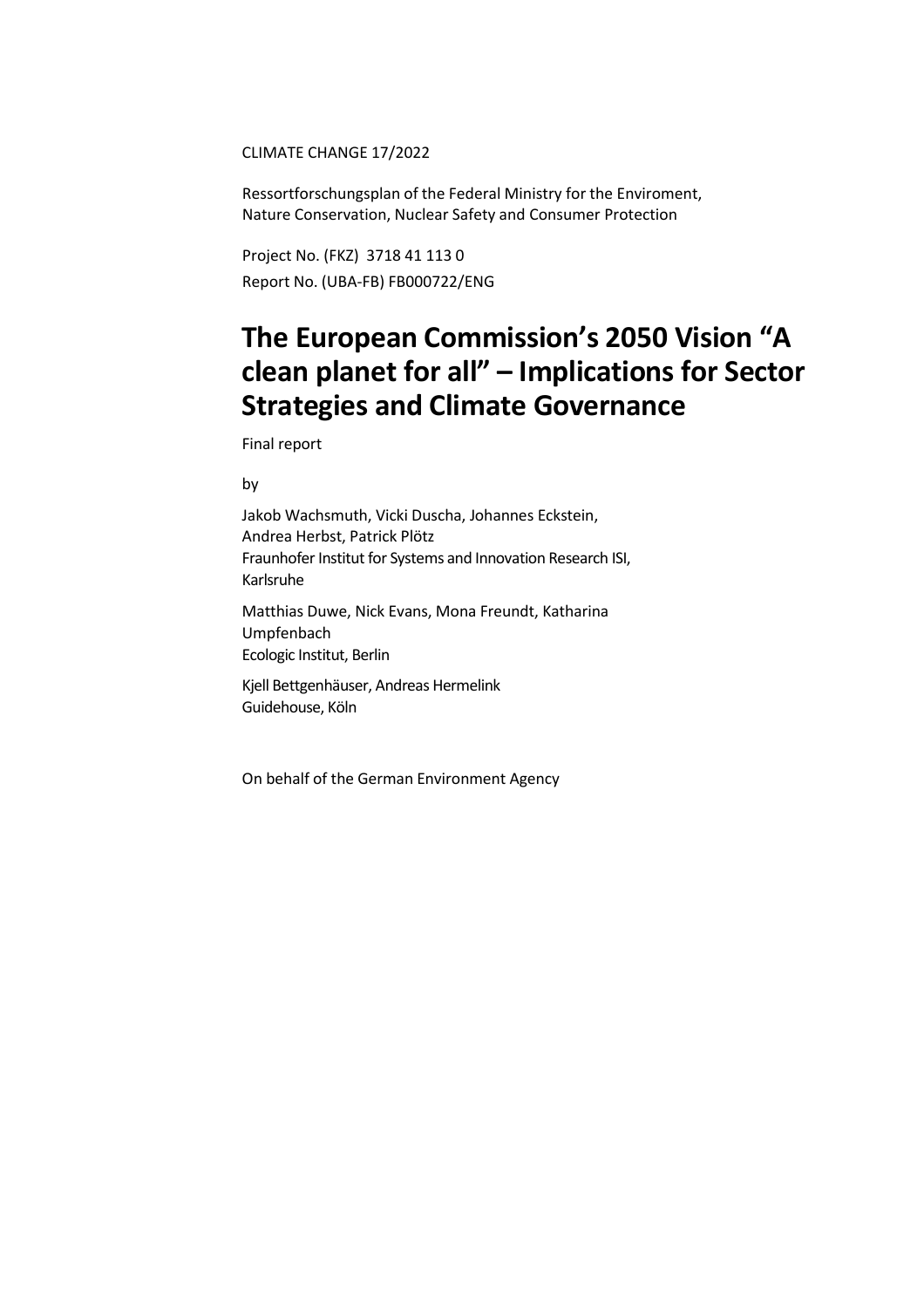#### **Imprint**

#### **Publisher**

Umweltbundesamt Wörlitzer Platz 1 06844 Dessau-Roßlau Tel: +49 340-2103-0 Fax: +49 340-2103-2285 [info@umweltbundesamt.de](mailto:info@umweltbundesamt.de) Internet: www.umweltbundesamt.de

/umweltbundesamt.de /umweltbundesamt

#### **Report performed by:**

Fraunhofer Institute for Systems and Innovation Research ISI Breslauer Str. 48 D-76139 Karlsruhe

Ecologic Institut gemeinnützige GmbH Pfalzburger Str. 43/44 D-10717 Berlin

Guidehouse Energy Germany GmbH Am Wassermann 36 D-50829 Köln

#### **Report completed in:**

November 2021

#### **Edited by:**

Section V 1.2 Climate and Energy Strategies and Scenarios Judith Voß-Stemping

Publication as pdf: <http://www.umweltbundesamt.de/publikationen>

ISSN 1862-4804

Dessau-Roßlau, April 2022

The responsibility for the content of this publication lies with the author(s).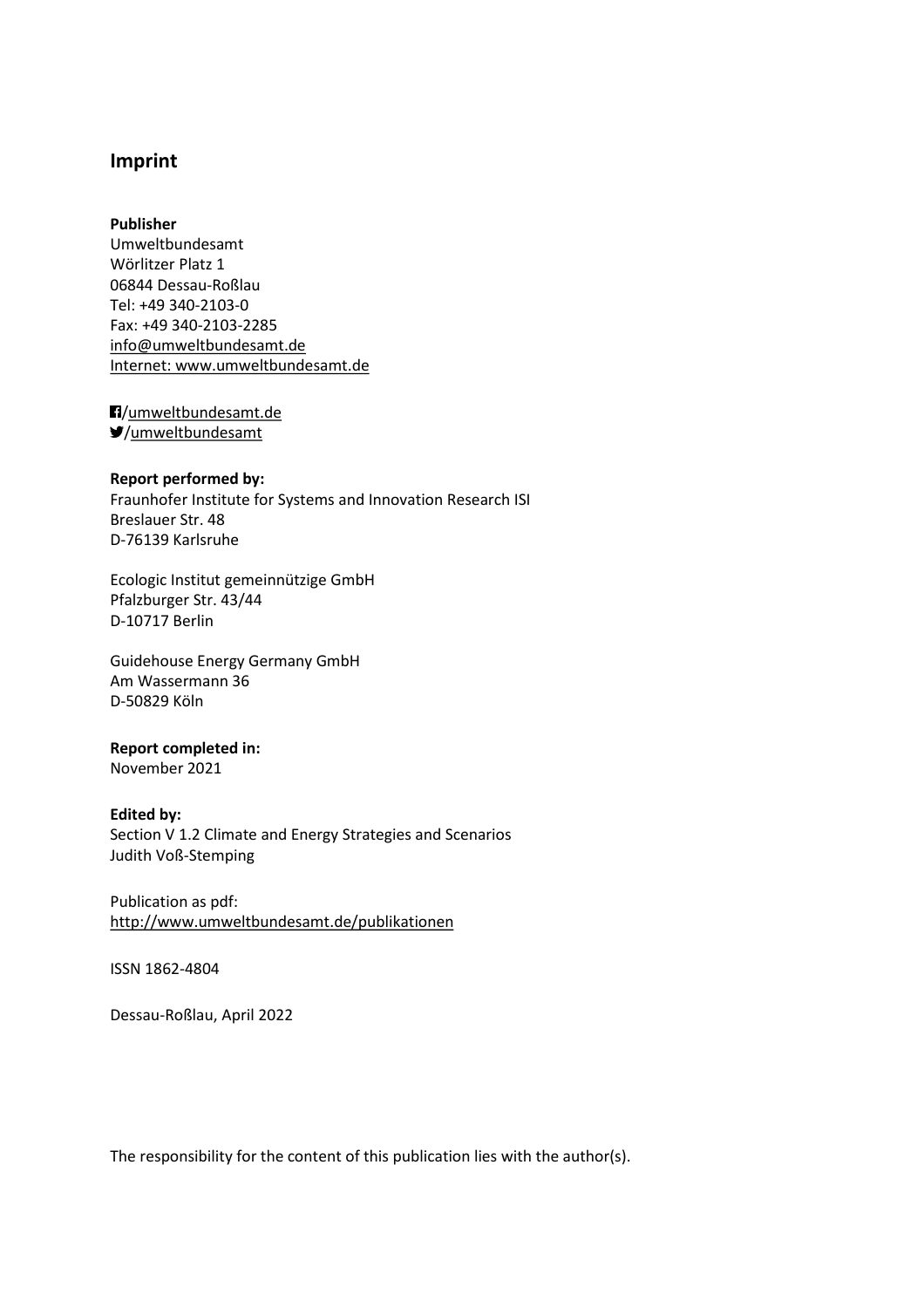#### **Publications underlying this report**

This report is a summary of the following series of reports, working papers and fact sheets, which contain the same results in more detail:

- ► Duscha, V.; Lehmann, S.; Ittner, S. (2021): Revision der EU-Klimaschutz-Verordnung [Revision of the EU Effort-Sharing-Regulation]. Available at: https://www.umweltbundesamt.de/publikationen/revision-der-eu-klimaschutzverordnung, last accessed on 22.11.2021.
- ► Duwe, M., Freundt, M. (2019): Fact Sheet: EU 2050 strategic vision "A Clean Planet for All". Brief Summary of the European Commission proposal. Available at: [https://www.umweltbundesamt.de/en/publikationen/fact-sheet-eu-2050-strategic-vision](https://www.umweltbundesamt.de/en/publikationen/fact-sheet-eu-2050-strategic-vision-a-clean-planet)[a-clean-planet,](https://www.umweltbundesamt.de/en/publikationen/fact-sheet-eu-2050-strategic-vision-a-clean-planet) last accessed on 22.11.2021.
- ► Duwe, M. (forthcoming): Making EU climate governance fit for Net Zero How to complete the current landscape of planning and review processes for targets and policies to align it with the climate neutrality objective. Discussion Paper. Umweltbundesamt, Dessau-Roßlau.
- ► Herbst, A., Fleiter, T., Neuwirth, M., Rehfeldt, M., Wachsmuth, J. (2021) Options for achieving a close-to climate-neutral EU industry and their implications. Fraunhofer Institute for Systems and Innovation Research ISI, Karlsruhe, 2021. Available at: [https://www.isi.fraunhofer.de/content/dam/isi/dokumente/sustainability](https://www.isi.fraunhofer.de/content/dam/isi/dokumente/sustainability-innovation/2021/WP-S-08_2021_Options_for_achieving_a_close-to%20climate-neutral_EU_industry.pdf)[innovation/2021/WP-S-08\\_2021\\_Options\\_for\\_achieving\\_a\\_close-to%20climate](https://www.isi.fraunhofer.de/content/dam/isi/dokumente/sustainability-innovation/2021/WP-S-08_2021_Options_for_achieving_a_close-to%20climate-neutral_EU_industry.pdf)[neutral\\_EU\\_industry.pdf,](https://www.isi.fraunhofer.de/content/dam/isi/dokumente/sustainability-innovation/2021/WP-S-08_2021_Options_for_achieving_a_close-to%20climate-neutral_EU_industry.pdf) last accessed on 22.11.2021.
- ► Hermelink, A., Bettgenhäuser, K. (2021): The European Commission's Renovation Wave Initiative for the Building Sector. Discussion Paper. Climate Change 53/2021. Umweltbundesamt, Dessau-Roßlau, 2021. Available at: [https://www.umweltbundesamt.de/publikationen/the-european-commissions-renovation](https://www.umweltbundesamt.de/publikationen/the-european-commissions-renovation-wave-initiative)[wave-initiative,](https://www.umweltbundesamt.de/publikationen/the-european-commissions-renovation-wave-initiative) last accessed on 22.11.2021.
- ► Plötz, P., Wachsmuth, J., Gnann, T., Neuner, F., Speth, D., Link, S. (2021): Net-zero carbon transport in Europe until 2050 - Targets, technologies and policies for a long-term EU strategy. Fraunhofer Institute for Systems and Innovation Research ISI, Karlsruhe, 2021. Available at: [https://www.isi.fraunhofer.de/content/dam/isi/dokumente/cce/2021/EU\\_Transport\\_polic](https://www.isi.fraunhofer.de/content/dam/isi/dokumente/cce/2021/EU_Transport_policybrief_long.pdf) [ybrief\\_long.pdf,](https://www.isi.fraunhofer.de/content/dam/isi/dokumente/cce/2021/EU_Transport_policybrief_long.pdf) last accessed on 22.11.2021.
- ► Wachsmuth, J., Eckstein, J., Held, A., Herbst, A., Plötz, P., Bettgenhäuser, K., Berg, T., Hardy, M., Schimmel, M., Duwe, M., Freundt, M., Frelih-Larsen, A., Hirschnitz-Garbers, M., Araujo, A. (2019): Assessment of the In-depth Analysis Accompanying the Strategic Long-term Vision "A clean planet for all" of the European Commission. Climate Change 35/2019. Available at: [https://www.umweltbundesamt.de/en/publikationen/assessment-EU-vision-clean-plaent](https://www.umweltbundesamt.de/en/publikationen/assessment-EU-vision-clean-plaent-for-all)[for-all,](https://www.umweltbundesamt.de/en/publikationen/assessment-EU-vision-clean-plaent-for-all) last accessed on 22.11.2021.

One of the authors of each of the individual publications has been responsible its summary in this report.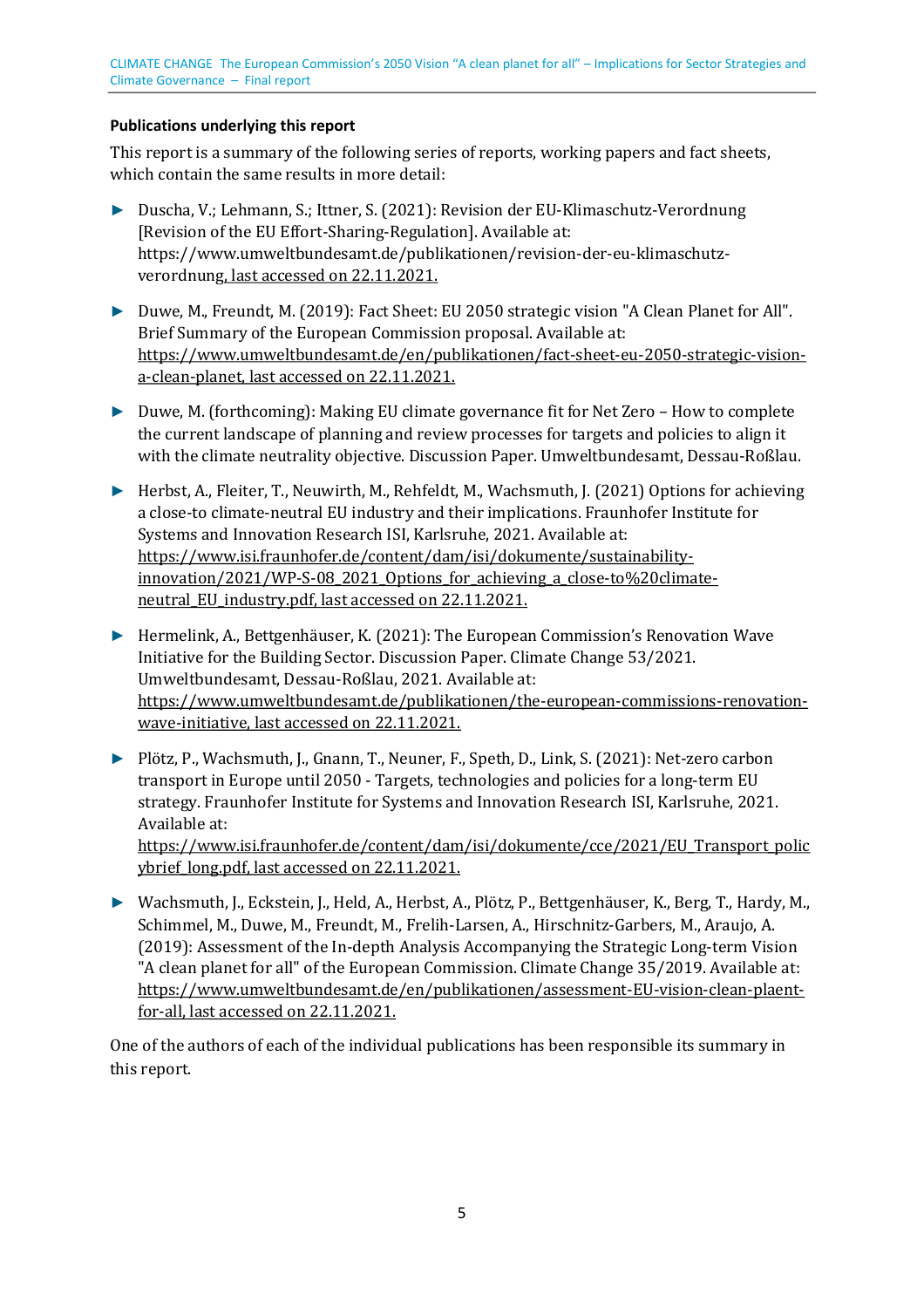#### **Abstract**

In November 2018, the European Commission published its Strategic Long-Term Vision entitled "A Clean Planet for all" calling for the target of net-zero greenhouse gas emissions by 2050. This proposal was subsequently agreed upon by EU heads of state and government, it features centrally in the European Green Deal and has now been made a legally binding objective in the EU Climate Law. The Strategic Long-Term Vision was supported by a detailed In-depth Analysis. The central objective of the work presented in this report was to assess the European Commission's Strategic Long-Term Vision and supplementary materials and reflect on them in light of state-of-the-art sector analyses.

The report is a summary of a series of publications. These publications provide insights on the In-depth Analysis along with an assessment of the role of the Strategic Vision and how it can be turned into an effective long-term strategy for the EU. In addition, sector analyses for the transport sector, the industry sector and the buildings sector provide insights on the action needed to reach long-term decarbonisation in those sectors. An assessment of the inception impact assessment to the Effort Sharing Regulation shed light on different options for a meaningful combination of  $CO<sub>2</sub>$  pricing (emissions trading) and regulation under the Effort Sharing Regulation. Lastly, a stocktake on the overall landscape of EU climate governance as of autumn of 2021 identified remaining weaknesses and recommends ways to strengthen the existing processes to ensure that they can get the EU on a path towards climate neutrality. A central recommendation is the call for an update to the EU long-term strategy as a central hub to provide oversight and guidance for sectoral and horizontal strategies as well as the next policy package (beyond 2030) that is due in 2024.

#### **Kurzbeschreibung**

Im November 2018 veröffentlichte die Europäische Kommission ihre Strategische Langzeit-Vision "Ein sauberer Planet für alle", welche Netto-Null-Treibhausgasemissionen als Ziel für die EU im Jahr 2050 vorschlug. Dieses Ziel wurde ein Jahr später von den EU-Staats- und Regierungschefs angenommen. Es ist auch eine zentrale Zielgröße im European Green Deal und durch das EU-Klimaschutzgesetz wurde es rechtlich verbindlich. Die Strategische Langzeit-Vision von 2018 wurde von einer detaillierten Folgenabschätzung begleitet. Das Hauptziel der in diesem Bericht vorgestellten Arbeit bestand darin, die Strategische Langzeitvision der Europäischen Kommission und die ergänzenden Materialien zu bewerten und sie im Lichte der neuesten Sektoranalysen zu reflektieren.

Der Bericht ist eine Zusammenfassung einer Serie von Publikationen. Diese Publikationen geben Einblicke in die Folgenabschätzung sowie eine Einschätzung der Rolle der Strategischen Vision und wie sie zu einer effektiven Langzeitstrategie für die EU entwickelt werden kann. Darüber hinaus geben Sektoranalysen für den Verkehrs-, Industrie- und Gebäudesektor Aufschluss darüber, welche Maßnahmen erforderlich sind, um eine langfristige Dekarbonisierung in diesen Sektoren zu erreichen. Eine Analyse der ersten Folgenabschätzung zur Effort-Sharing-Verordnung beleuchtet die verschiedenen Optionen für eine sinnvolle Kombination aus CO2- Bepreisung (Emissionshandel) und Regulierung im Rahmen der Effort-Sharing-Verordnung. Schließlich wurden in einer Bestandsaufnahme des Gesamtbilds der EU-Klimagovernance im Herbst 2021 verbleibende Schwachstellen ermittelt und Wege zur Stärkung der bestehenden Prozesse empfohlen, um sicherzustellen, dass sie die EU auf den Weg zur Klimaneutralität bringen können. Eine zentrale Empfehlung ist die Forderung nach einer Aktualisierung der EU-Langzeitstrategie als zentraler Drehscheibe, um Übersicht und Orientierung für sektorale und horizontale Strategien sowie für das nächste Politikpaket (nach 2030), das 2024 ansteht, zu bieten.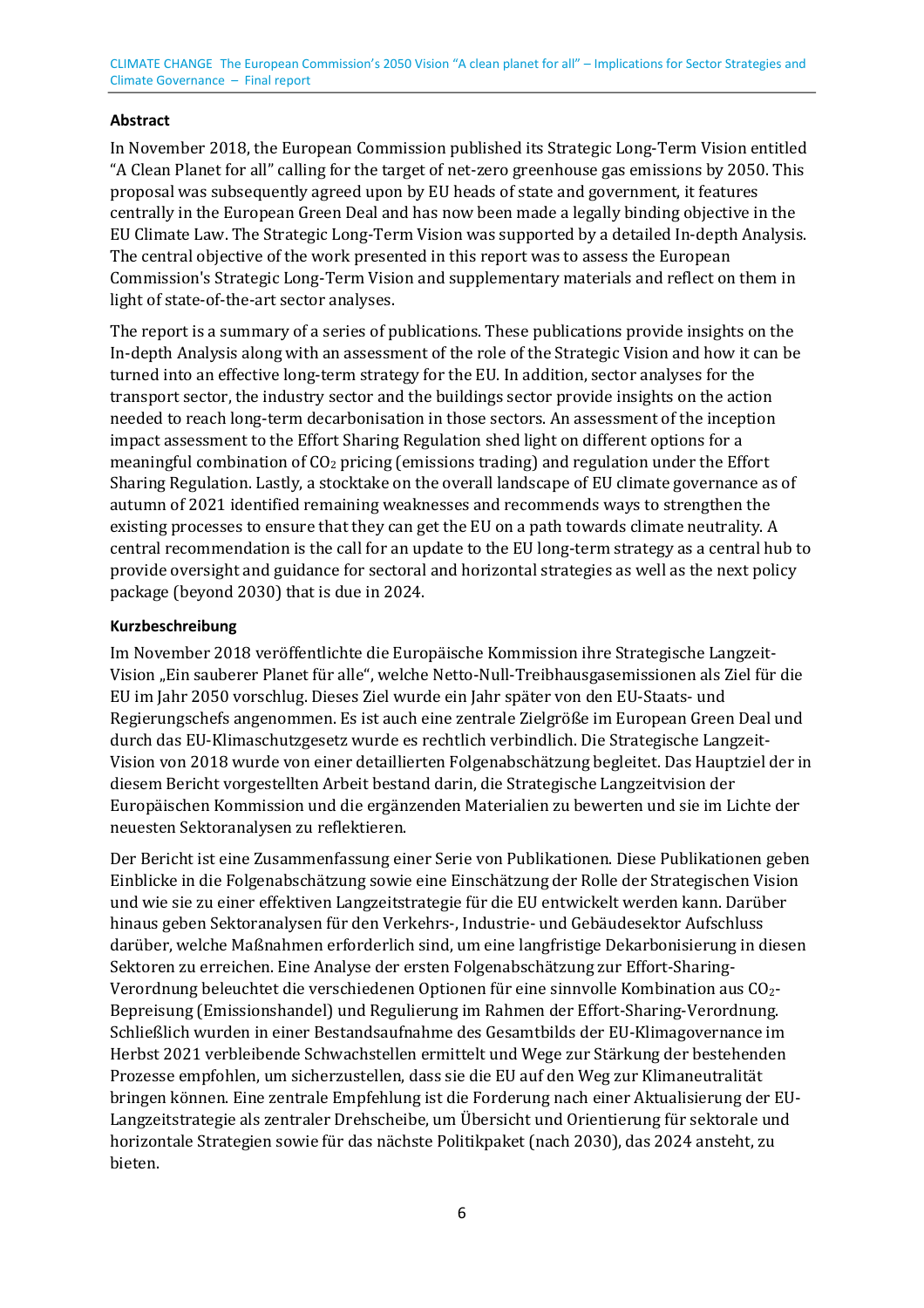## **Table of content**

| $\mathbf{1}$   |                                                                                                                                                                                |  |  |  |  |
|----------------|--------------------------------------------------------------------------------------------------------------------------------------------------------------------------------|--|--|--|--|
|                | 1.1                                                                                                                                                                            |  |  |  |  |
|                | 1.2                                                                                                                                                                            |  |  |  |  |
| $\overline{2}$ | Summary of the strategic long-term vision "A clean planet for all" of the European<br>Commission and assessment of the In-depth Analysis accompanying the strategic vision  13 |  |  |  |  |
| 3              |                                                                                                                                                                                |  |  |  |  |
|                | 3.1                                                                                                                                                                            |  |  |  |  |
|                | 3.2                                                                                                                                                                            |  |  |  |  |
|                | 3.3                                                                                                                                                                            |  |  |  |  |
| 4              |                                                                                                                                                                                |  |  |  |  |
| 5.             | Looking ahead: how to make EU Climate Governance fit for the Climate Neutrality Target 32                                                                                      |  |  |  |  |
| 6              |                                                                                                                                                                                |  |  |  |  |
| 7              |                                                                                                                                                                                |  |  |  |  |
|                | 7.1                                                                                                                                                                            |  |  |  |  |
|                | 7.2                                                                                                                                                                            |  |  |  |  |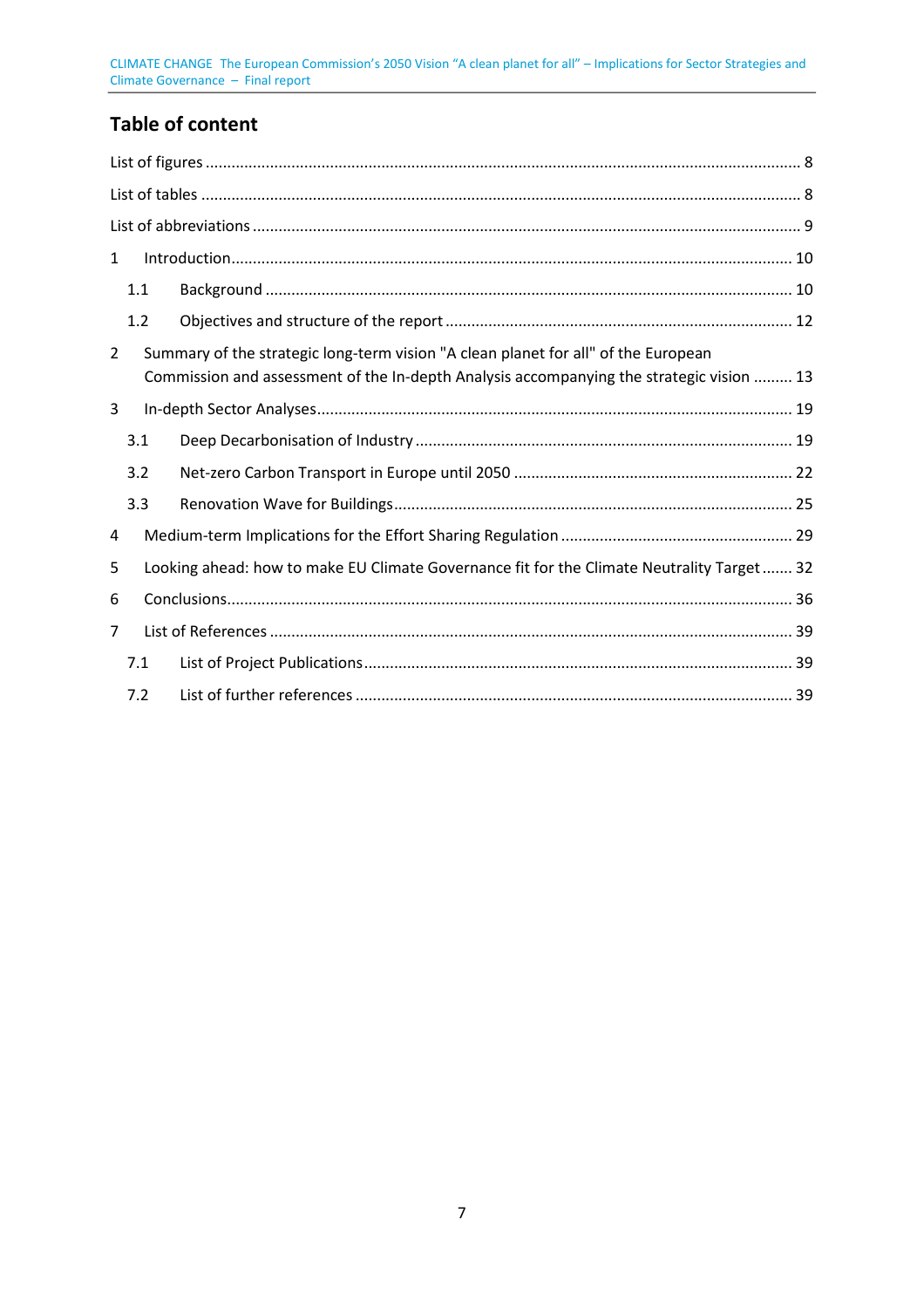## <span id="page-7-0"></span>**List of figures**

| Figure 1:                                                                | Time axis for the processes of international and European        |  |
|--------------------------------------------------------------------------|------------------------------------------------------------------|--|
|                                                                          | climate policy relevant to the EU long-term climate strategy .11 |  |
| Overview over the scenarios in the EC's 2050 vision13<br>Figure 2:       |                                                                  |  |
| Figure 3:                                                                | Focus areas for the assessment of the In-depth Analysis          |  |
|                                                                          | underlying the European Commission's long-term strategic         |  |
|                                                                          |                                                                  |  |
| Figure 4:                                                                | Industrial GHG emissions by scenario and energy carrier20        |  |
| Industrial final energy demand plus feedstock by scenario20<br>Figure 5: |                                                                  |  |
| Figure 6:                                                                | Historical and required future transport GHG emissions within    |  |
|                                                                          |                                                                  |  |
| Figure 7:                                                                | Stylised representation of future net GHG emission pathways      |  |
|                                                                          |                                                                  |  |

## <span id="page-7-1"></span>**List of tables**

| Table 1: | Percentage change of transport GHG emissions for linear   |  |
|----------|-----------------------------------------------------------|--|
|          |                                                           |  |
| Table 2: | Status quo climate governance for eight main elements and |  |
|          |                                                           |  |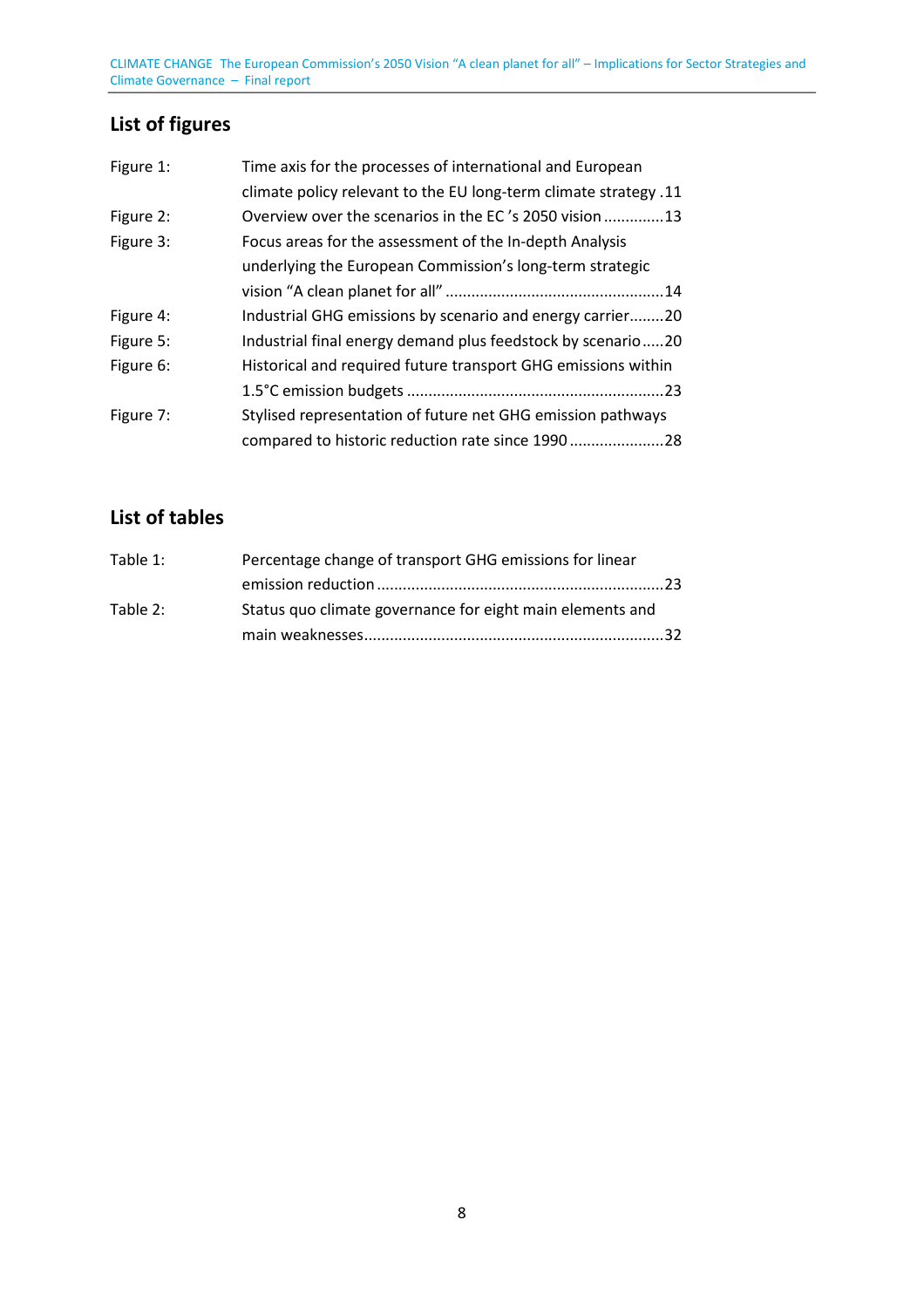### <span id="page-8-0"></span>**List of abbreviations**

| 1.5LIFE            | EC scenario with net-zero GHG emissions in 2050 focussing on a circular<br>economy approach and lifestyle changes |  |  |
|--------------------|-------------------------------------------------------------------------------------------------------------------|--|--|
| 1.5TECH            | EC scenario with net-zero GHG emissions in 2050 focussing on<br>technological approaches                          |  |  |
| <b>AFID</b>        | Alternative fuel infrastructure directive                                                                         |  |  |
| <b>AFOLU</b>       | Agriculture, forestry, other land uses                                                                            |  |  |
| <b>BAT</b>         | Best-available technology                                                                                         |  |  |
| <b>BECCS/DACCS</b> | Bioenergy/Direct air capture with CCS                                                                             |  |  |
| <b>CCS</b>         | Carbon capture and storage                                                                                        |  |  |
| <b>CCU</b>         | Carbon capture and utilisation                                                                                    |  |  |
| <b>CDR</b>         | Carbon dioxide removal                                                                                            |  |  |
| CO <sub>2</sub>    | Carbon dioxide                                                                                                    |  |  |
| <b>EC</b>          | <b>European Commission</b>                                                                                        |  |  |
| <b>ECL</b>         | <b>EU Climate Law</b>                                                                                             |  |  |
| <b>EPC</b>         | Energy performance certificates                                                                                   |  |  |
| <b>EPBD</b>        | <b>Energy Performance of Buildings Directive</b>                                                                  |  |  |
| <b>ESR</b>         | <b>Effort Sharing Regulation</b>                                                                                  |  |  |
| EU                 | European Union                                                                                                    |  |  |
| <b>GDP</b>         | Gross domestic product                                                                                            |  |  |
| <b>GHG</b>         | Greenhouse gas emission                                                                                           |  |  |
| <b>IDA</b>         | In-depth Analysis supporting the SV                                                                               |  |  |
| <b>IPCC</b>        | Intergovernmental Panel on Climate Change                                                                         |  |  |
| <b>IPCC SR1.5</b>  | The IPCC's Special Report on Global Warming of 1.5°C                                                              |  |  |
| <b>LTS</b>         | Long-term climate strategy                                                                                        |  |  |
| <b>LULUCF</b>      | Land use, land use change and forestry                                                                            |  |  |
| <b>MEPS</b>        | Minimum energy performance standards                                                                              |  |  |
| <b>MS</b>          | Member States of the EU                                                                                           |  |  |
| <b>NDC</b>         | Nationally determined contribution to the Paris Agreement                                                         |  |  |
| <b>NECP</b>        | National Energy and Climate Plan                                                                                  |  |  |
| <b>NZEB</b>        | Nearly-zero energy buildings                                                                                      |  |  |
| PA                 | Paris Agreement                                                                                                   |  |  |
| <b>RES</b>         | Renewable Energy Sources                                                                                          |  |  |
| <b>RRF</b>         | Recovery and Resilience Facility                                                                                  |  |  |
| <b>SDG</b>         | Sustainable development goals                                                                                     |  |  |
| <b>SV</b>          | Strategic long-term vision "A clean planet for all"                                                               |  |  |
| <b>UNFCCC</b>      | United Nations Framework Convention on Climate Change                                                             |  |  |
| <b>ZEV</b>         | Zero-emission vehicles                                                                                            |  |  |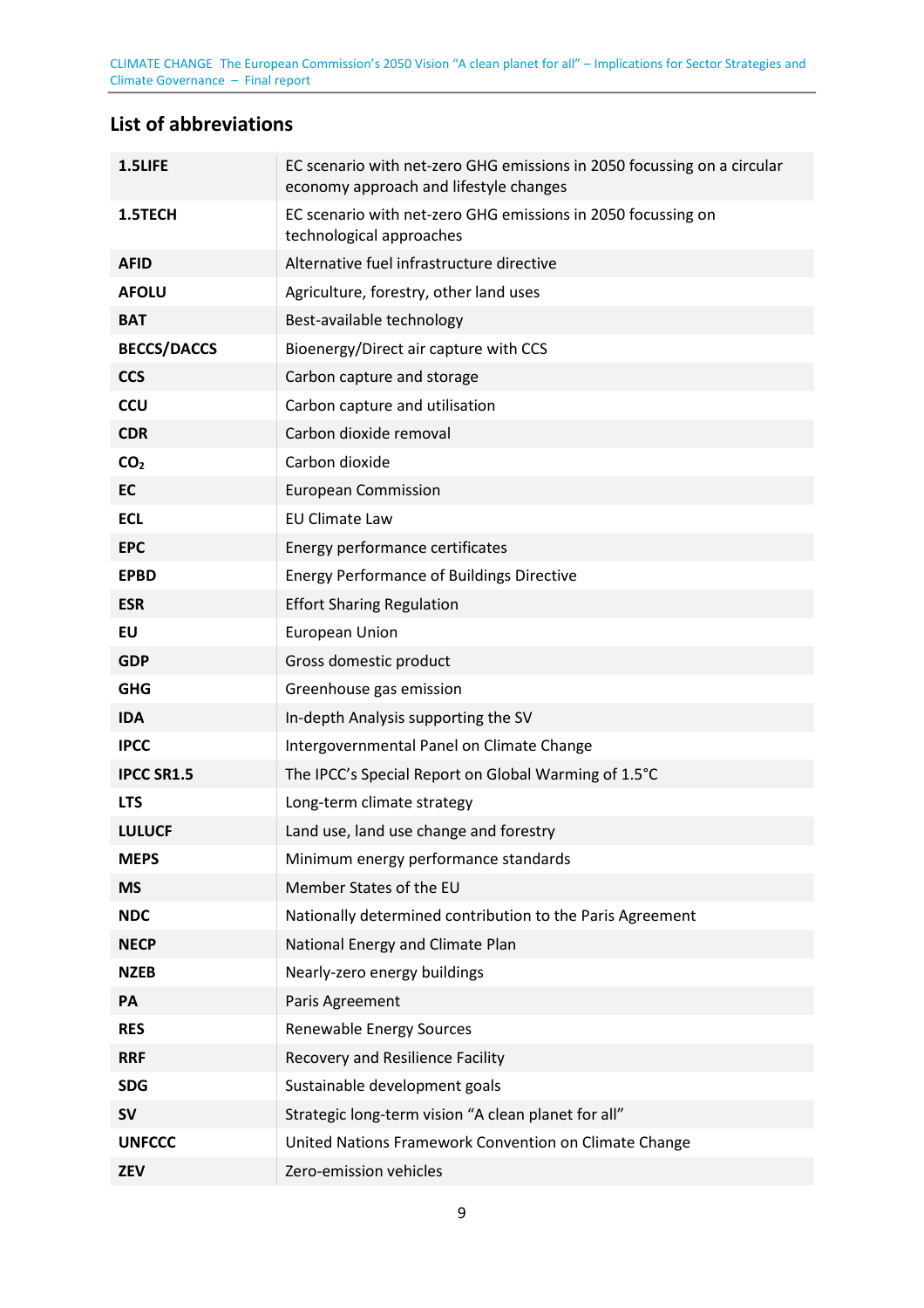## <span id="page-9-0"></span>**1 Introduction**

### <span id="page-9-1"></span>**1.1 Background**

With the Paris Agreement (PA), the international community agreed on a set of ambitious climate goals—most prominently among these is the long-term temperature goal of holding global warming well below 2°C and to pursue efforts to further limit global warming to 1.5°C (UNFCCC 2016). Article 4 of the agreement frames these objectives around the requirement of reaching a global balance of greenhouse gas (GHG) emissions and sinks in the second half of the  $21<sup>st</sup>$  century, also referred to as climate and GHG neutrality, with the former actually referring to human activity having no net impact on the climate system including for instance land use change (IPCC 2018a). Moreover, Article 4.19 requests all parties to prepare long-term low GHG development strategies consistent with the goals of the PA by 2020. The agreement's long-term perspective, combined with an iterative process of ever-increasing short-term contributions by all Parties, has emphasised the importance of the transformational nature of climate policy. The unequivocal message of the Special Report on Global Warming of 1.5°C, published by the Intergovernmental Panel on Climate Change (IPCC SR1.5), further substantiated this renewed attention on the long-term objective of GHG neutrality and its implications for current policy (IPCC 2018b). The middle of the century is a distant but rapidly approaching future, especially considering the magnitude of the challenge of transforming the world's economy to net-zero emissions.

The sense of urgency that accompanies integrating long-term objectives more directly into current policy has also influenced policy-making in the European Union (EU). The European Commission (EC) had developed a basis for a long-term climate strategy (LTS) for the EU as early as 2011 with its "Roadmap to a low-carbon economy by 2050" (EU COM 2011). While the 2050 Roadmap was never formally adopted due to resistance by some Member States (MS), it has been formative for the discussion on long-term mitigation pathways for the EU, especially pertaining to EU energy and mobility roadmaps. Although the target formally adopted by the EU was an 80-95% GHG emissions reduction by 2050 (from 1990 levels), the scenarios underlying the 2050 Roadmap focussed on achieving the lower end of this range, i.e., an 80% reduction. Importantly, a reduction of the EU's GHG emissions by only 80% in 2050 has been found to be inconsistent with the PA's long-term temperature goal (cf. Wachsmuth, Schaeffer and Hare 2018), especially considering the IPCC SR1.5 (IPCC 2018b). Hence, the 2050 Roadmap was outdated, not only in regards to the PA's more ambitious long-term perspective but also recent technological developments (cf. Graichen 2016 and Wachsmuth et al. 2018).

Therefore, in March 2018, heads of state and government requested the EC to prepare a "proposal for a strategy for long-term EU greenhouse gas emissions reduction in accordance with the Paris Agreement" (European Council 2018). This demand, echoed by the European Parliament, was then enshrined as EU law in Art. 15 of the Regulation on the Governance of the Energy Union and Climate Action (EU COM 2018a), also known as the Governance Regulation. The legislation stipulated that the EC should develop a scenario for net-zero GHG emissions in 2050 in order to explore the PA's requirement of reaching a balance of GHG emissions and sinks. Accordingly, the Commission developed analytical material and crafted a policy summary in response to this obligation. On 28 November 2018, the EC published a Communication entitled "A Clean Planet for all. A European strategic long-term vision for a prosperous, modern, competitive and climate neutral economy" (EU COM 2018b) referred to here as the "Strategic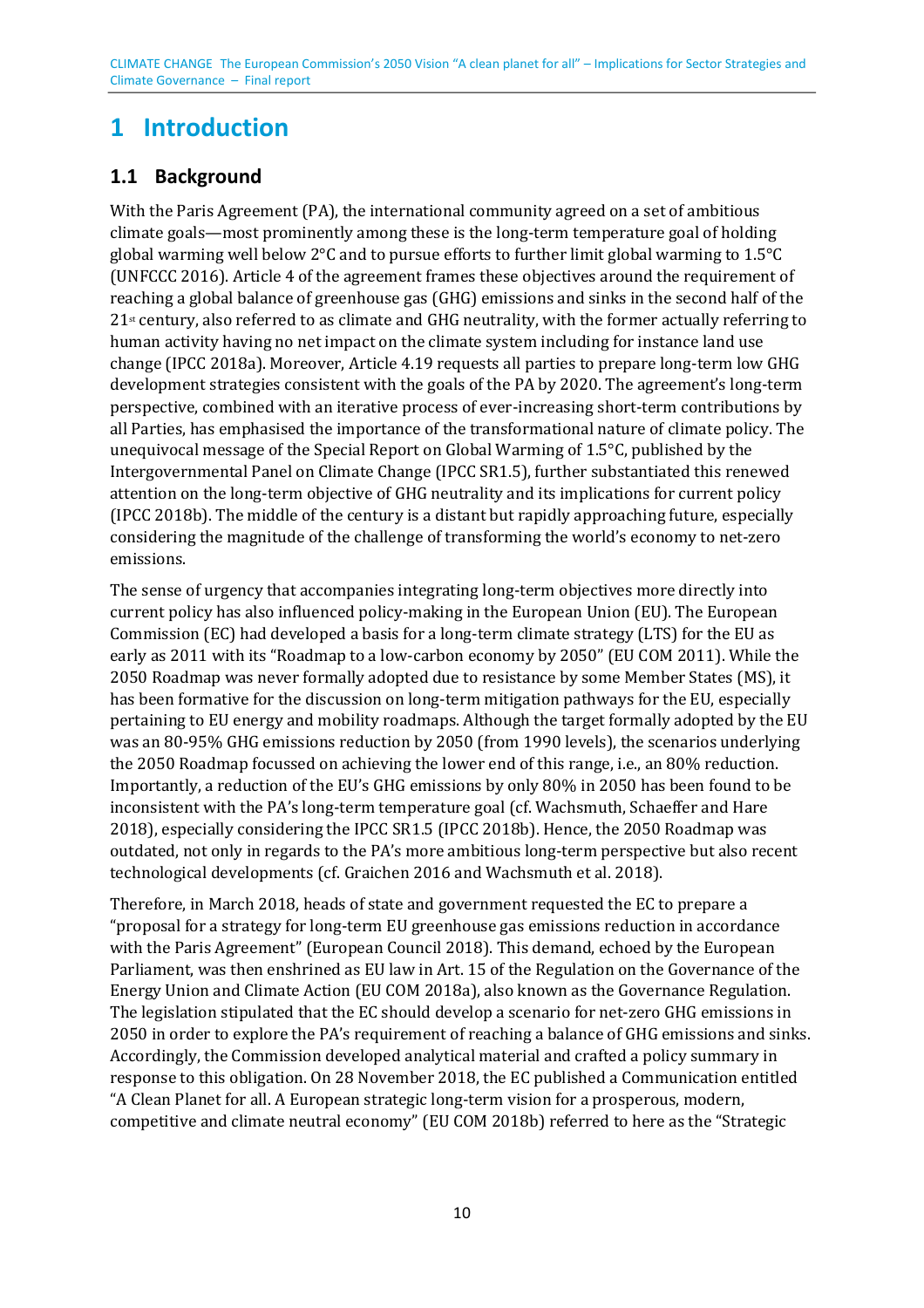<span id="page-10-2"></span>Vision" (SV), supported by a detailed In-depth Analysis (EU COM 2018c[\)](#page-10-1) (IDA). In conjunction, the SV and IDA form the EU's draft long-term climate strategy (EU LTS).<sup>1</sup>

With the SV, the EC suggested climate neutrality by 2050 (defining it as a domestic balance of GHG emissions and removals) as an increased long-term target for the EU. This proposal was met with largely positive reactions from different quarters. Ursula von der Leyen made it a central pillar of the programme for her tenure as Commission President in July 2019, and declared it the core guiding objective of the European Green Deal a few months later. The subsequent adoption of climate neutrality by EU heads of state and government made it possible to include it in the EU Climate Law, proposed in March 2020 and agreed in April 2021. The scope was even extended in the ECL to net "negative emissions thereafter" (Article 2.1 ECL).

The development of the EU LTS is one element in a set of ongoing processes in international and European energy and climate policy (cf. [Figure 1\)](#page-10-0). In a first step, it already resulted in the formal submission of a long-term low GHG development strategy to the UNFCCC in 2020, as requested in the PA. This document states the objective of the EU to achieve climate neutrality by 2050. In parallel, all parties to the PA, including the EU, are expected to update their Nationally Determined Contributions (NDC). The EU's 2021 NDC update took into account the recent revision of the EU's 2030 framework, in particular the increased overall GHG target of 55% reduction by 2030.

#### <span id="page-10-0"></span>**Figure 1: Time axis for the processes of international and European climate policy relevant to the EU long-term climate strategy**



By 2020 Member States' long-term low emissions strategies 2050 (partly delayed)

Source: own representation

<span id="page-10-1"></span>[<sup>1</sup>](#page-10-2) Henceforth, any mention of an "EU LTS" or "EU strategy" refers to both the SV and IDA in conjunction.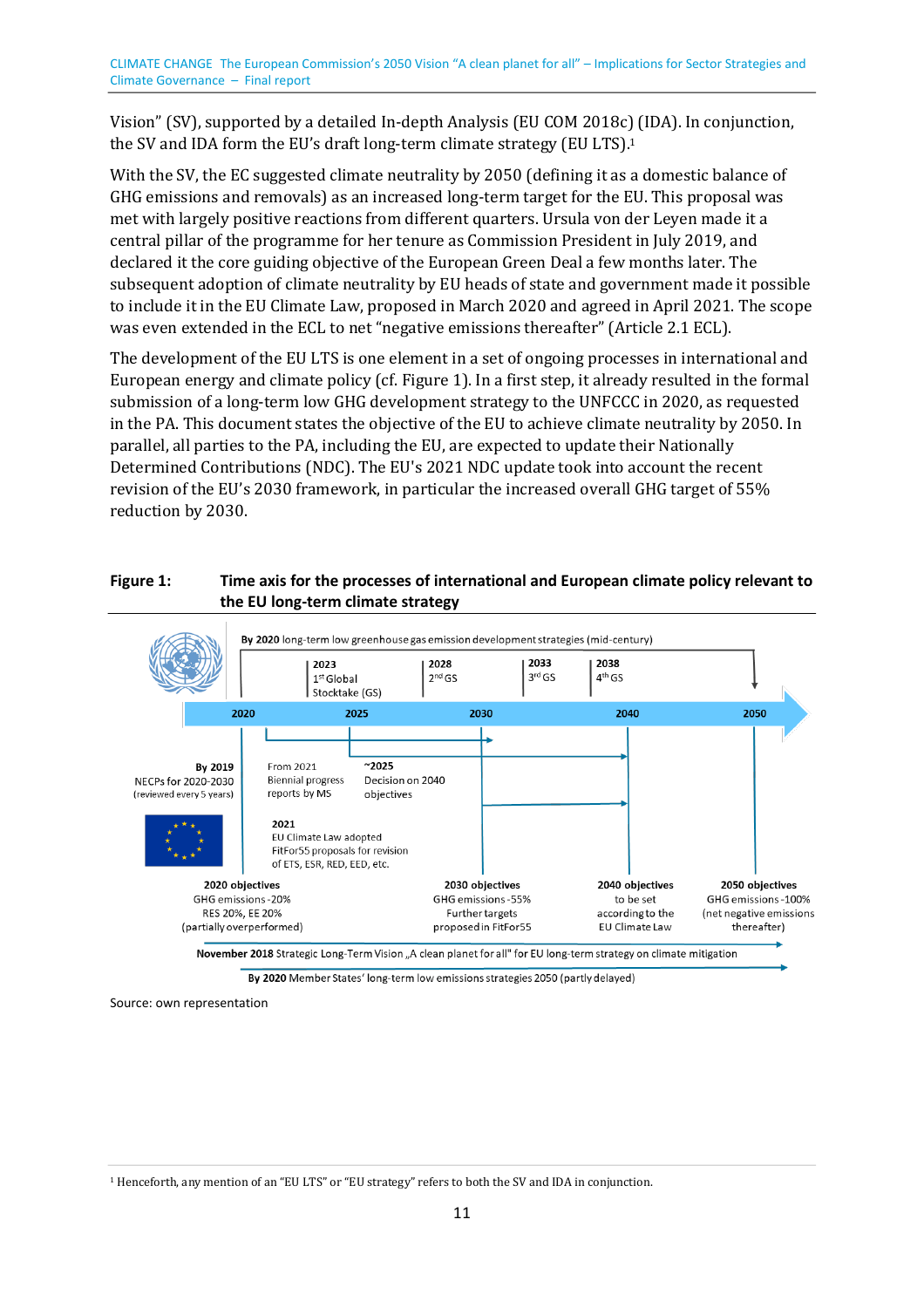### <span id="page-11-0"></span>**1.2 Objectives and structure of the report**

The central objective of the work presented in this report was to assess the European Commission's Strategic Long-Term Vision and supplementary materials and reflect on them in light of state-of-the-art sector analyses. The main results were published in following individual reports, working papers and fact sheets: Duscha et al. (2021), Duwe and Freundt (2019), Duwe (forthcoming), Herbst et al. (2021), Hermelink and Bettgenhäuser (2021), Plötz et al. (2021), Wachsmuth et al. (2019). The results contained in these documents are summarised in this report and reference is provided to the related documents. This allows the reader to gain an overview of the main findings and provides links for further reading.

This report is structured as follows: Section [2](#page-12-0) provides a summary of the analysis of the IDA in Wachsmuth et al (2019). Section [3](#page-18-0) concentrates on the in-depth sector analyses developed within Herbst et al. (2021), Plötz et al. (2021) as well as Hermelink and Bettgenhäuser (2021) (Section [3.1:](#page-18-1) industry, Section [3.2:](#page-21-0) transport, Section [3.3:](#page-24-0) buildings). Section [4](#page-28-0) summarises findings on the inception impact assessment to the effort sharing regulation published in Duscha et al. (2021). Section [5](#page-31-0) provides a stocktake on the political level as developed by Duwe (forthcoming) and Section 6 concludes. Given the high dynamics of the EU climate policy, some of the presented results were obtained without knowledge of the most recent developments. In particular, Section [2](#page-12-0) presents pre-European-Green-Deal results, Section 3 and 4 include considerations of activities under the European Green Deal results, while only the results in Section [5](#page-31-0) already reflect the Fit-for-55 legislation package published in July 2021.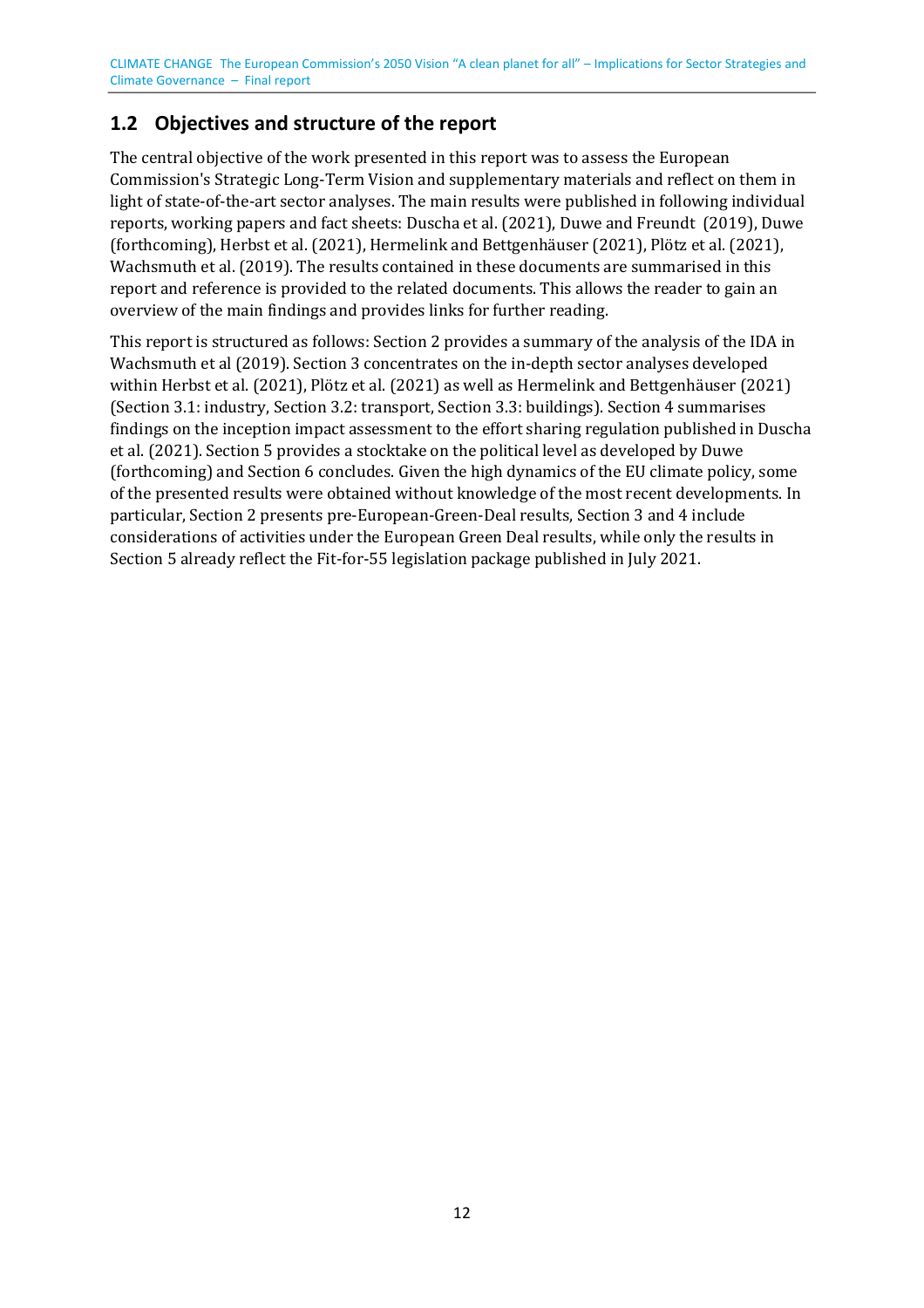## <span id="page-12-0"></span>**2 Summary of the strategic long-term vision "A clean planet for all" of the European Commission and assessment of the In-depth Analysis accompanying the strategic vision**

In November 2018, the European Commission presented its long-term Strategic Vision "A clean planet for all" (EU COM 2018b), which presents its analysis of options for long-term climate policy in the European Union. In the strategic vision, the European Commission lays out a pathway for a transition to a climate neutral economy by 2050 - meaning the EU's net greenhouse gas emissions will be zero in that year. The strategic vision states that a GHG-neutral EU is technologically feasible and achievable in a socially fair and cost-efficient manner. A brief summary of the strategic vision is provided in a factsheet by the German Environment Agency (Duwe and Freundt 2018).

The Strategic Vision was accompanied by an In-depth Analysis document (EU COM 2018c) containing a detailed impact assessment based on a scenario analysis. The In-depth Analysis builds on one baseline scenario and eight mitigation scenarios (see [Figure 2\)](#page-12-1) , which meet the EU's at that time implemented 2030 targets, but differ in their ambition and mitigation focus afterwards. Only two of these scenarios (1.5TECH and 1.5LIFE) achieve net-zero GHG emissions by 2050 - the target defined in the strategic vision. In addition, there is one further variant with limited biomass (1.5LIFE-LB), and one more detailed industry scenario (Mix95) that are both compatible with net-zero GHG emissions in 2050. This group of scenarios is called net-zero scenarios in the following.



<span id="page-12-1"></span>

Source: Duwe and Freundt 2018

The report "Assessment of the In-depth Analysis Accompanying the Strategic Long-term Vision "A clean planet for all" of the European Commission" (Wachsmuth et al. 2019) presented the findings of an assessment of the In-depth Analysis, in particular its suitability as the analytical input for the Strategic Vision. The report flags key issues with regard to three areas: (1) the netzero scenarios in comparison to the baseline scenario, (2) the corresponding sectoral pathways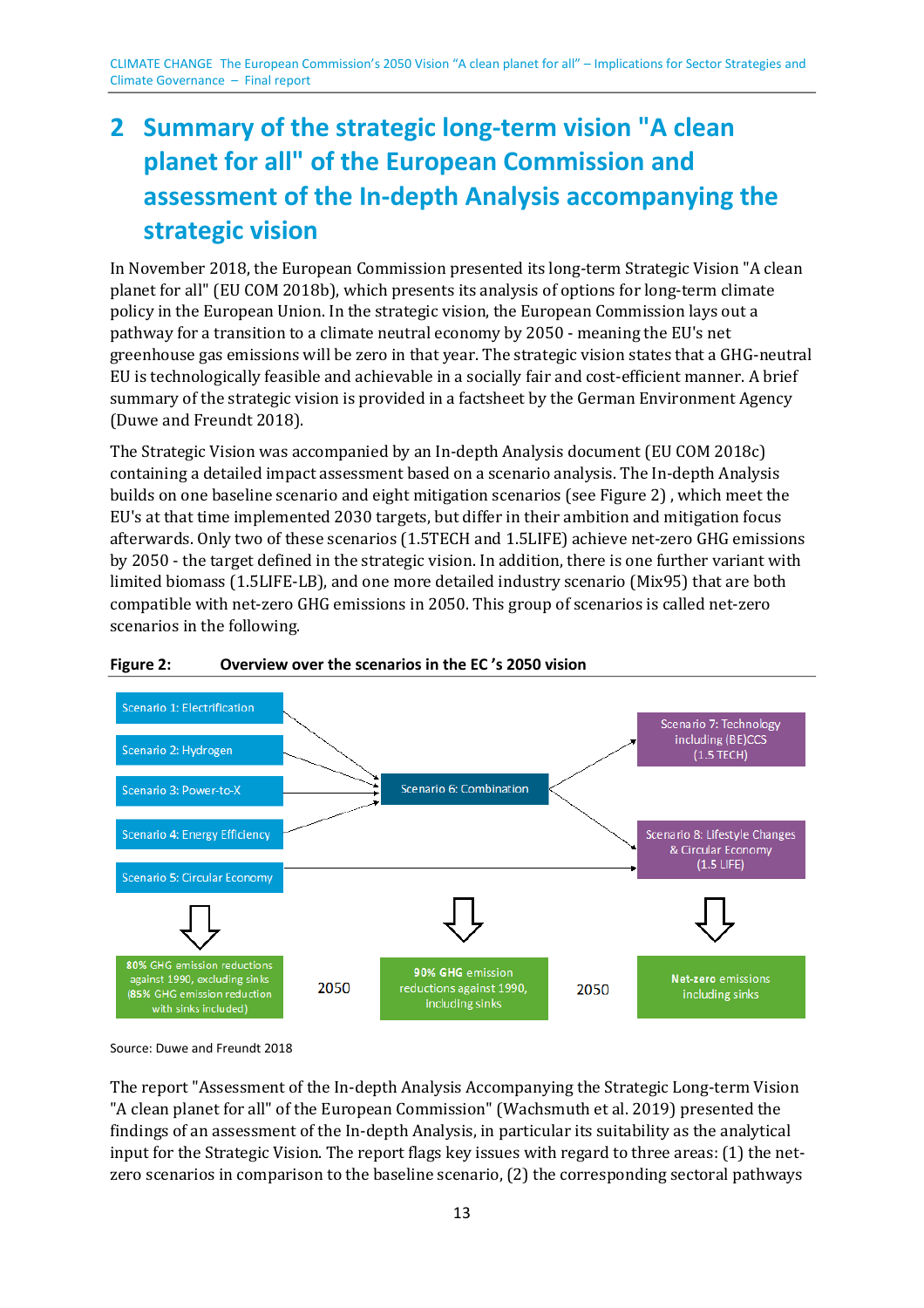(energy supply, buildings, transport, industry, agriculture, land use and negative emissions) and (3) cross-cutting issues (economic development, just transition, innovation and lifestyle changes, resource needs and circular economy as well as international dimensions including the sustainable development goals (SDGs)) (see [Figure 3\)](#page-13-0).

#### <span id="page-13-0"></span>**Figure 3: Focus areas for the assessment of the In-depth Analysis underlying the European Commission's long-term strategic vision "A clean planet for all"**

| <b>Commission scenarios</b>                         | <b>Sectoral pathways</b> | <b>Cross-cutting issues</b>                           |  |
|-----------------------------------------------------|--------------------------|-------------------------------------------------------|--|
| Baseline scenario                                   | Energy supply            | Economic development                                  |  |
| Net-zero scenarios:                                 | Buildings & appliances   | Just transition                                       |  |
| $\cdot$ 1.5TECH, 1.5LIFE                            | Industry                 |                                                       |  |
| • variants Mix95 (industry)<br>1.5LIFE-LB (biomass) | Transport                | Innovation and<br>lifestyle changes                   |  |
| Less ambitious climate                              | Agriculture              | Resource needs and                                    |  |
| mitigation scenarios:                               | Land use and biomass     | circular economy                                      |  |
| $\cdot$ COMBO, CIRC<br>$\cdot$ EE, ELEC, P2X, H2    | Negative emissions       | International dimensions<br>and interaction with SDGs |  |

Source: Wachsmuth et al. 2019

#### **Sectoral pathways**

The sectoral pathways of the scenarios were assessed using a common set of criteria, which led to the following central findings (see Section 2 of Wachsmuth et al. 2019):

- ► **In general**, **all sectors have to pursue very ambitious GHG emission reductions early on in the net-zero scenarios.** 1.5LIFE differs from 1.5TECH by including circular economy approaches and lifestyle changes in addition to technological approaches. Nevertheless, some GHG emissions remain in both scenarios, in particular  $CO<sub>2</sub>$  emissions from international transport, energy-intensive industries as well as non- $CO<sub>2</sub>$  emissions from agriculture and waste. These emissions are compensated by both natural carbon sinks from land use and artificial sinks based on carbon capture and storage (CCS), with triple the amount of negative emissions in 1.5TECH than in 1.5LIFE.
- ► **With regard to energy supply, all scenarios are characterised by the vastly increasing relevance of renewable energy sources.** The power sector has to reduce emissions particularly rapidly to enable strong emission reductions via electrification. In both net-zero scenarios, there is also a substantial use of electricity-based fuels and gases. Nonetheless, none of the scenarios maximises the use of renewable energy sources (RES) in combination with strong energy demand reductions. The renewable share could be increased to limit negative emissions more stringently. Furthermore, nuclear capacity increases after 2030, which is highly debatable given social acceptance concerns and the adverse financing environment for new nuclear power plants.
- ► **For the buildings sector, the presented pathways appear plausible when compared to other studies.** The renovation rates in the net-zero scenarios are moderate, although still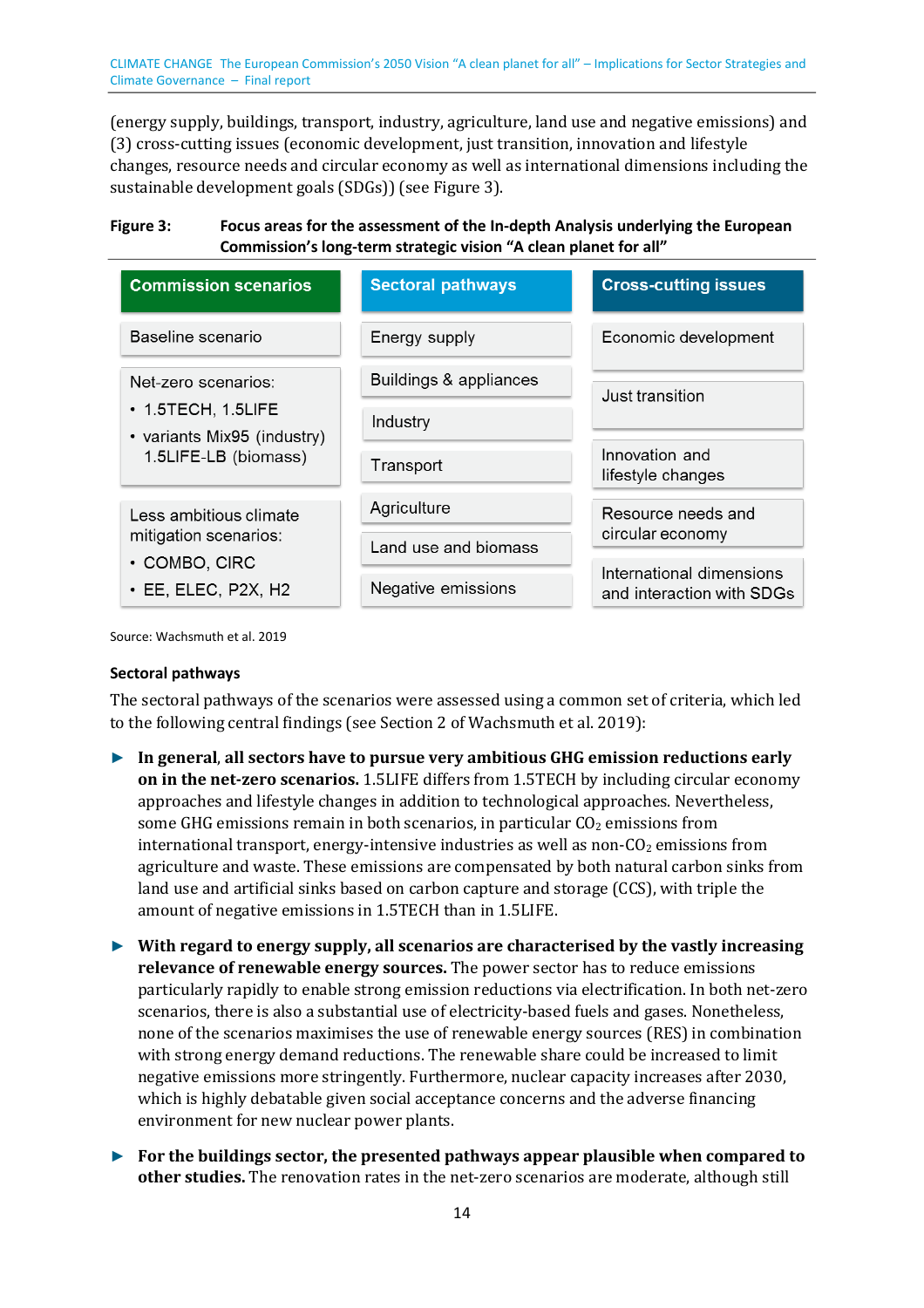ambitious when compared to the current empirical rates. In contrast, the assumptions about energy savings due to renovations are very high, and imply that nearly all renovations have to meet the highest energy efficiency standards. Due to the high level of electrification, there is a substantial increase in electricity demand in spite of greater efficiency measures.

- ► **For industry, the sectoral pathways show that it is possible to transform industry to close to CO2-neutrality by the middle of the century.** However, the technologies available today are not sufficient because it is often not possible to switch from fossil fuels to RES due to the high temperature levels required and the competition for biomass with other sectors. Therefore, early development of  $CO<sub>2</sub>$ -neutral production processes such as the direct reduction of steel with hydrogen and new kinds of low-carbon cements need to be part of the strategic considerations. At the same time, the potentials for material efficiency and circularity are not yet fully covered in the modeling and should be explored in more detail in future long-term scenario modelling.
- ► **For the transport sector, the scenario results appear plausible when compared to other studies.** A reduction in demand is required due to strong technology shifts. International aviation is responsible for the major share of remaining  $CO<sub>2</sub>$  emissions in 2050. Almost all scenarios exhibit a mixture of technologies for road transport including electrification, hydrogen, biofuels, e-liquids and natural gas. As many of these technologies require their own infrastructure, scenarios with only one or a few dominant technologies may be more plausible. These infrastructure feedback loops require additional attention in future long-term scenario modelling.
- ► **For agriculture, the analysis highlights the key areas with mitigation potential (methane and nitrous oxide emissions) as well as the need to address systemic issues of reducing food waste and the consumption of animal products. However, the list of included measures is limited.** The most obvious omissions are improved crop rotation and improving soil management to reduce soil compaction. In addition, the analysis does not sufficiently consider the trade-offs between the proposed mitigation options and other impacts, e.g. with biodiversity and animal welfare. The analysis does not mention the transformation of the food system and it is unclear if it accounts for the full potential on the demand side. Only the 1.5LIFE scenario assumes a change in consumer preferences.
- ► **With regard to land-use, mitigation in the net-zero scenarios is primarily achieved in the land-use change and forestry sector. One of the assumptions subject to the greatest doubt is the large role that energy crops are expected to play for bioenergy.**  Only in 1.5TECH is mitigation achieved by implementing agricultural practices that improve soil carbon sequestration and turn cropland from a carbon source into a carbon sink. To avoid concerns about the sustainability of biomass, the scenarios assume that nearly all the biomass required for bioenergy is produced within the EU. Moreover, an alternative lowbiomass scenario, 1.5LIFE-LB, was created specifically for the land-use category to demonstrate a decarbonisation pathway with a limited use of biomass.
- ► **With regard to the role of negative emissions, the only artificial sinks considered are bioenergy and direct air capture with CCS (BECCS/DACCS).** Other options such as bio char and enhanced weathering are not considered. 1.5TECH assumes ambitious carbon removal, while 1.5LIFE assumes much lower carbon capture with marginal BECCS. Compared to other studies on the geological storage potential for  $CO<sub>2</sub>$  in the EU, the In-depth Analysis relies on a moderate use of underground storage in the scenarios. A range of costs is presented for CDR technologies, but it is not clear which values are ultimately used for the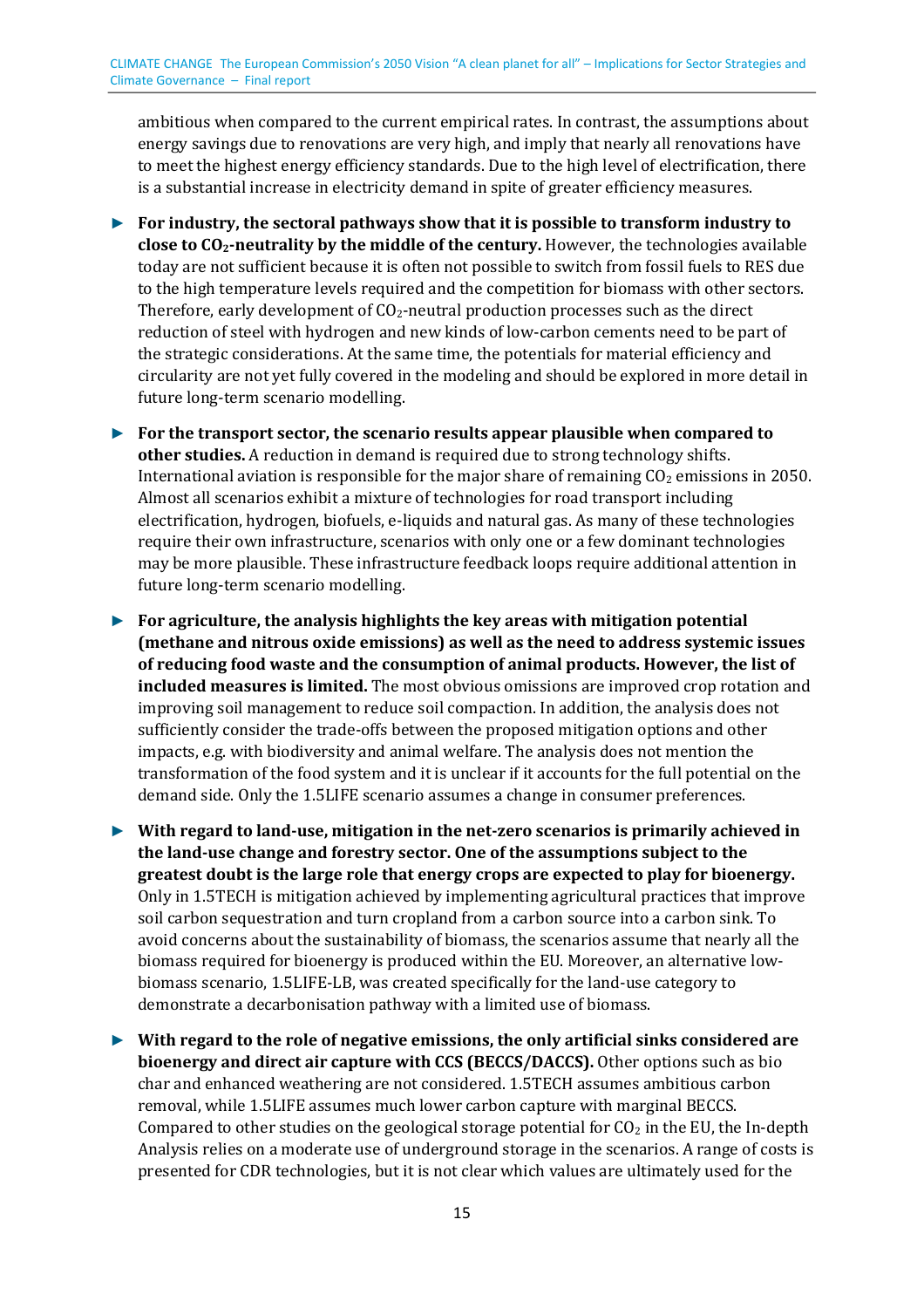modelling. These assumptions can strongly influence the level of negative emissions realised in the scenarios.

#### **Cross-cutting issues**

Cross-cutting issues were addressed qualitatively, with the following findings (see Section 3 of Wachsmuth et al. 2019):

- ► **From an economic point of view, a shift is required from consumption to an investment in GDP of roughly 1%**, **resulting in a substantial increase in the required capital mobilisation**. Economic development is considered relative to a baseline and assumes an increase in GDP of 68-71% by 2050 relative to 2015. Decarbonisation has a relatively minor influence on this figure (-1.3% to +2.2% depending on the model). The implications for the EU's multi-annual financial framework for 2021-2027 are not assessed.
- ► **With respect to a just transition**, **decarbonisation has only a low influence on labor, and long-term developments are dominated by demographic change, digitalisation and automation.** Regions in risk of being left behind are those which depend on contracting or energy-intensive economic sectors. The focus is on labor and reskilling within the EU. The international dimension is not considered. Citizen engagement is seen as important, but the required rise in awareness is assumed to take place in society in general, and is merely supported by labelling and standards.
- ► **With regard to innovation and lifestyle changes**, **the In-depth Analysis sees the need to make the corresponding investments in innovation, but identifies a lack of funding here compared to other economies worldwide**. Social innovations are also regarded as important, but measures to bring about changes in behavior are not described. With respect to technological innovations, the In-depth Analysis describes neither the necessary market diffusion and corresponding upscaling of key innovative technologies nor possibly disruptive transitions.
- ► **The In-depth Analysis associates two major benefits with a circular economy: (1) GHG emissions can be strongly reduced if raw materials are increasingly recycled; (2) the dependency on the respective imports is reduced.** Resource needs and the circular economy constitute a recurring theme throughout the In-depth Analysis although there is no section dedicated specifically to this topic. The required regulatory framework for a circular economy is not described in any detail. Nor is there any discussion of possible rebound effects, i.e. increased use overcompensating the increased supply from recycling.
- ► **With respect to international dimensions and the interaction with SDGs, the In-depth Analysis sees international collaboration as essential to tackling global problems, including those related to climate change.** A deeper dialogue with countries in financial straits is addressed; in particular, it is proposed to pursue a dialogue with fossil-fuel exporting nations to encourage them to diversify their economic portfolio in the direction of renewable energies. Overall, climate action is seen to have many co-benefits with other SDGs, especially internationally and considering health benefits and the eradication of water shortages and poverty.

#### **Methodological considerations**

The assessment of the sectoral pathways included methodological considerations and produced the following central findings (see Sections 2 and 3 of Wachsmuth et al. 2019):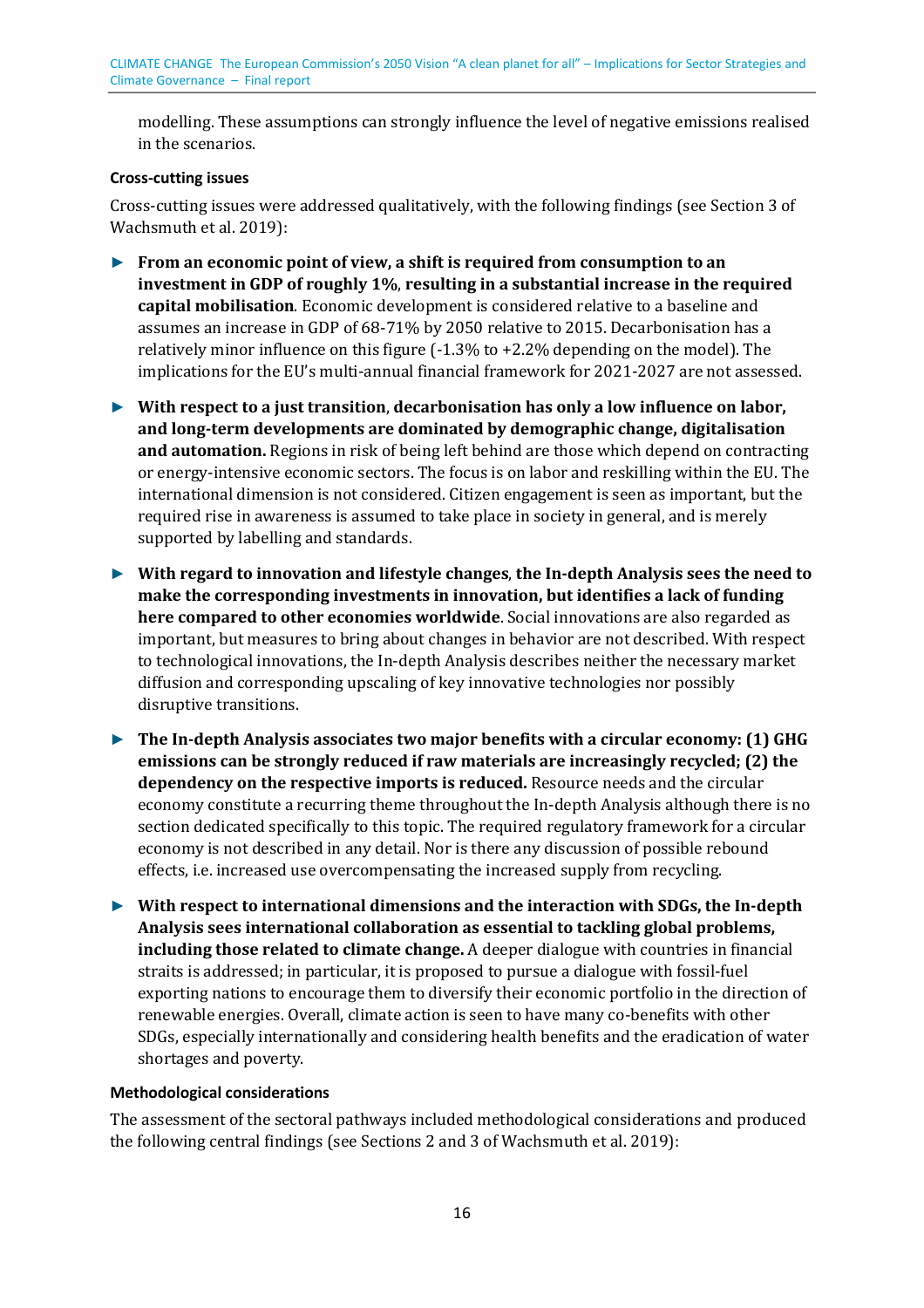- ► While technology assumptions have been reviewed and published, key **input and output parameters** such as sectoral activities and energy demands are **only partially available**.
- ► The techno-economic assumptions in the power sector seem to be in line with assumptions in other studies. In particular, the widely criticised **risk premiums for renewable electricity generation are no longer used**.
- ► In the buildings sector, the modeling still applies **relatively high discount rates on private investments**, which may have limited the efficiency gains.
- ► In the agricultural sector, it is **unclear whether yield stability is considered**, for which additional soil management measures would be needed.
- ► In the LULUCF sector, a crucial factor that is **not sufficiently discussed is the CO<sup>2</sup> removal rate**. Given the strong use of biomass in 1.5TECH/1.5LIFE, it is important to reflect that CO<sub>2</sub> is only re-sequestered gradually at a rate that depends on the type of land and biomass.
- ► With regard to negative emissions, **carbon capture and negative emissions are used almost interchangeably** so that it remains unclear how carbon is accounted in the model.
- ► Results for the **economic development** are **based on a reduced set of scenarios** that includes 1.5TECH but excludes 1.5LIFE. This is a drawback for the comparison of the netzero scenarios.

#### **Summary**

In summary, the analytical input provided in the In-depth Analysis covers the key aspects for building an adequate long-term climate strategy and is thus a strong foundation for the Strategic Vision, in spite of certain limitations:

- ► **The In-depth Analysis is comprehensive** in the way that it covers mitigation pathways for all relevant sectors and GHGs as well as economic and social implications. The sectoral pathways to net-zero GHG emissions are plausible **and in accordance with the ranges resulting from other studies**.
- ► The In-depth Analysis serves as a basis for the discussion of a long-term GHG development strategy only for the EU. Nevertheless, its **extensive efforts on assessing the feasibility of net-zero GHG emissions may be helpful to a lot of other countries as well.**
- ► It is positive that **the net-zero scenarios 1.5TECH and 1.5LIFE show the trade-off between behavioral changes and higher negative emissions** rather explicitly, but there is almost no discussion of the political implications, in particular no prioritisation of measures.
- ► While the set of scenarios with 80% GHG reduction in 2050 explore many different options, the set of only two full net-zero scenarios is rather limited. For instance, **it is unclear why there is no scenario that maximises the use of RES**.
- ► The analysis is not fully transparent, because important input and output data are not provided for all scenarios and they are therefore difficult to assess. **Greater transparency is important to foster its acceptability by the relevant stakeholders**.
- ► The In-depth Analysis also contains detailed considerations of economic and social implications and projects a minor impact of decarbonisation relative to other developments. However, **a strong shift of capital from consumption to investment is needed**.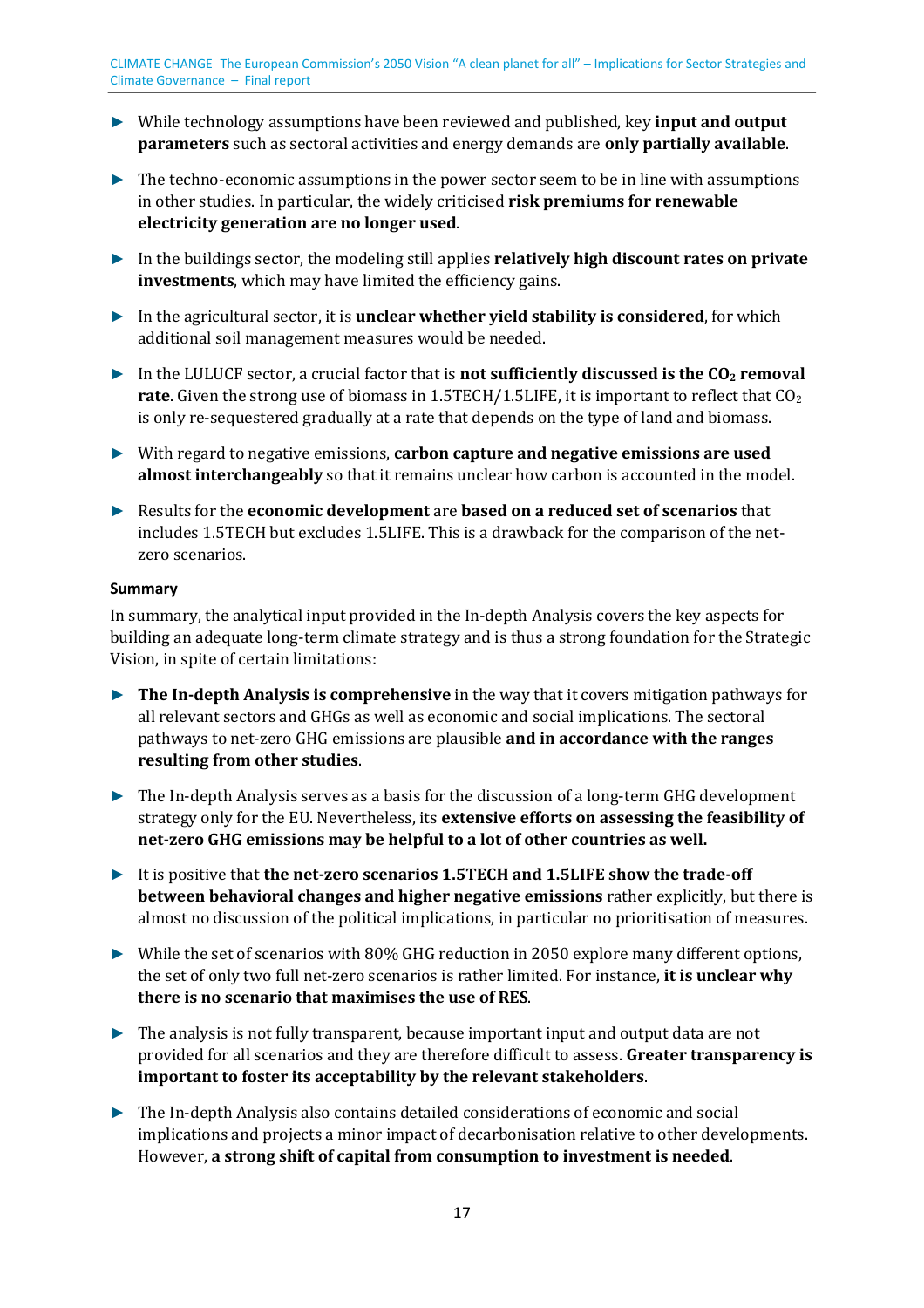- ► **The variety of models used underpins the robustness of the findings**, in particular the economic feasibility of a transformation to net-zero GHG emissions. However, the restricted set of scenarios for the macro-economic assessment is a shortcoming.
- ► **There is detailed information on the role of technical and also social innovations, including the current status of the EU's innovation framework, but future requirements remain vague**. The role of lifestyle changes is also only touched upon briefly.
- ► **While resource efficiency is addressed** throughout, there is no section dedicated specifically to this important issue so that its **implications are not clear**.
- ► **International cooperation is seen as having multiple benefits and as being key to fostering the transformation to net-zero GHG emissions.**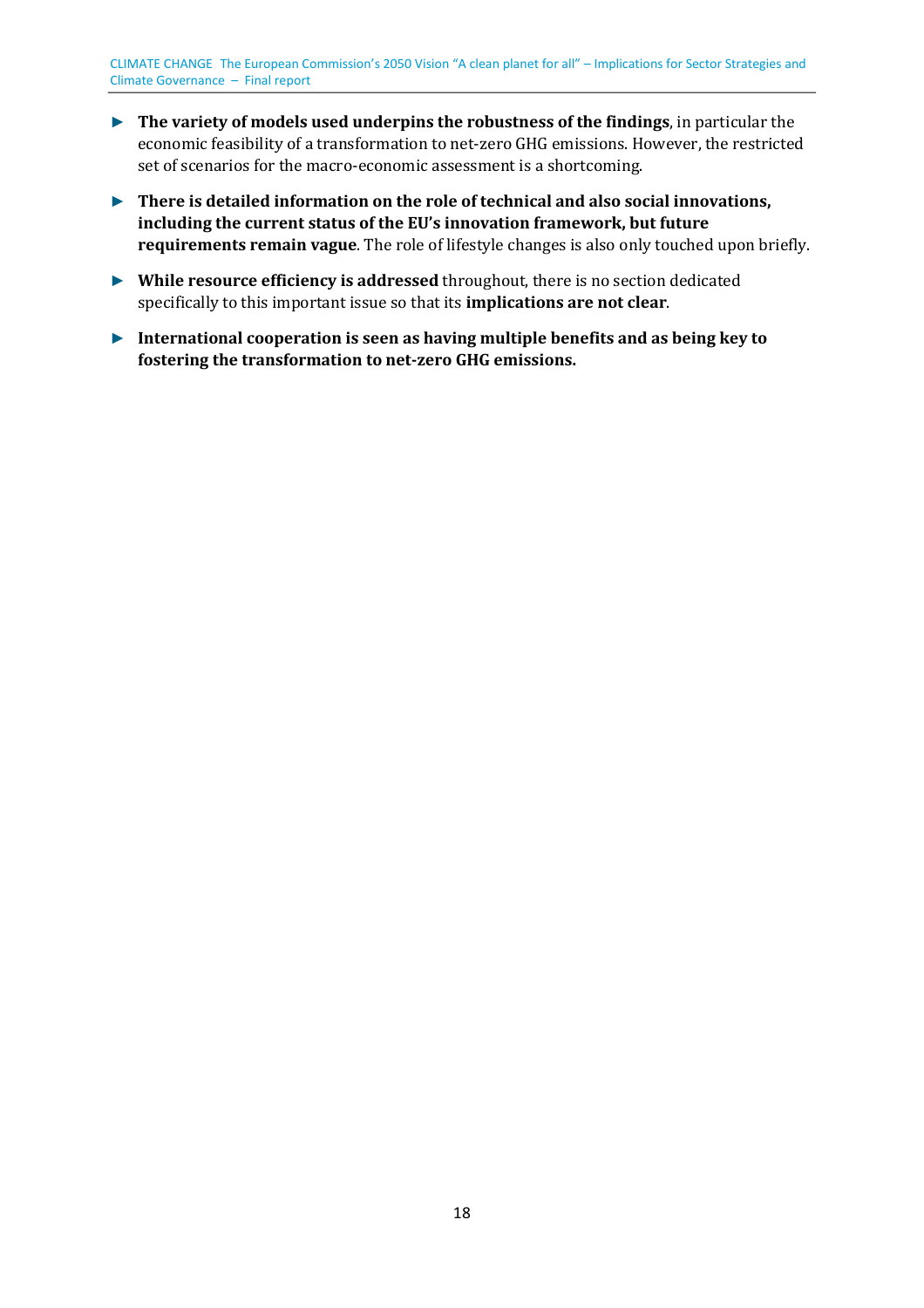## <span id="page-18-0"></span>**3 In-depth Sector Analyses**

Based on the findings from the Strategic Vision and the IDA, in-depth sector analyses were conducted in the context of the project to provide further scientific assessment of the Strategic Vision and the Commission's underlying quantitative analyses. Three sectors were analysed in detail, which face significant challenges when looking at net-zero emission scenarios: industry, transport and buildings. The following is a summary of the findings from the different sector papers, all of which have been published (cf. Herbst et al. 2021, Hermelink and Bettgenhäuser 2021, Plötz et al. 2021).

### <span id="page-18-1"></span>**3.1 Deep Decarbonisation of Industry**

#### **Background and Motivation**

In 2019, industry accounted for about 26% of EU-27 final energy demand and its dominant energy carriers are gas, electricity, coal, and oil (Eurostat 2021). This means the sector is critical for the achievement of European climate goals. The high share in final energy demand mainly stems from energy-intensive industries such as the iron and steel, non-metallic mineral, or the chemical sector. Within these industries, specific energy-intensive products/processes are particularly relevant for the future achievement of European climate targets. Even though some sectors already use a high share of electricity and biomass, industry, in general, still needs to make substantial further efforts to reduce the use of fossil fuels in the next decades and the transformation of the industrial sector towards  $CO<sub>2</sub>$ -neutral production is facing major challenges. In terms of end-uses, most industrial GHG emissions are from high-temperature process heat, either in the form of steam or hot water, or from the direct firing of various types of furnaces. The high temperatures and the specific requirements of furnaces limit the use of renewable energies to biomass or secondary energy carriers (e.g. electricity or synthetic fuels). Process-related emissions account for about one fifth of all direct emissions. At present, it is technically difficult or even impossible to mitigate them with market ready technologies.

Consequently, a reduction target of over 90% for industry by 2050 requires a wide variety of reduction options. While the EU Low-Carbon Roadmap 2011 for the industry sector was still limited to energy efficiency, biomass and CCS, the new long-term climate strategy (EU COM 2018) includes further options such as electrification, renewable synthetic energy sources, ambitious recycling management, material efficiency along the value chain and innovative manufacturing processes. As the concept of material efficiency and the circular economy is gaining momentum in the policy debate across all stakeholders (e.g. EU LTS, EU Green Deal, Circular Economy Action Plan, sectoral approaches for example EU Battery Alliance, New Bauhaus, etc.), there are synergies between the policy agendas of decarbonisation and the circular economy. The EU Commission's 2020 Environmental Services Action Plan makes environmental services an important element in industrial transformation.

The working paper on industrial transformation discusses options for achieving a close-to climate-neutral EU industry and their implications (Herbst et al. 2021).

#### **Main Findings**

Ambitious changes to the entire industrial production system and a profound transformation in many sectors and value chains is necessary to achieve near climate neutrality in the industry sector. The most important abatement levers are energy and material efficiency or circular economy, process change to secondary production routes and innovative CO<sub>2</sub>-neutral processes, as well as extensive use of  $CO<sub>2</sub>$ -neutral secondary energy carriers such as electricity and hydrogen (Fleiter et al. 2019). The transformation needs a rapid speed of change which targets a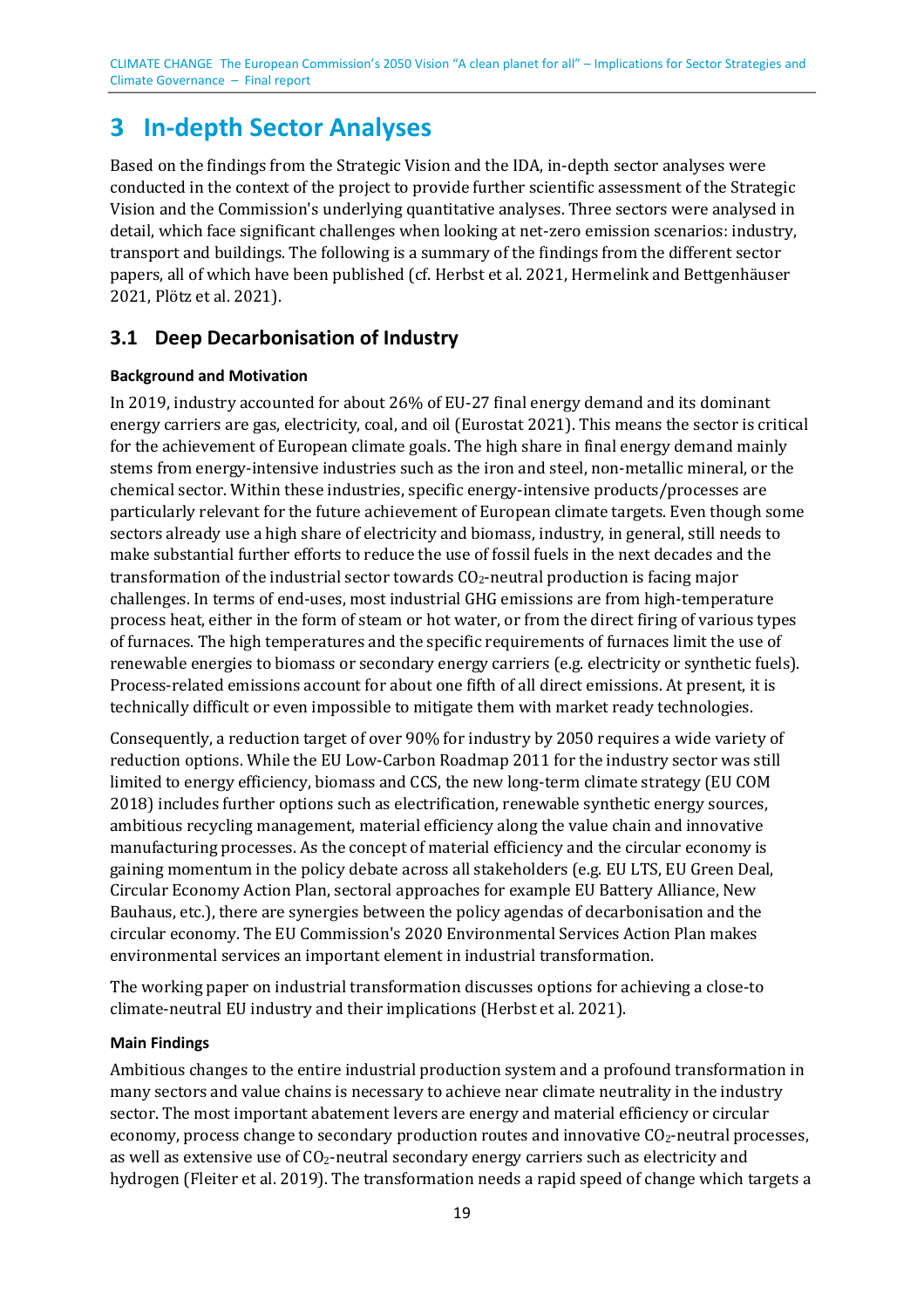nearly 100% transition by 2050 (see Mix95 scenario in comparison to a reference and a Best Available Technology (BAT) Scenario in Figure 4 and Figure 5)



<span id="page-19-0"></span>**Figure 4: Industrial GHG emissions by scenario and energy carrier** 

Source: Fleiter et al. (2019)



#### <span id="page-19-1"></span>**Figure 5: Industrial final energy demand plus feedstock by scenario**

Source: Fleiter et al. (2019)

The processes currently used to produce energy-intensive basic material products have been optimised over many decades. Consequently, the remaining energy efficiency potentials due to applying the BAT are limited (see Figure 4 and Figure 5). Nevertheless, an ambitious increase in energy and material efficiency in all applications and sectors is a prerequisite for  $CO<sub>2</sub>$ -neutral industrial production. It reduces the final energy demand and thus lowers the costs for the expansion of renewable energies, grid expansion and the import of secondary energy sources.

Switching to  $CO_2$ -neutral or low- $CO_2$  energy sources for the generation of process heat is a central lever for reducing industrial  $CO<sub>2</sub>$  emissions. This includes the generation of process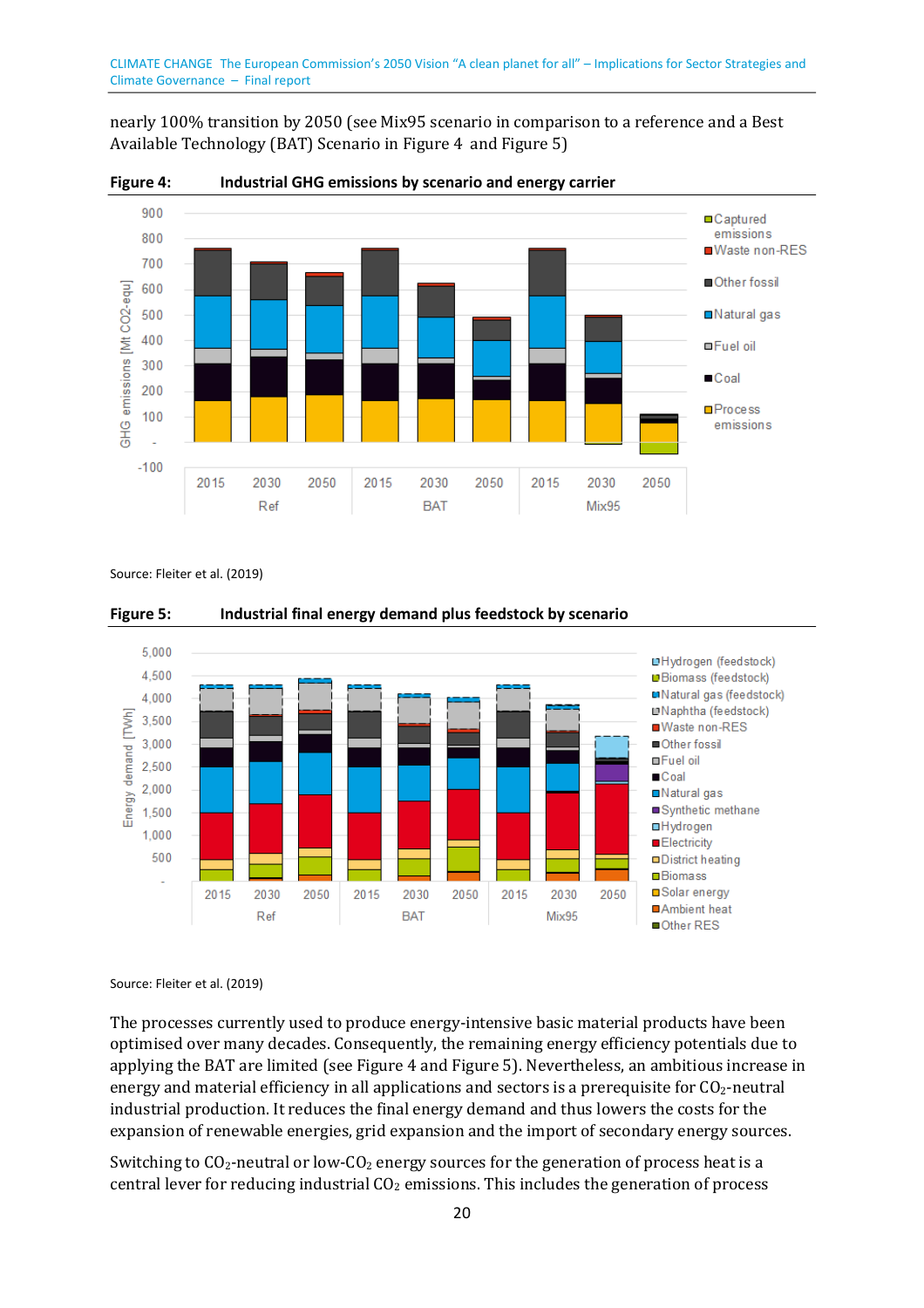steam, but also heat generation by means of industrial furnaces. In basic materials industries, temperatures of more than 1000°C are necessary in many cases. Here, only biomass and biogas as well as the use of renewables via secondary energy sources such as electricity, hydrogen or synthetic gas come into question. The conversion of process heat generation to biomass or renewable electricity is in many cases associated with fundamental conversions or the replacement of furnaces and steam generators. Besides economic considerations, the change of energy source in many processes depends on technical restrictions. For example, a minimum use of coke or coal is required in the blast furnace for steel production. In these areas, a comprehensive change of energy sources is only feasible if it is accompanied by a fundamental process change. In some cases, this also requires early replacement of technologies before they reach their ordinary end-of-life, which increases overall investment needs and costs.

The purely energetic use of synthetic methane to generate process heat in industrial furnaces and for steam generation is associated with low conversion costs on the demand side, because the equipment for firing natural gas can be used further. Starting from an established technological and economic basis for the use of natural gas in the existing energy system, synthetic gas can maintain and expand in industrial furnaces and process steam generation. However, the use of synthetic methane is strongly dependent on the blending of synthetic gas in the gas grid, which is not assumed to take place in substantial amounts before 2030. Furthermore, the generation efficiency has to be taken into account when comparing the use of synthetic methane to direct electrical or green hydrogen-based solutions.

Especially in the steel and basic chemicals industry, the use of hydrogen from renewable-based electrolysis (in the following 'green hydrogen') seems to be a promising option for decarbonisation. The chemical industry already uses fossil hydrogen as feedstock in the ammonia and methanol production, which leads to the assumption that a conversion to green hydrogen would be relatively easy to realise from a technical perspective, given the availability of the necessary quantities of green hydrogen. The production of ethylene could be carried out via the Methanol-to-Olefines (MtO) route, which uses green hydrogen based methanol as an intermediate and is much more energy-intensive than the conventional production. However, this would lead to a significant increase in methanol demand. Furthermore, this makes the supply of carbon necessary and offers a starting point for CCU concepts. For energy uses, however, only the contribution of hydrogen is relevant.

CCU/S for remaining clinker and lime production seems to be necessary, as conventional measures (e.g. fuel switch) would not suffice to decarbonise this sub-sector. E.g. two third of the emissions in cement production stem from chemical reactions in the production process. Consequently, a potential application of CCU/S is the non-metallic minerals industry, where process emissions are difficult to mitigate. The large-scale introduction of CCS might be related to substantial lock-ins and is a highly controversial subject regarding social acceptance and the distribution of costs (infrastructure, transport and storage). It might, however, play a certain role in scenarios that aim at industrial  $CO<sub>2</sub>$ -neutrality. CCU for the unavoidable process emission from cement and lime might be able to provide the needed carbon to produce basic chemicals from green hydrogen. Capture from other processes (e.g. waste incineration plants) or other technical solutions, such as direct air capture of  $CO<sub>2</sub>$ , are an additional option. However, longterm  $CO<sub>2</sub>$  neutrality must be taken into account as an important condition, which may require the  $CO<sub>2</sub>$  cycle to be closed at the end of the product's life.

#### **Elements of a successful industrial transformation in Europe**

In order for the transition to  $CO_2$ -neutral industrial production by 2050 to succeed, the time horizon until 2030 is crucial. By then,  $CO<sub>2</sub>$ -neutral processes need to be scaled up from pilot and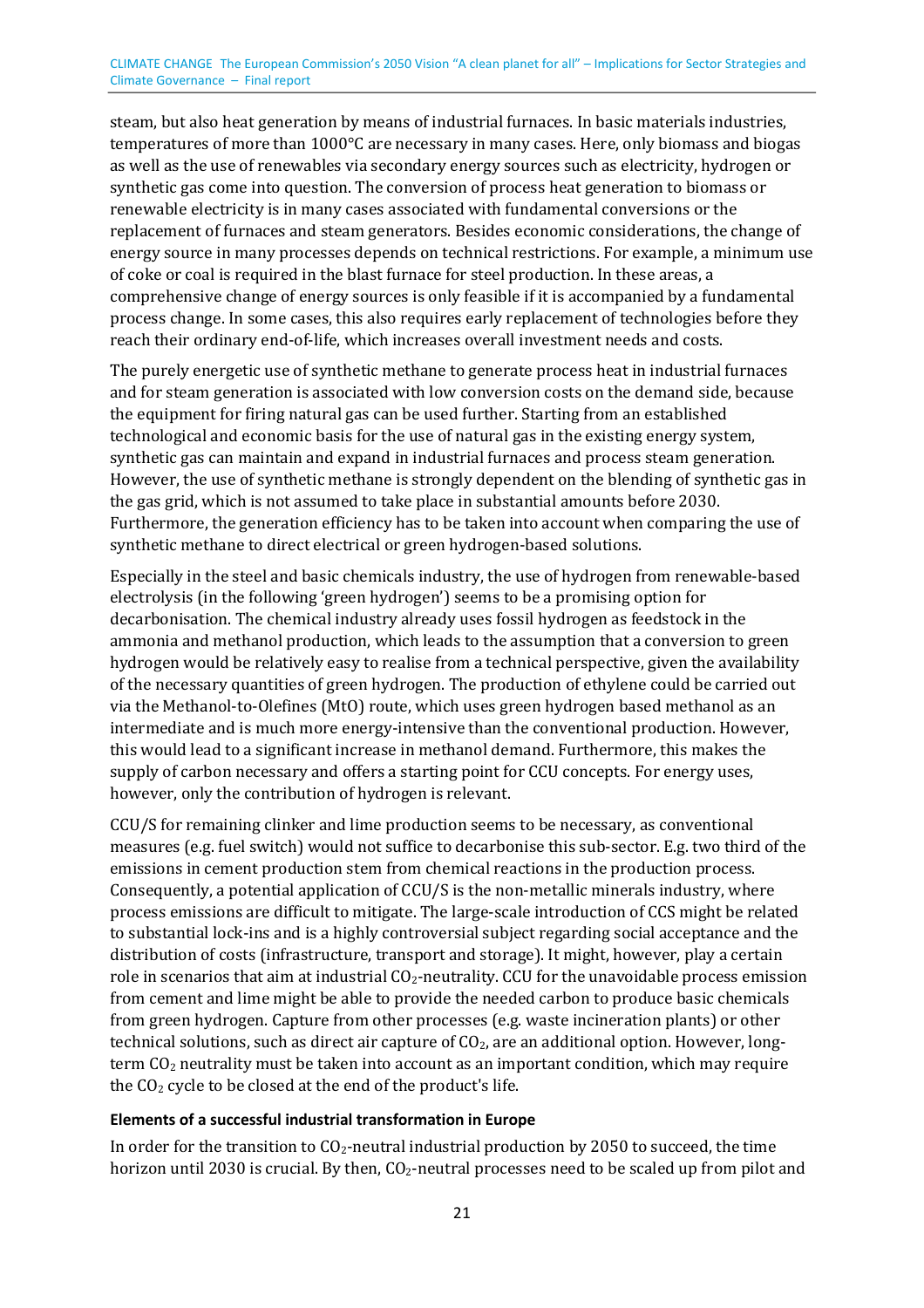demonstration scale to industrial level and made economically viable. Without a substantial use of new low  $CO<sub>2</sub>$ -neutral production processes such as the production of steel via direct reduction or green-hydrogen-based basic chemicals, the transformation cannot be achieved. Accordingly, the regulatory framework must provide a clear perspective for  $CO<sub>2</sub>$ -neutral production. This particularly concerns the availability and role of  $CO<sub>2</sub>$ -neutral hydrogen, gas and electricity. Green lead markets can also accelerate the transformation. Beyond the basic industry,  $CO<sub>2</sub>$  price signals down to the consumption sectors are crucial to align value chains with the goal of  $CO<sub>2</sub>$  neutrality and support the transformation towards a circular economy.

### <span id="page-21-0"></span>**3.2 Net-zero Carbon Transport in Europe until 2050**

#### **Background and Motivation**

The European Union are committed to the ambitious target of climate neutrality by 2050 and to keeping global warming well below 2°C and efforts to limit it to 1.5°C. The long-term target of climate neutrality and the ambition of the Paris Agreement imply climate-neutral transport by 2050 unless large-scale negative emissions in other sectors are assumed. Transport is c[ur](#page-21-1)rently responsible for about one quarter of energy-related greenhouse gas emissions in the EU.<sup>2</sup>

<span id="page-21-2"></span>The recent European agreement to reduce GHG emissions by 55% until 2030 (compared to 1990 emission levels) and the Green New Deal make a reconsideration of EU transport policies very timely. Furthermore, the European Commission published its Sustainable and Smart Mobility Strategy in December 2020 (EU COM 2020a) and the year 2021 will see new legislative proposals to meet the more increased -55% target for GHG emissions in 2030 (compared to 1990). Most importantly for transport, both the  $CO<sub>2</sub>$  fleet targets for newly sold passenger cars and light commercial vehicles for 2030 and the alternative fuel infrastructure directive (AFID) will be reviewed or revised in 2021. The current year thus provides a unique opportunity to rethink and re-align European transport policies to meet the EU's contribution to the Paris Agreement.

The policy brief "Net-zero carbon transport in Europe until 2050" (Plötz et al. 2021) derives domestic transport emission budgets for the EU-27 until 2050 and presents implications for transport policies in Europe.

#### **Main Findings**

A Paris compatible greenhouse gas budget for Europe requires zero carbon transport before 2050. Domestic emission budgets for energy- and process-related GHG emissions of the EU-27 in line with 1.5°C of global warming indicate further  $37 - 44$  Gt CO<sub>2</sub>e to be emitted until 2050. Deriving a share for transport either based on abatement costs or on transport's current share in greenhouse gas emissions leads to  $10.2$  –  $12.1$  Gt CO<sub>2</sub>e, or about one quarter of the total GHG budget, while the range depends on whether limited overshoot of the 1.5°C target is allowed or not. Current GHG emissions from transport in Europe are 0.9 Gt  $CO<sub>2</sub>e$  annually (excluding international bunkers for international navigation and aviation). At current annual emissions, Europe's transport carbon budget would be used up in 11 – 13 years and all further emissions would contribute to global warming permanently above 1.5°C.

The EU is not on track for zero carbon transport consistent with the Paris agreement. To remain within the GHG emission budget, transport emissions have to be reduced by 41 – 47% from current levels until 2030 (or 36 – 42% compared to 2005) and go to zero until 2044 – 2048, if a linear emission reduction path is assumed. The more ambitious reduction path is for a scenario

<span id="page-21-1"></span><sup>&</sup>lt;sup>2</sup> See EU (2020), these numbers exclude international maritime traffic departing from the EU 28 but include international aviation [d](#page-21-2)eparting from the EU 28.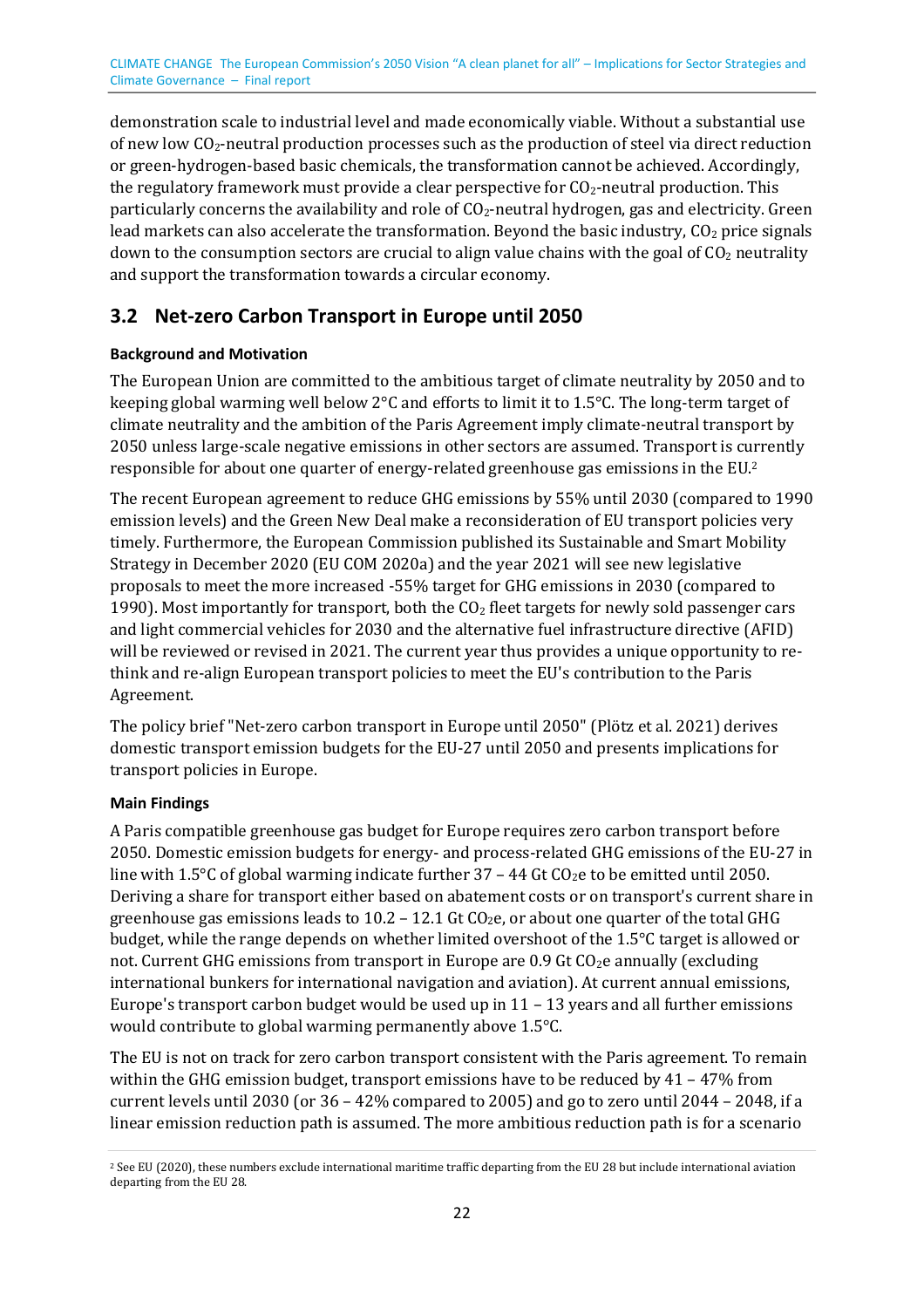with overshoot of the 1.5°C target and the less ambitious scenario with limited overshoot. For 2030, this linear reduction path is consistent with Europe's current goal of –55% in total GHG emissions until 2030 (compared to 1990 levels), if a similar reduction level is assumed for transport. However, the current EU sustainable mobility strategy aims at 90% GHG emission reduction from today's levels until 2050 (compared to today) whereas a 1.5°C carbon budget for transport requires a 90% reduction already until 2042 – 2045. The historical emissions since 1990 and the two linear reduction paths are shown in [Figure 6.](#page-22-0) The required percentage emission reductions are summarised in [Table 1.](#page-22-1)

#### <span id="page-22-0"></span>**Figure 6: Historical and required future transport GHG emissions within 1.5°C emission budgets**



Source: Plötz et al. 2021

<span id="page-22-1"></span>

| Table 1: | Percentage change of transport GHG emissions for linear emission reduction |  |
|----------|----------------------------------------------------------------------------|--|
|----------|----------------------------------------------------------------------------|--|

| <b>Scenario</b>   | 1.5° no overshoot |          |          | 1.5° limited overshoot |         |          |
|-------------------|-------------------|----------|----------|------------------------|---------|----------|
| Until\Compared to | 1990              | 2005     | 2020     | 1990                   | 2005    | 2020     |
| 2030              | $-34%$            | $-47%$   | $-42%$   | $-27%$                 | $-41%$  | $-36%$   |
| 2035              | $-58%$            | $-66%$   | $-63%$   | -48%                   | $-57%$  | $-54%$   |
| 2040              | $-82%$            | $-86%$   | $-84%$   | $-68%$                 | $-74%$  | $-72%$   |
| 2045              | $-100%$           | $-100%$  | $-100\%$ | -88%                   | $-90%$  | $-90%$   |
| 2050              | $-100%$           | $-100\%$ | $-100%$  | $-100%$                | $-100%$ | $-100\%$ |

Source: Plötz et al. 2021

Net-zero carbon transport before 2050 is feasible but existing policies need to be tightened. Several studies have already discussed the path to net-zero carbon transport until 2050. The current fast market uptake of plug-in electric vehicles and the statements of several major global vehicle manufacturers to phase out combustion engine sales in cars until 2035 and in trucks until 2040 show that fast transition in road transport is possible. Policy makers can seize the current momentum to tighten existing  $CO<sub>2</sub>$  fleet targets for passenger cars and trucks. High speed rail and night trains offer the possibility to reduce future demand growth in aviation and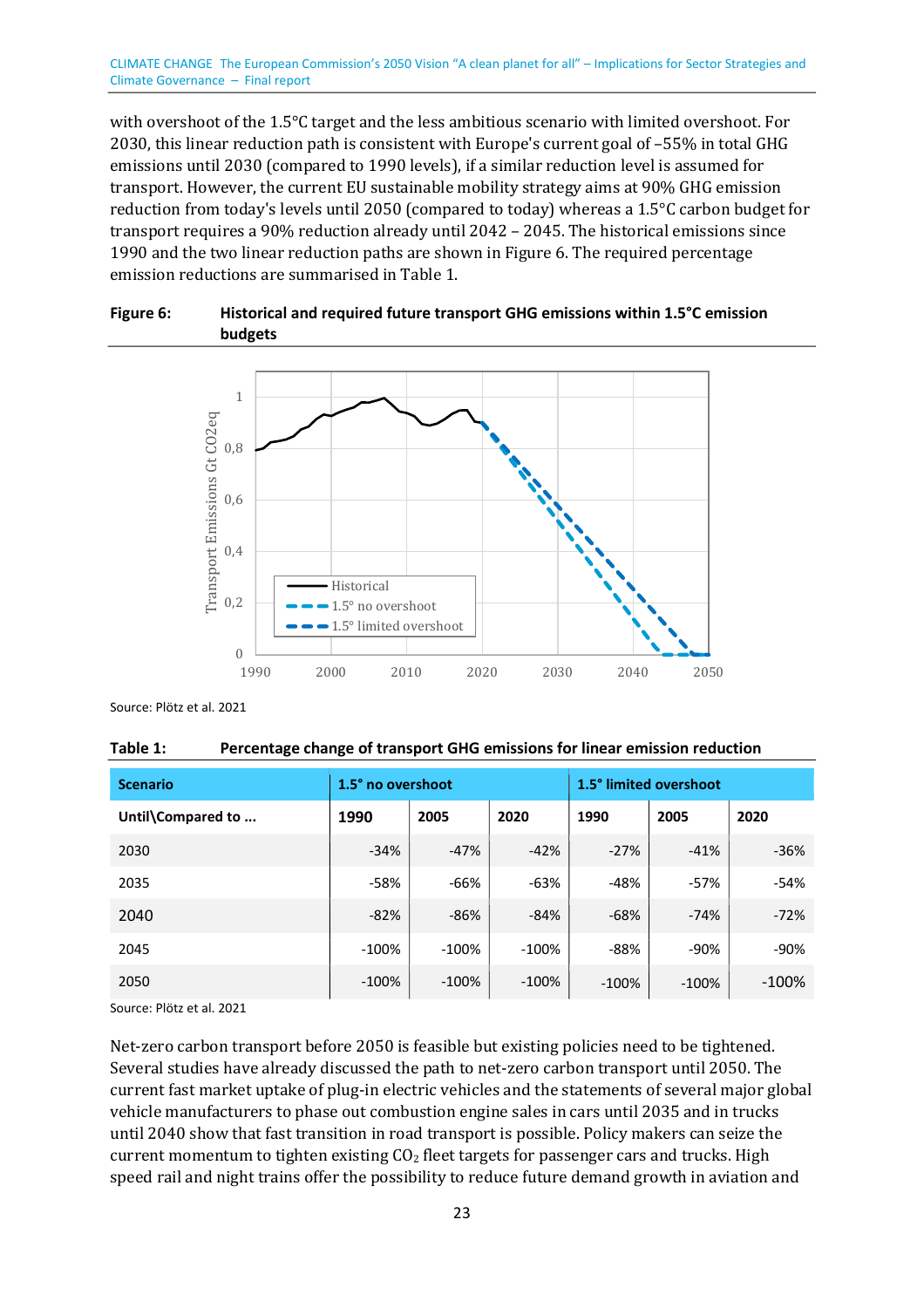rail transport is already mostly electrified. Yet, additional action is needed to achieve zero carbon aviation and shipping. Demand reduction and sustainable zero carbon fuels appear as the main options that should be quickly implemented.

CO<sub>2</sub> fleet targets for passenger cars and trucks need to be much more ambitious. For passenger cars, the 2030 targets will be reviewed this year and a reduction of 80% until 2030 compared to 2021 as well as a transition to 0 gCO<sub>2</sub>/km for cars no later than 2033 are consistent with a 1.5°C carbon budget for transport. Several major European manufacturers have already announced that more than two third of the newly sold vehicles will be electric in 2030 (Plötz et al. 2021). For trucks, the currently required 30% reduction until 2030 is too slow as the slow stock turnover requires a 100% reduction target for newly sold trucks already in 2034 or 2038 (depending on the state of zero carbon fuels and the possibility of temporal overshoot). Accordingly, a 55 – 67% reduction until 2030 compared to 2020 for newly trucks would be needed. This appears possible as many technical options for energy efficiency improvements are available, e.g., for diesel engines, tires, and aerodynamics, as well as a fast transition to zeroemission trucks (the manufacturers have announced the target of 100 % ZEV trucks by 2040).

Infrastructure and low-carbon fuel policies support the transition in road transport and reduce GHG emission from combustion engines. Fast infrastructure roll-out for electric cars and alternative fuel trucks are required. The existing AFID offers a suitable framework and should set ambitious infrastructure targets for the EU Member States for electrification of both light and heavy-duty vehicles. Ambitious low-carbon fuel standards will reduce the emissions of the existing combustion engine vehicle fleet.

New policies can accelerate the uptake of electric vehicles and ensure emission reduction of vehicles with combustion engines. A high share of zero-emission vehicles (ZEVs) allows highly emitting conventional vehicles (both cars and trucks) to enter the market and emit more  $CO<sub>2</sub>$ than expected from the fleet reduction targets. Ideally, a  $CO<sub>2</sub>$  emission reduction of newly sold combustion vehicles and the market uptake of ZEVs take place simultaneously in the next decade as the efficiency of both electric or combustion engine vehicles is relevant. The combination of  $CO<sub>2</sub>$  fleet targets purely for combustion engine vehicles and ZEV mandates, i.e., fixed ZEV sales quotas for vehicle manufacturers offers this possibility. Such an approach is already laid out in the Chinese dual-credit policy as well as in the Californian ZEV mandates (Axsen et al. 2020). The EU should carefully assess the benefits and draw backs of such a policy combination in Europe.

Pricing and mode shift can support the transition to zero carbon transport. Deep GHG emission reduction targets can be supported by a shift to low-carbon modes and by travel demand reduction. Carbon pricing can play an important role in both aspects as high road transport prices reduce car and truck travel activity and make train and active travel by foot and bike more attractive. This could be supported by light electric vehicles. Likewise, high taxation and carbon prices for aviation could shift transport to more sustainable high-speed and night trains. The targets for tripling passenger rail transport and doubling rail freight transport until 2050 are strong indicators for Europe's ambitious commitment to shift transport from road and air to railways. Infrastructure roll-out, a comprehensive night train network and strong pricing policies need to support this shift to the more sustainable rail transport.

A transition to sustainable zero carbon fuels is needed for aviation and navigation. Direct electrification of aviation and navigation even for domestic European transport is very unlikely in large stock shares until mid of the century for aviation and navigation despite already existing small scale electric ferries and first electric and hydrogen plane concepts. Strong carbon pricing can reduce additional growth of future travel activity and the introduction of quotas for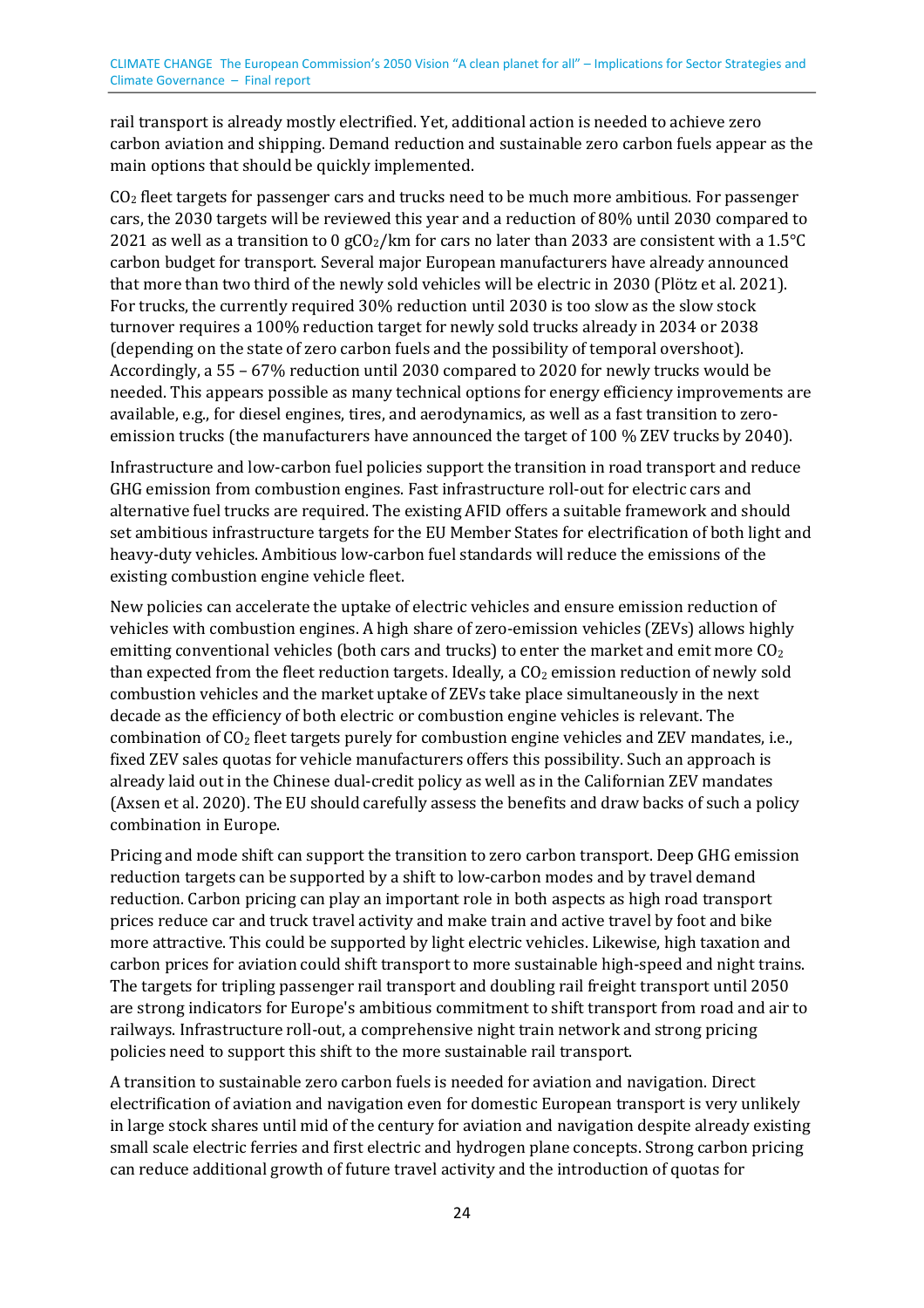sustainable zero carbon fuels allow a step-by-step pathway to carbon neutral navigation and aviation. However, more research is required on how to tackle non- $CO<sub>2</sub>$  global warming effects of aviation in high altitudes.

#### **Elements of a Policy Roadmap for a Future Low Carbon Transport Policy Mix in Europe**

The following points can provide guidelines for designing a policy mix that fosters zero-carbon transport in line with Europe's commitment towards zero carbon transport that is compatible with Europe's commitment to the Paris Agreement, i.e. to pursue efforts to limit global warming to 1.5°C.

- $\triangleright$  CO<sub>2</sub> fleet targets for newly sold cars in Europe have to be much more ambitious. An 80% reduction of the average emissions of newly sold vehicles until 2030 compared to 2021 is needed as well as a target of  $0 \frac{gCO_2}{km}$  for cars no later than 2033. Similar targets hold for light-commercial vehicles.
- $\triangleright$  CO<sub>2</sub> fleet targets for trucks need to be tightened. A 55 67% reduction until 2030 compared to 2020 for newly trucks is needed followed by a 100% reduction target for newly sold trucks already in 2034 – 2038.
- ► Infrastructure for alternative fuel vehicles is required for a fast and successful transition to 100% ZEV in cars and trucks. Ambitious and single European standards are needed for fast charging of electric cars and trucks. The role of fuel cell vehicles and the amount of required infrastructure in road transport is still uncertain and requires adaptive planning and policies.
- ► Aviation and Navigation require sustainable zero carbon fuels. This transition can be ensured by introducing quotas for sustainable zero carbon fuels that start as soon as possible and reach 100 % by 2044 – 2048, compatible with the linear reduction path of a 1.5°C GHG emission budget for Europe.
- ► Carbon pricing, e.g., via taxation or an emission trading scheme in transport, can support the shift to low-carbon modes such as rail, public transit or bike, but will not alone deliver deep GHG emission reductions and should be seen as complement and not as substitute to ambitious  $CO<sub>2</sub>$  fleet targets and quotas.

#### <span id="page-24-0"></span>**3.3 Renovation Wave for Buildings**

#### **Background and Motivation**

In the overall context of the Paris Agreement and its goal to limit global warming to well-below 2, preferably to 1.5 degrees Celsius, compared to pre-industrial levels, the building sector has a shared responsibility. In the EU, it emits or is responsible for more than one third of the overall GHG emissions. This clearly shows the scale of the challenge given by the EU building sector target of climate neutrality by 2050. Since approximately 90% of today`s buildings will still be present by 2050, the energy renovation of existing buildings is a key challenge for the next decades. Therefore, the European Commission launched the Renovation Wave Initiative in the framework of the EU Green Deal (EU COM 2019a). Main goal of the initiative is to increase current energy renovation rates and at the same time depth of renovations, since current levels are insufficient to reach long-term energy and climate goals. Furthermore, it aims to create additional jobs, overcome energy-poverty due to lower energy bills for energy efficient buildings and addressing health and wellbeing in an appropriate way. In addition, financing elements like the Recovery and Resilience Facility (RRF) budgets play an important role, since significant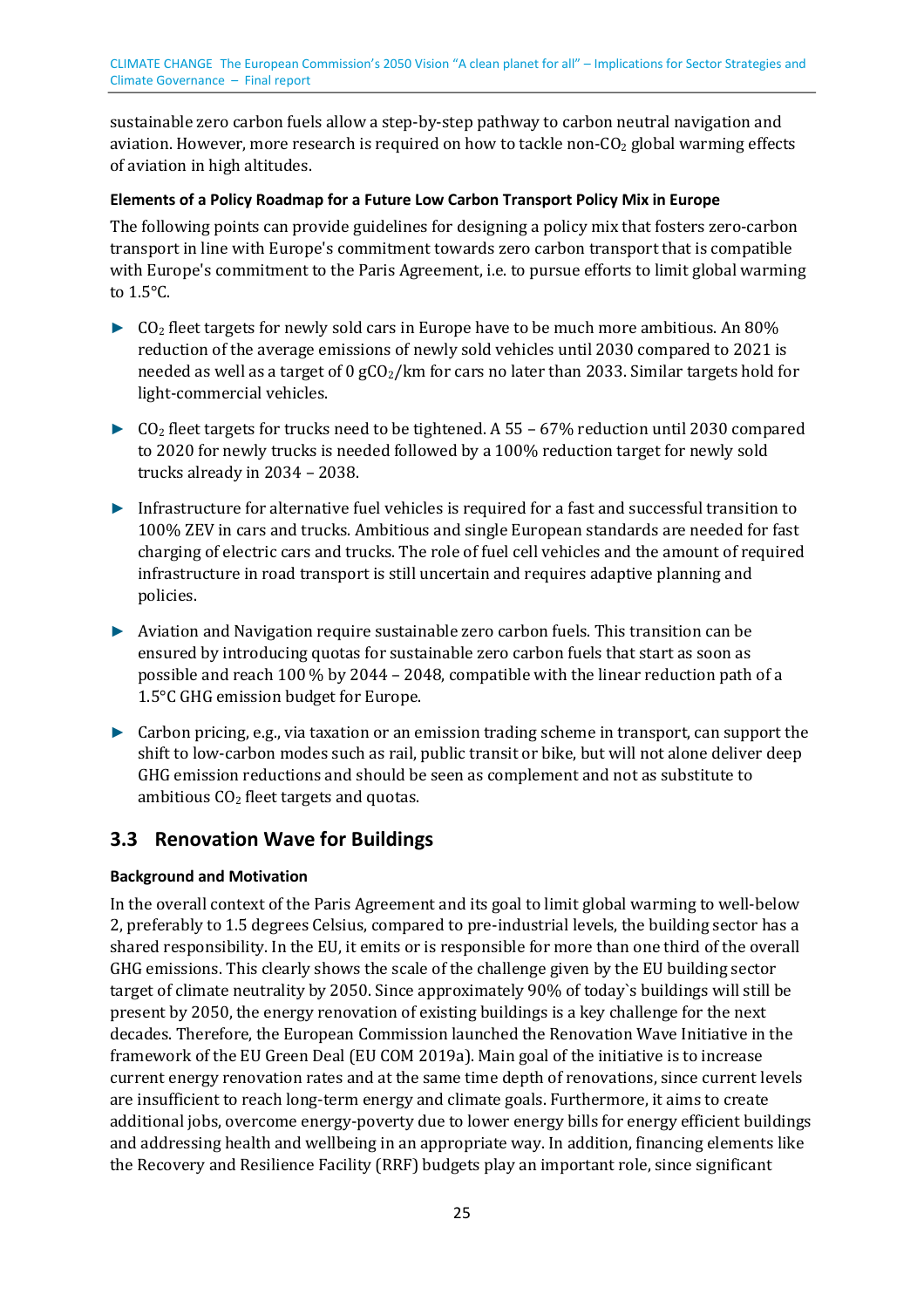shares of funding (37% for the RRF) should be spent on climate friendly investments and reforms, such as energy efficient renovations in the EU building sector.

The "Renovation Wave" Paper (Hermelink and Bettgenhäuser 2021) gives an overview and an in-depth assessment of the EU Renovation Wave Initiative and puts it into perspective to the overall EU policy context and energy and climate targets.

#### **EU policy context**

Main elements of EU policy context are the European Green Deal in the first place as one of the priorities for the 2019-2024 European Commission, where the Renovation Wave is defined as a key action. In the field of EU climate action, the 2030 climate and energy framework with its updated 2030 targets is the central part, as well as the 2050 long-term strategy "A clean planet for all" together with national long-term strategies. The EU energy strategy adds the elements of the Energy Union from 2015, which is updated with an implementation focus by the "Clean energy for all Europeans package" in 2019. In this framework, also National Energy and Climate plans (NECPs) help to ensure that the EU is on a pathway in line with the targets. Finally, the Recovery and Resilience Facility (RRF) is supporting the transitions with a focus on sustainability and climate change as a consequence of the COVID-19 pandemic.

#### **Main Elements of the Renovation Wave Initiative**

The EC formulates the main objective of the Renovation Wave Initiative as follows (EU COM 2020a):

► At least double current renovation rates of public and private buildings by 2030 and foster deep renovations.

Why should that happen according to the EC? Originally two major reasons had been put forward, a third has been added as a consequence of the COVID-19 pandemic and the Recovery and Resilience Plans:

- ► Reach climate neutrality by 2050 and contribute to climate objectives for 2030;
- ► Alleviate energy poverty;
- ► Stimulate recovery of the EU economy.

Along with the Renovation Wave Communication an **annex** was published, called "The Renovation Wave: key Commission actions and indicative timelines", which is commonly referred to as the "**Renovation Wave Action Plan**". A broad set of initiatives is covered, whose launch is scheduled within a very ambitious timeframe, i.e. the bulk of actions is to be launched still in 2021. Actions are classified into several categories, reflecting the Renovation Wave Ccommunication's "*areas of intervention and lead actions critical to enable a step-change in the depth and scale of renovations*" (EU COM 2020a), which are meant to address all buildings plus the last three categories reflecting areas that "deserve specific attention".

#### **Potential revision areas in Energy Performance of Buildings Directive and other Directives**

A core set of directly effective regulatory measures is to be implemented by a targeted revision of the Energy Performance of Buildings Directive (EPBD). "Targeted revision" aims at changes to existing articles rather than a complete re-structuring of the directive. While the draft is expected in December 2021, the EC already published the Inception Impact Assessment (EU COM 2021), which provides further insight into the policy options the EC draws from the mandate given by the Renovation Wave Communication. Priority will be given to minimum energy performance standards (MEPS) and energy performance certificates (EPC).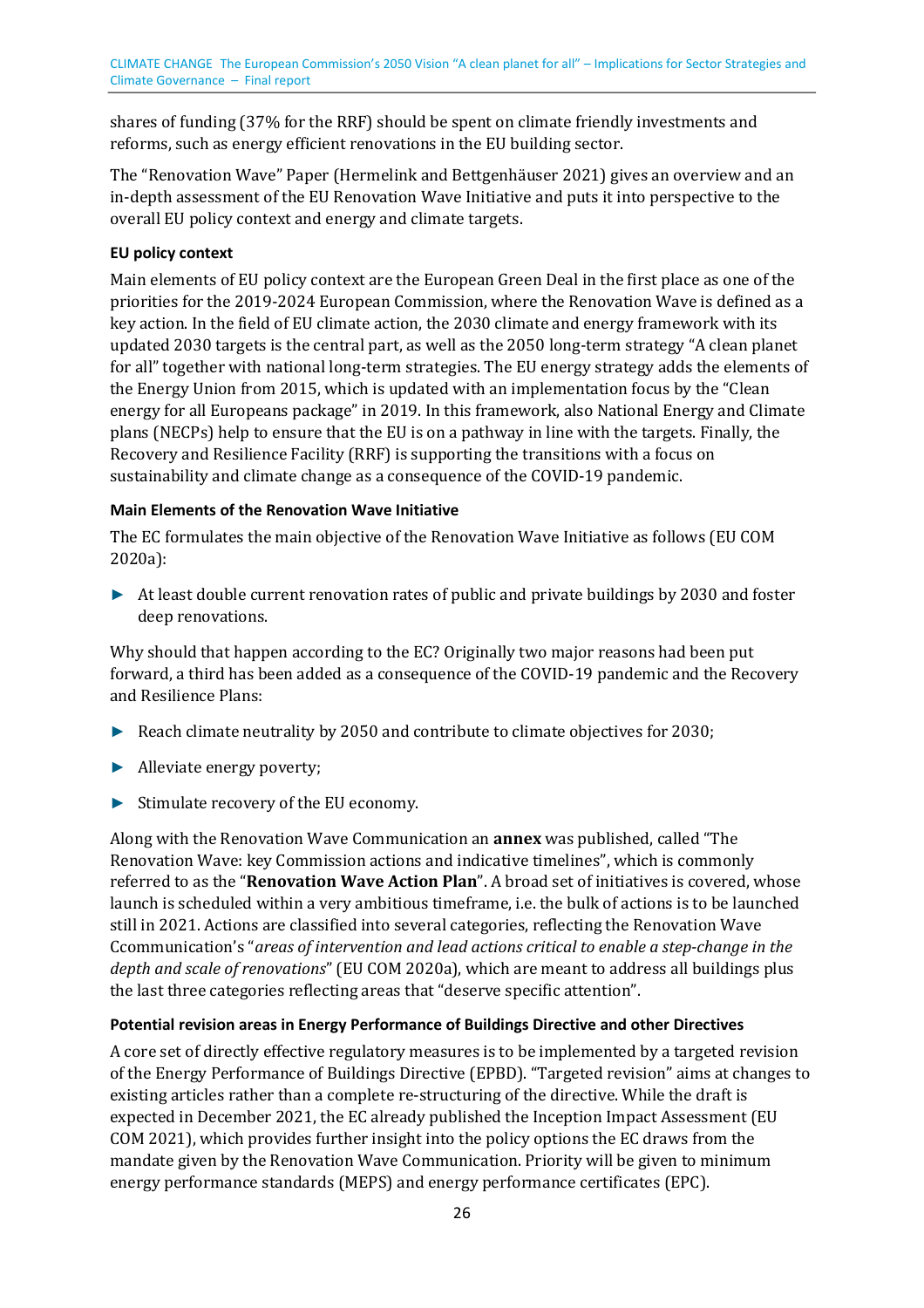The EC currently assesses different options for a phased introduction of mandatory minimum energy performance standards for different types of existing buildings. This is a change to previous editions of the EPBD that did not include mandatory improvements for existing buildings, except in cases where energy-related components were upgraded or replaced anyway or in case of major renovations. Options for MEPS vary by type of addressed buildings, ambition level, timeline, phasing and level of flexibility for MS. For example, MEPS could be first introduced in public and office buildings, then be extended to residential buildings with a view to addressing worst performing buildings and affordability of housing. It is also considered to include district and community approaches in defining minimum standards, to facility the development of zero or positive energy districts. In the context of EPC, the EC also ponders the definition and introduction of a certifiable deep renovation standard, mainly to de-risk investments in energy renovations for financial institutions.

A revision of EPC is to strengthen their impact on creating a market pull for energy renovations. More accurate and reliable data for individual buildings on their energy performance, energy cost and share of renewable energy is envisaged for improving EPC quality. Under a so-called "new EPC framework", EPC shall be harmonised, be available in uniform EU machine-readable data format and linked to new metering technology. This kind of digitalisation shall also facilitate a higher availability and accessibility of EPC in databases, serving e.g. the purpose of identifying worst performing buildings. Digitalisation will also facilitate the introduction of Building Renovation Passports (BRP), which is proposed building on the results of the feasibility study of Article 19a (INIVE and BPIE, 2020).

#### **Energy and Climate: Ambition vs. status**

While being the natural focus of the Renovation Wave, also new buildings need to be put into focus in order to get buildings on the Climate Target Plan's -55% pathways. After a long transition period, since 1st January 2021 all new buildings need to be nearly-zero energy buildings (NZEBs). Yet, a study on energy renovation and the uptake of NZEBs (Esser et al., 2019) as well as the NZEB status the EC provided along with their State of the Energy Union report (EU COM 2020c) revealed less ambition than recommended by the EC in 2016 (EU COM 2016). Therefore, reviewing NZEBs, both for new and existing buildings, is needed, too, in the context of the upcoming EPBD impact assessment as part of the Renovation Wave Initiative.

The Climate Target Plan creates a new situation for evaluating the European building stock. Not only for the first time there is a 2030 milestone being in line with a reasonable pathway towards climate neutrality by 2050 as shown in Figure 7.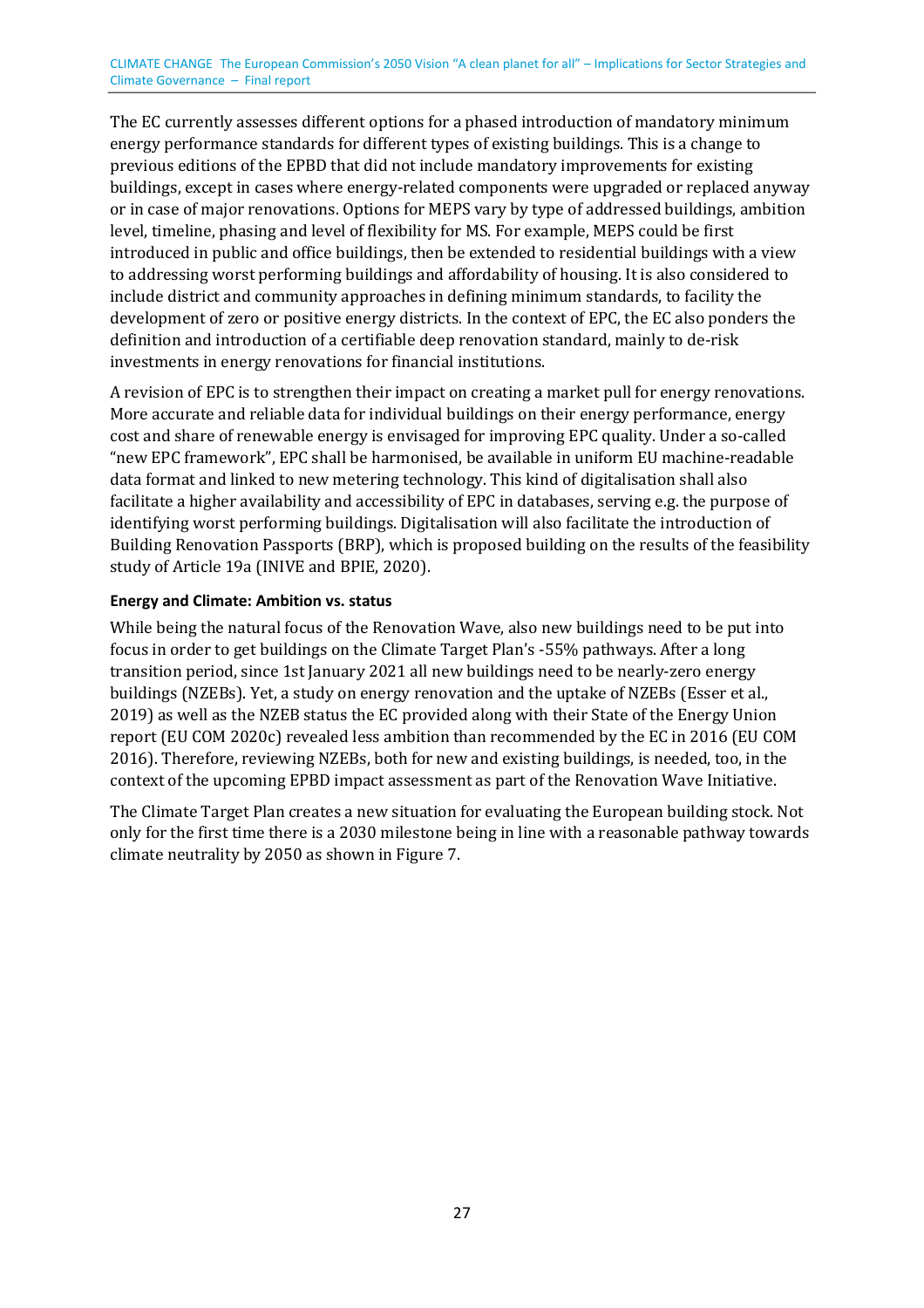#### <span id="page-27-0"></span>**Figure 7: Stylised representation of future net GHG emission pathways compared to historic reduction rate since 1990**



Source: own representation of EU COM 2020b

[Figure 7](#page-27-0) helps acknowledging the steep stepping-up of the ambition level. While still having in place the -40% GHG target in 2015/16 ("Current 2030 GHG target" in [Figure 7\)](#page-27-0), on December 2020 the EU adopted the "-55% by 2030" target with a view to realistically being able to achieve net-zero emissions by 2050. Looking at the details of policy scenarios "MIX" or "REG" reveals that (apart from power generation) the sectors "residential" and "services" - whose emissions to a large extent stem from buildings operation – by far need to have the highest reductions of around 54% to 64% only between 2015 and 2030. This ultimately highlights the urgent need for utilising both energy efficiency and renewable energy to a very significant extent within the upcoming regulatory and non-regulatory framework.

#### **Conclusions**

The analysis has shown that the Renovation Wave Initiative is a very ambitious and also a complex plan that has been put high on the political agenda of the EC. The defined goals are highly aspirational and the whole process is very dynamic. At the same time, the progress and activities on the ground and in the renovation market are not at all in line with what is defined as target-compliant within the strategy, neither with regard to the quality of renovations, nor the quantity of it. The implementation in the market will show whether the strategy can be successfully applied. In order to succeed with the Renovation Wave Initiative, the EC would need to take action in the activity fields shown above. But not only on EU level action is required, also the MS need to actively support the Initiative and need to implement it. Since the European level sets out the framework only, MS are in charge to apply the framework and requirements to their local context. Elements like for example better implementation and definition of NZEBs and the cost optimality framework, but also individual renovation plans and passports are key elements to the success of the Renovation Wave Strategy.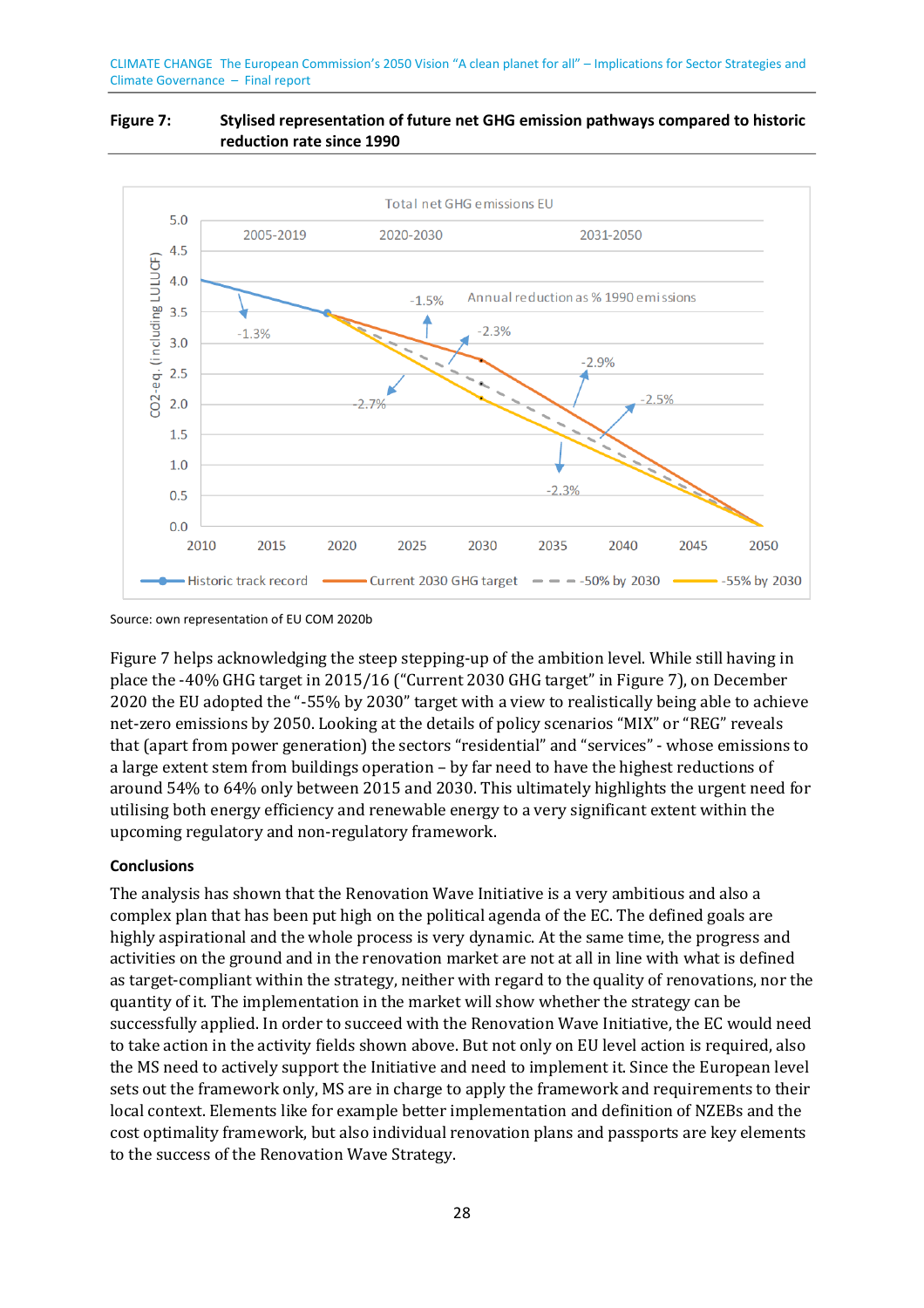## <span id="page-28-0"></span>**4 Medium-term Implications for the Effort Sharing Regulation**

Increasing the EU-wide target to net-zero by 2050 has implications also for the medium-term targets in 2030 and the instruments implemented to reaching those targets. In light of the netzero by 2050 target the Commission adopted an increased 2030 target of 55% reduction below 1990 levels (instead of 40%). Increasing the EU-wide GHG target for 2030 requires significant modifications for all relevant policy areas. The FitFor55 Package, published in July 2021 provided a first set of policy proposals and related impact assessments that shall allow the EU to reach its new target. Part of that package is a revision of the Effort Sharing Regulation (ESR). Within this project, an assessment of the inception impact assessment to the Effort Sharing Regulation was developed and published (Duscha et al. 2021).

The impact assessment to the climate target plan 2030 is a main source for the analysis of an extension of  $CO<sub>2</sub>$  pricing in the EU and served as the basis for the assessment of the inception impact assessment to the ESR. The following options for a revision of the ESR - based on the inception impact assessment document - were assessed in Duscha et al. (2021):

- ► **Option 1:** Phase out the Effort Sharing Regulation as a consequence of extending emissions trading and merging both the non-energy related ESR emissions from agriculture and the GHG emissions/removals under the LULUCF Regulation under a single climate policy instrument
- ► **Option 2:** Keep current ESR sectoral scope in parallel to extending emissions trading
- ► **Option 3**: Maintain in the ESR only the sectors not covered by emissions trading

Duscha et al. (2021) provide a description of the different options and discuss implications for emission reductions. In addition to a quantitative assessment of the options, an in-depth quantitative sector analysis is provided and effects on incentives for realising abatement options in the sectors under the ESR are being discussed.

#### **Key findings**

- ► In 2019, about 2.200 Mt CO<sub>2</sub>e were covered under the ESR accounting for about 60% of the EU-wide emissions. Main sources for emissions under the ESR are road transport (35%) and the buildings sector including residential and non-residential buildings (21%).
- ► Increasing the EU-wide target for 2030 to 55% requires a significant increase in emission reduction ambition in the sectors currently covered under the ESR. The ambition for the ESR is heavily depending on the scope of the ESR but will likely remain under the ambition for the sectors covered under the EU emissions trading system (EU ETS). Under the current scope, the target under the ESR - based on the EU impact assessment on the 2030 target would need to be increased from currently 30% to 39-40% below 2005 levels (the target under the EU ETS would need to be increased from 43% to 63% below 2005 levels). In case of a reduced ESR without road transport and the buildings sector, the target would need to be increased to "only" 34-36% below 2005 levels. In those scenarios emissions from road transport are reduced by 19-21% below 2005 levels, emissions in the buildings sector are reduced by 60-61% below 2005 levels.
- ► Under Options 1 and 2 from the inception impact assessment, there is either a regulatory gap (Option 1) or a double regulation of emissions under both the EU ETS and the ESR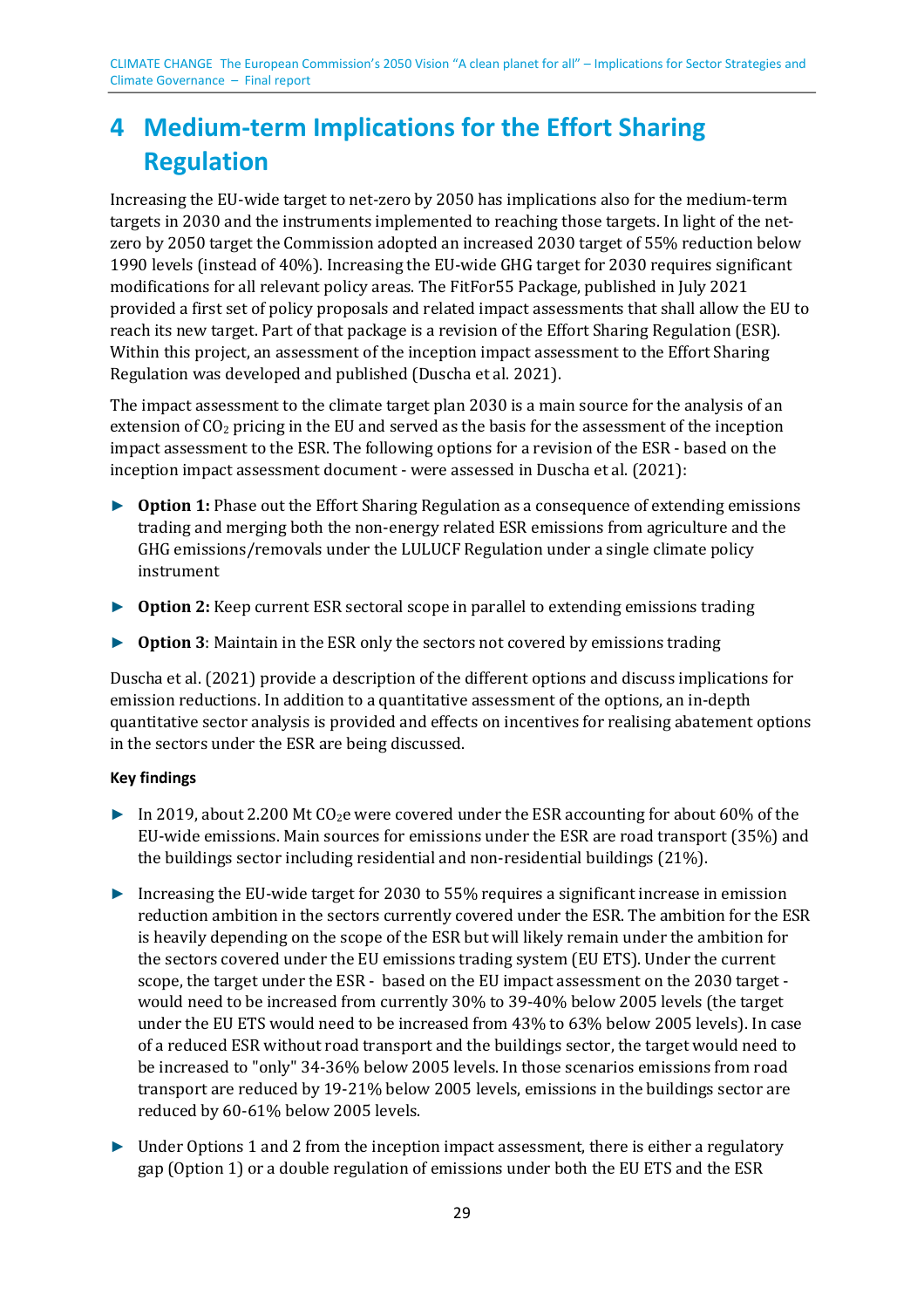(Option 2). Under Option 1, it cannot be guaranteed that the EU-wide target is being met. This is also the case under Option 2, although all sectors face emission reduction targets. The sectors - and emissions - newly included in the EU ETS would remain under the ESR. The EUwide target would be missed if a significant amount of emission reductions would be realised in the sectors regulated under both instruments, the EU ETS and the ESR, but only a small amount of emission reductions in those sectors that are only regulated by one of the two instruments. This could be precluded if instead of including the sectors in the existing EU ETS a new emissions trading market would be implemented covering only those sectors that are also part of the ESR.

In contrast to Options 1 and 2, the design of the EU ETS and the ESR in Option 3 always allows for meeting the EU-wide emission reduction target if targets under the two instruments are being met. Here, the clear separation of emission budgets and instruments currently in place remains despite a possible extension of the EU ETS to new sectors. Precondition for meeting the targets under the EU ETS is the absence of a maximum price even in case of heavy price increases.

A moderate  $CO<sub>2</sub>$  price can be one component in a policy mix to reach the emission reduction required under the ESR, in particular for the road transport and buildings sector. A moderate  $CO<sub>2</sub>$  price alone, however, is very likely not sufficient due to the existence of other nonfinancial market barriers. Additional instruments are needed to reach the emission reductions needed if the  $CO<sub>2</sub>$  price is not meant to increase drastically. Therefore, keeping the ESR as one component in place (even if it only acts as a minimum emission reduction level for those sectors covered under the ESR as could be the case under Option 2) and introducing a separate emissions trading system for those sectors also covered under the ESR seems to be a promising way forward. This policy mix should allow reaching  $CO<sub>2</sub>$  prices needed in the sectors covered under the ESR (in particular road transport and buildings), while it prevents a significant increase in  $CO<sub>2</sub>$  prices under the current EU ETS, which could present a problem in particular for industry exposed to the international markets.

#### On a sector level:

- $\blacktriangleright$  It is unlikely that a moderate CO<sub>2</sub> price in the road transport sector as well as the buildings sector is sufficient to incentivise the ambitious emission reductions required from these sectors until 2030 and thereafter. Additional policies are needed to reach net-zero carbon emissions in these sectors. The introduction of a  $CO<sub>2</sub>$  price in these sectors can present a meaningful component in the policy mix. Keeping the ESR in place in addition to the introduction of a  $CO<sub>2</sub>$  price can push the introduction of further instruments for the policy mix. In case the introduction of an ETS in these sectors includes a ceiling price, the existence of the ESR is necessary to ensure meeting the overall ESR target.
- $\triangleright$  Similarly, for non-ETS industry a regulation with a CO<sub>2</sub> price in a new sectoral ETS and the ESR targets provides a reasonable solution to ensure target fulfillment. At the same time, an integration of non-ETS industry in the existing EU ETS allows equal treatment of all industry installations. If non-ETS industry is integrated into the EU ETS a regulation under the ESR is no longer needed as the EU ETS - in combination with funding policies available to ETS as well as non-ETS industry - should be sufficient to incentivise the necessary transformational change. At the same time, non-ETS industry does not face additional burdens as could be the case if it is regulated under a newly created sector ETS together with road transport and buildings where  $CO<sub>2</sub>$  prices could be significantly higher. This can currently be seen under the national emissions trading system for fuels in Germany.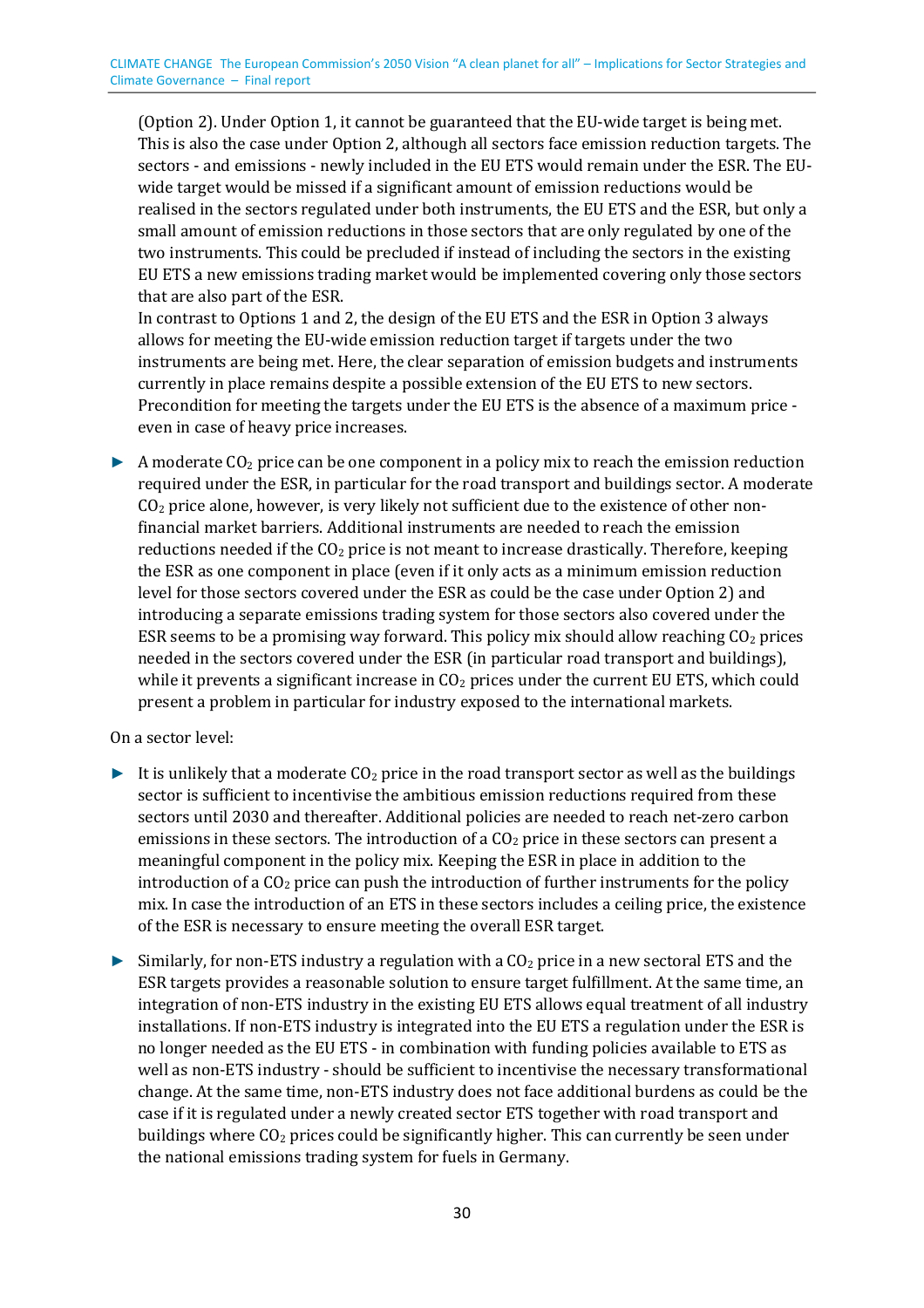► The introduction of a new AFOLU instrument (agriculture, forestry, other land uses), which groups agriculture and the LULUCF sector with an individual target and individual rules, is seen in all three options named under the inception impact assessment to the ESR. In general, this attempt is positive if it is possible to introduce ambitious and binding national emission reduction targets for all emissions from agricultural activities and related land use. Compensation of emissions from agriculture through forestry and land-use sinks should not be allowed as long as agriculture has not realised its entire emission reduction potential. Similarly, linking between the EU ETS, a potential new sector ETS and the LULUCF sector is regarded critically.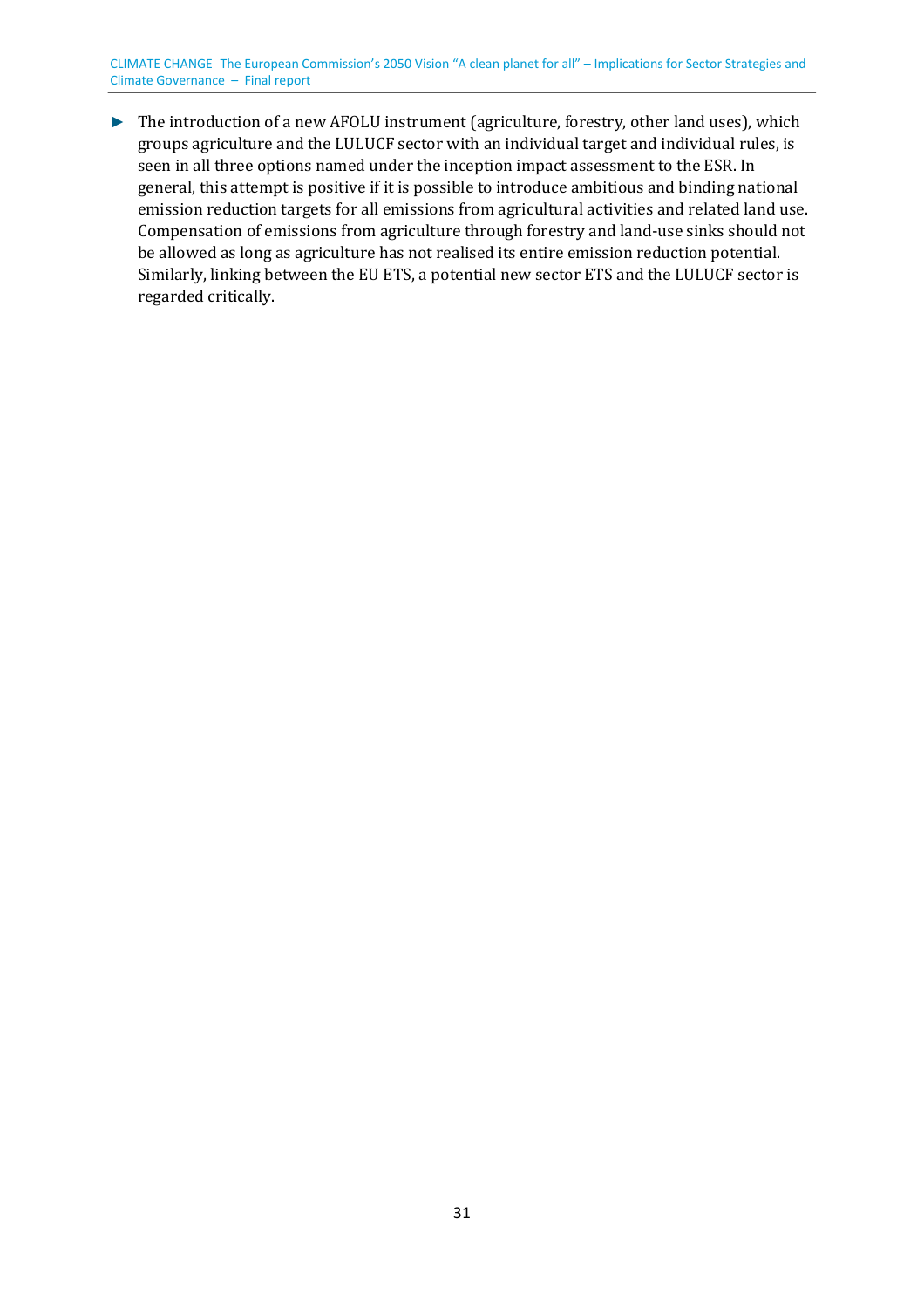## <span id="page-31-0"></span>**5 Looking ahead: how to make EU Climate Governance fit for the Climate Neutrality Target**

Targets, policies and an overarching legal framework are essential elements of a robust climate governance system. To check whether the existing system is up to the task of getting Europe on a path towards climate neutrality, this project took stock to help identify potential gaps and derive recommendations for how to address them (Duwe forthcoming).

<span id="page-31-3"></span>The analysis built on a [g](#page-31-2)rowing literature on climate governance and analyses of relevant regulatory frameworks<sup>3</sup> and on that basis defined eight key parameters for the assessment: 1. Overall context, legal framework, support; 2. Targets for both long- & short-term; 3. Strategic planning; 4. Policy cycle; 5. Progress monitoring; 6. Internal coordination; 7. Scientific advice; 8. Public participation.

The results are summarised in [Table 2](#page-31-1) below. They combine insights from an in-depth check for the EU level with a briefer analysis for the Member States' level specifically.

| Governance<br>element |                                                      | <b>Status quo assessment</b>                                                                                                                                                                                                                                                                                                               | <b>Main weaknesses and recommendations</b>                                                                                                                                                                                                                                   |
|-----------------------|------------------------------------------------------|--------------------------------------------------------------------------------------------------------------------------------------------------------------------------------------------------------------------------------------------------------------------------------------------------------------------------------------------|------------------------------------------------------------------------------------------------------------------------------------------------------------------------------------------------------------------------------------------------------------------------------|
| 1)                    | Context, legal<br>framework,<br>political<br>support | <b>POSITIVE:</b> Significant improvement<br>since 2015, through GovReg and EU<br>Climate Law (ECL). European Green<br>Deal as the new guiding strategy.<br>Political and public support is visible,<br>and the pandemic could not stop the<br>dynamic.                                                                                     | Effectiveness of the overall framework<br>$\bullet$<br>will still need to prove itself.<br>• Framework needs to be backed up by<br>follow-up processes to monitor<br>implementation.                                                                                         |
| 2)                    | <b>Targets: long</b><br>and short term               | POSITIVE: 2030 and 2050 targets<br>increased and legally enshrined. 2030<br>energy targets to follow accordingly.<br>Binding national GHG targets remain.<br>Adaptation goal in the ECL. Enhanced<br>binding targets for natural sinks<br>added at EU and national level.<br>Process for interim targets and<br>carbon budget established. | Overall target in line with 1.5°C?<br>$\bullet$<br>Next stop: proposal for 2040 target (2024)<br>$\bullet$<br>Use carbon budget analysis for broader<br>debate on EU fair share (2023-2024)<br>Net negative emissions may require<br>further CDR discussion & quantification |
| 3)                    | <b>Strategic</b><br>planning                         | MIXED: EU LTS was influential in<br>establishing climate neutrality goal -<br>but is now outdated, with no update<br>in sight. Adaptation strategies<br>mandatory. A host of sectoral and<br>horizontal strategies published, ECL<br>mentions roadmaps. Individual<br>Member States go further on CDR<br>strategies.                       | • EU LTS needs regular updating, could act<br>as hub and coordinate other sector<br>strategies<br>Comprehensive CDR approach required in<br>$\bullet$<br>long run<br>• Several national LTS not submitted yet.<br>LTSs and NECPs need alignment.<br>$\bullet$                |

<span id="page-31-1"></span>

| Table 2:<br>Status quo climate governance for eight main elements and main weaknesses |  |
|---------------------------------------------------------------------------------------|--|
|---------------------------------------------------------------------------------------|--|

<span id="page-31-2"></span><sup>3</sup> The eight elements are taken from Duwe, M. & Evans, N. (2020): [Climate Laws in Europe: Good Practices in Net-Zero Management.](https://www.ecologic.eu/sites/files/publication/2020/climatelawsineurope_fullreport_0.pdf) [B](#page-31-3)erlin, Den Haag; Additional literature: Averchenkova, Fankhauser, and Finnegan (2020): The Impact of Strategic Climate [Legislation: Evidence from Expert Interviews on the UK Climate Change Act.](https://doi.org/10.1080/14693062.2020.1819190) Climate Policy, p. 251 – 263; World Bank (2020) [World](https://elibrary.worldbank.org/doi/pdf/10.1596/34972)  [Bank Reference Guide to Climate Change Framework Legislation. Equitable Growth, Finance &](https://elibrary.worldbank.org/doi/pdf/10.1596/34972) Institutions Insight. Washington, DC.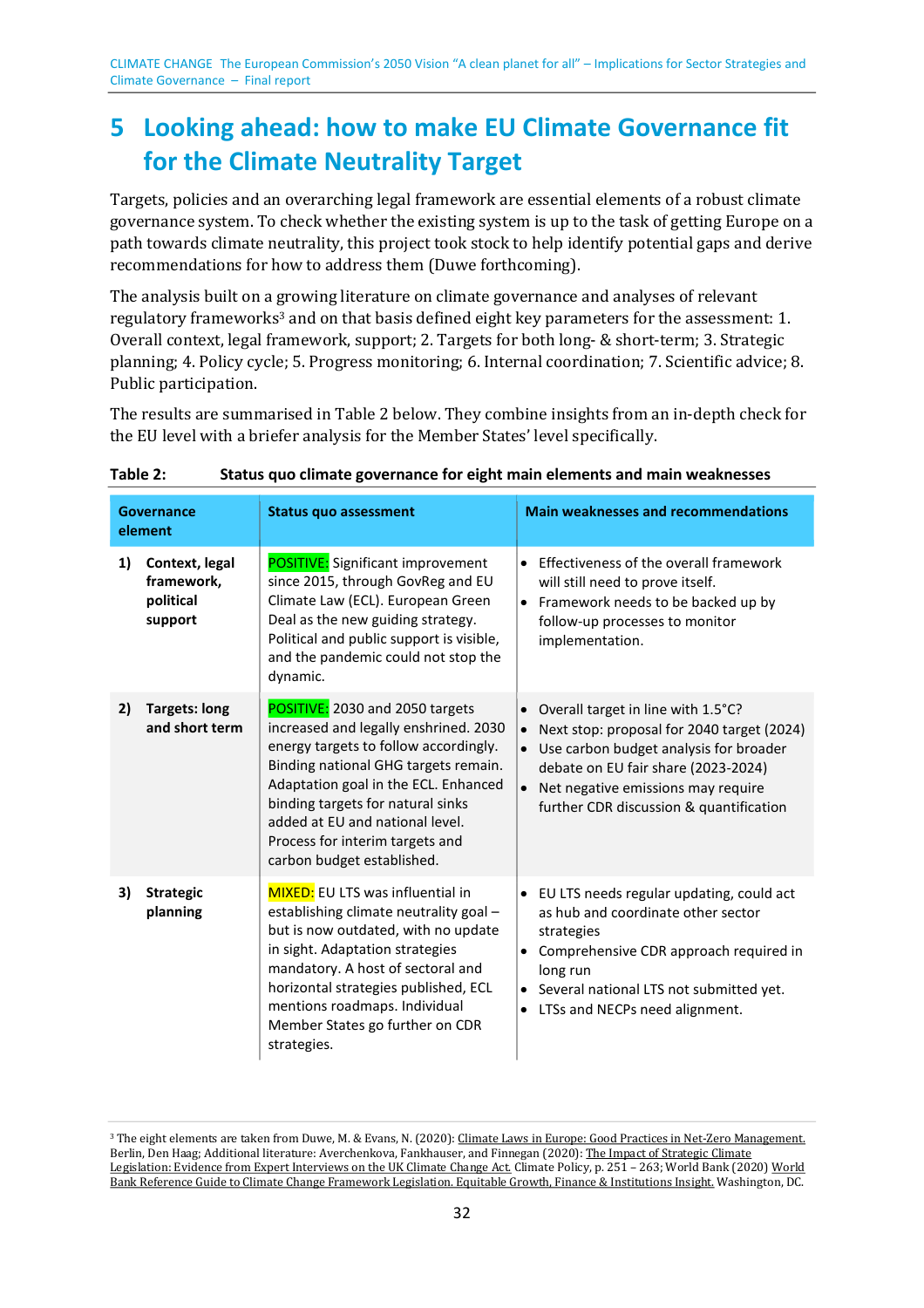| <b>Governance</b><br>element |                                 | <b>Status quo assessment</b>                                                                                                                                                                                                                                                                                                    | <b>Main weaknesses and recommendations</b>                                                                                                                                                                                                                                                                                                  |
|------------------------------|---------------------------------|---------------------------------------------------------------------------------------------------------------------------------------------------------------------------------------------------------------------------------------------------------------------------------------------------------------------------------|---------------------------------------------------------------------------------------------------------------------------------------------------------------------------------------------------------------------------------------------------------------------------------------------------------------------------------------------|
| 4)                           | Policy cycle                    | MIXED: Review cycles for EU climate<br>policy in place, "Fit For 55" package is<br>an extraordinary one. Next revision:<br>mid-2024. NECPs have forced<br>integrated planning and established<br>policy cycle in each Member State.<br>ECL includes consistency checks                                                          | • No NECP equivalent at EU level, no<br>process to identify need for EU policies -<br>could be done via LTS update.<br>Revive ECCP for policy identification?<br>$\bullet$<br>Second NECPs must be better - prepare<br>$\bullet$<br>now for mid-2023 draft updates<br>Need methodology for policy consistency.                              |
| 5)                           | <b>Progress</b><br>monitoring   | <b>MIXED:</b> Established system,<br>expanded. New climate neutrality<br>progress assessment added by ECL,<br>but without details on process or<br>content. NECP progress gaps trigger<br>Commission recommendations - but<br>will they be adhered to?                                                                          | • COM to develop net zero indicators.<br>Member States also need them. To be<br>used also in NECP updates and for<br>assessments of NECPs and LTSs<br>Updates more frequently than every five<br>$\bullet$<br>years in annual State of the Energy Union.<br>Ensure follow-up of recommendations -<br>$\bullet$<br>stronger system possible? |
| 6)                           | <b>Internal</b><br>coordination | <b>MIXED:</b> All EU institutions have well-<br>established mechanisms for climate<br>policy, but few dedicated ones to<br>provide ongoing coordination at meta<br>level. Commission and Member<br>States exchange on specific topics,<br>have permanent committees.                                                            | $\bullet$ No inter-institutional coordination $-$<br>create an annual forum for common<br>status update and discussion on priorities.<br>• All institutions need internal<br>coordination. A dedicated European<br>Parliament climate committee? A<br>European Green Deal Supervisory<br><b>Commission Working Group?</b>                   |
| 7)                           | <b>Scientific advice</b>        | <b>POSITIVE:</b> Many existing information<br>providers among EU institutions. ECL<br>includes a new independent<br>European Scientific Advisory Board on<br>Climate Change to be formed,<br>modelled on national councils.<br>Mandate is independent but<br>unspecific.                                                        | • Advisory Board needs specific tasks to be<br>effective in having impact on policy.<br>Depends on individuals chosen for it.<br>Priority processes: climate neutrality<br>$\bullet$<br>progress monitoring, EU LTS update, 2040<br>target and carbon budget                                                                                |
| 8)                           | <b>Public</b><br>participation  | <b>MIXED:</b> Many formal options for<br>input and good practice with<br>consultations. EU Climate Pact<br>launched. Additional language in ECL<br>for national dialogues - but no checks<br>on their implementation? Many<br>Member States have stakeholder<br>bodies. Climate assemblies being<br>tried in several countries. | Few interactive consultations, dialogue<br>$\bullet$<br>missing. Structured permanent forum<br>warranted?<br>• Climate assembly via EU Climate Pact?<br>National practices need improvement,<br>$\bullet$<br>NECP experience shows.<br>• Add provision in revised GovReg for<br>access to justice in national courts                        |

Source: Duwe (forthcoming)

The analysis found a mix of strong elements and positive developments as well as remaining weaknesses. On the plus side, it can be stated that EU climate governance has been significantly expanded and strengthened since the adoption of the Paris Agreement – and at a remarkable speed. Moreover, political and public support have grown, which is evident in the higher targets adopted at EU level. However, the assessment reveals important gaps and shortcomings to address: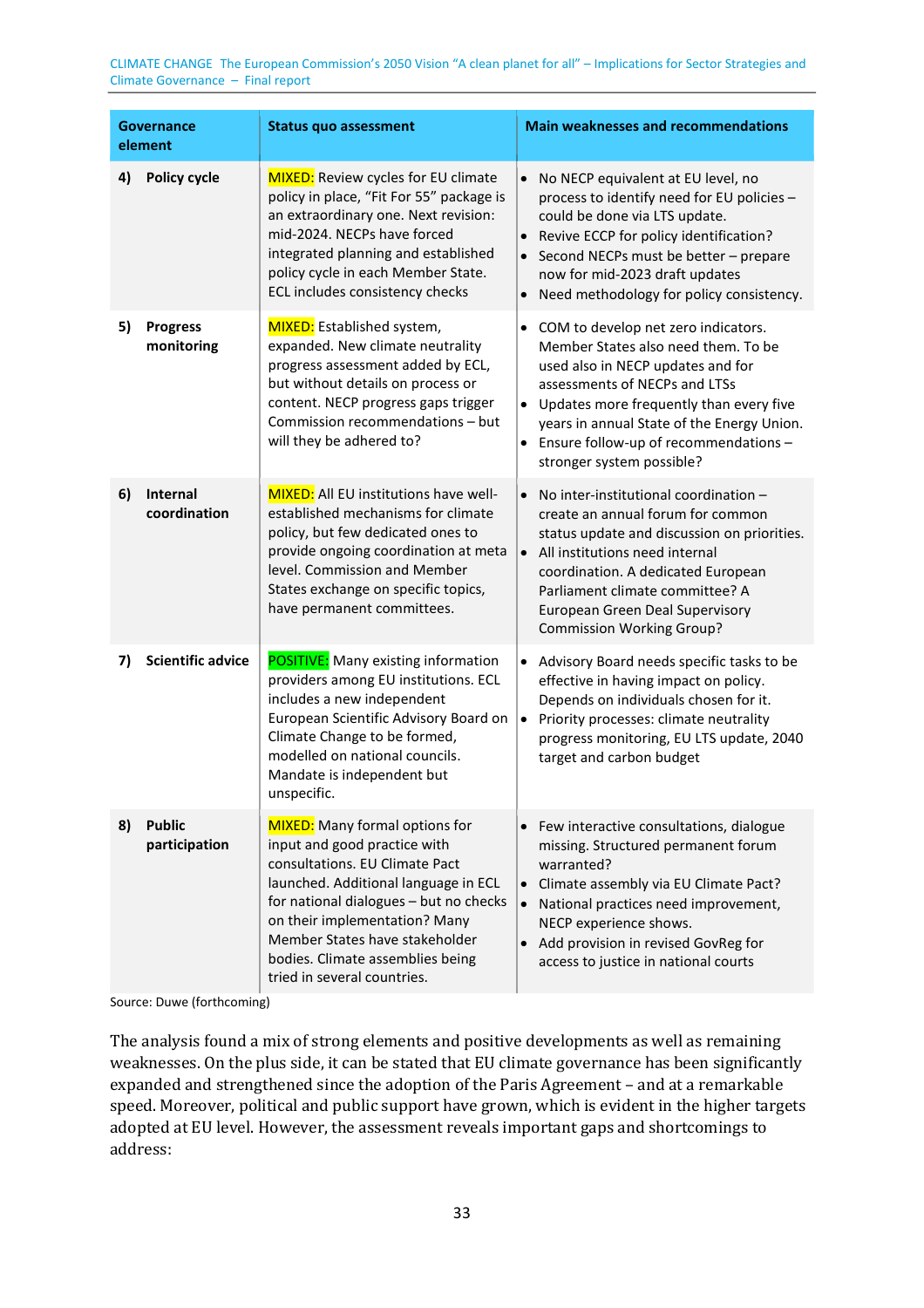- ► Long-term planning (core topic of the project's focus) is not integrated sufficiently into the governance system, both at EU and at national level. A plethora of thematic strategies at EU level is not being connected and integrated into an overall framework other than reference to the Green Deal. At Member State level, a quarter of countries have not submitted their respective national long-term strategy and several Member States have no clear long-term target defined.
- ► Policy review cycles are regular, but not based on broad dialogue and do not amount to an EU level equivalent of the NECPs for Member States. NECPs and national LTSs are disconnected and may not be aligned. These processes cannot be challenged in national courts due to a lack of access under current rules.
- ► The analysis has also identified other areas of improvement that are of a more structural nature, such as the potential to enhance coordination inside and between EU institutions on the European Green Deal or a more permanent stakeholder dialogue dedicated to climate neutrality.

All of these points create the **risk that policy-making is not sufficiently informed by the long-term direction towards climate neutrality.**

#### **Target processes in the next four years and key recommendations**

While the focus for many EU climate policy experts in 2021-2022 will be on the "Fit For 55" negotiations, a set of upcoming processes in 2023 and 2024 are also key to success on climate neutrality and can address many current shortcomings:

- ► In **March 2023** national progress reports on NECP implementation are due (format to be adopted still by delegated act).
- ► In **June 2023** draft NECP updates are due, which need to be able to meet higher 2030 targets and should be better than the first set – final updates due a year later.
- ► In **September 2023** the Commission must present the first assessments regarding progress towards climate neutrality and policy consistency as established under the EU Climate Law. It will provide an initial answer to the question: "are we doing enough" to get to net zero?
- ► By **Mid-2024** at the latest (= six months after the Paris Agreement's Global Stocktake), the next review cycle of legislation *and* the proposal for the EU's 2040 target are due, plus the indicative EU carbon budget. The next package is thus looming on the horizon while the current one is being negotiated. It will be looking beyond 2030 – and beyond net zero.
- ► By the **end of 2024** national long-term strategies should be updated (Article 15.1 GovReg), a process that some Member States have already started – while others are yet to submit their first strategy altogether.

In considering these key processes, and based on the analysis of the existing governance landscape, the following actions would make climate policy "fit better" for net zero:

- ► A **revision of the Governance Regulation** to enhance NECPs and national LTSs, align them better, empower LTSs and clarify long-term targets. It also needs to specify access to justice at national level concerning both processes.
- ► A **transparent process for the development of a comprehensive methodology** for climate neutrality tracking and policy consistency, with net zero indicators that can also be used for NECP and LTS assessment – and to inform the national progress reports.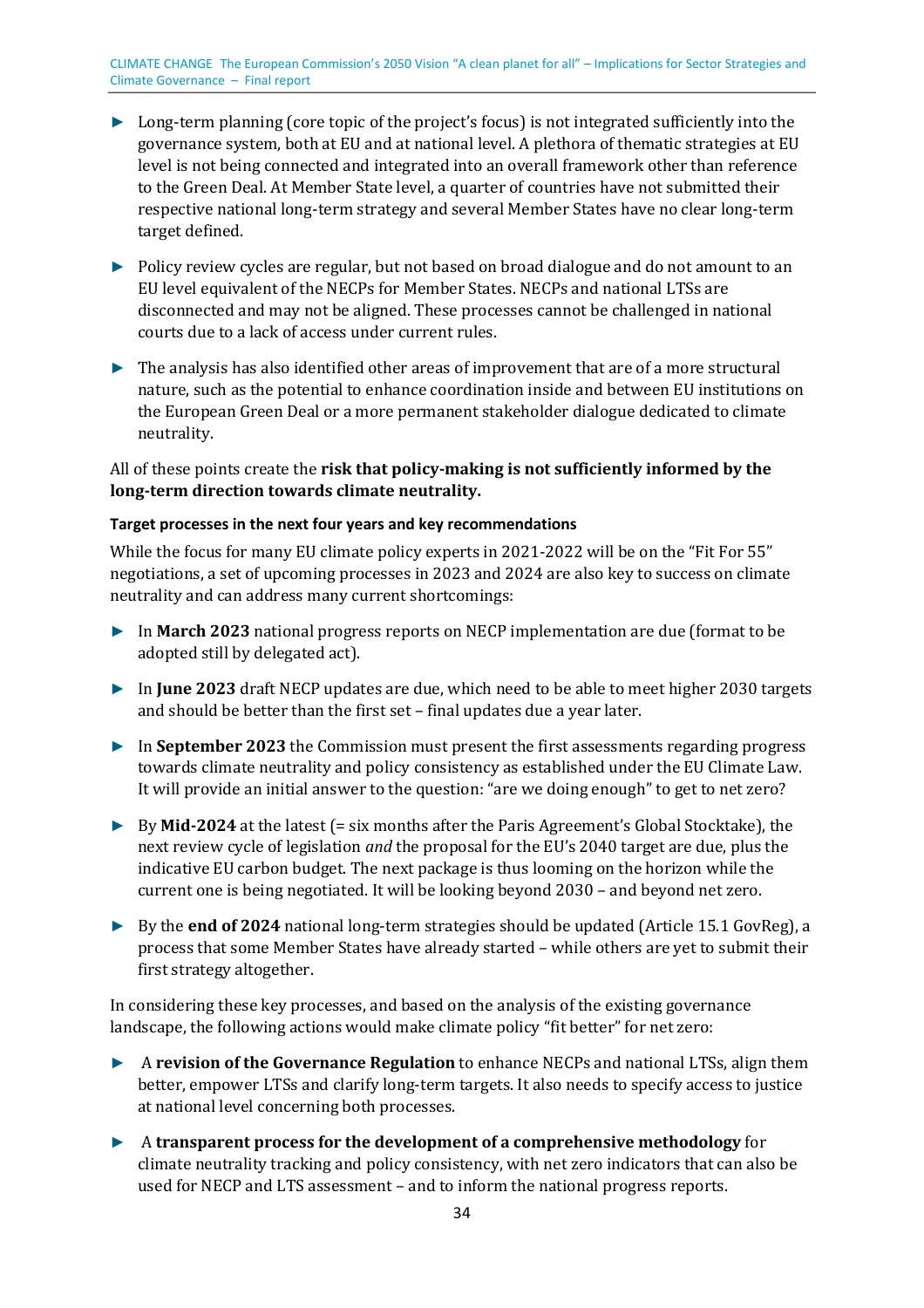- ► An **update to the EU LTS** to inform the 2040 target proposal and the analysis on the next policy package in 2024 – and to coordinate the various parallel thematic strategies.
- ► A **dialogue with Member States** on where EU policies are needed most on the path to climate neutrality in preparation for that also gives visibility to national long-term strategies.

The EU LTS analysis and the dialogue with Member States would inform the next policy package and help shape an EU level policy overview for how to get to climate neutrality ("NECP style"). In parallel, broader engagement processes with stakeholders will be needed that could learn from the ECCP experience and be an actual exchange of ideas. At the same time, public participation options for citizens also need to be enhanced – through a possible expansion of the EU Climate Pact.

These changes to the existing governance system will require an investment from the Commission, but one that is largely non-additional and that could create synergies and save effort in the long run.

The ongoing negotiations on the **"Fit For 55" package are relevant in this context**. If a full revision of the GovReg would not be pursued by the Commission, amendments could be created also through the FitFor55 negotiations as a shortcut, i.e., through the review of the Effort Sharing Regulation. And as the timing for the extensive analysis needed for the next policy review may be too tight considering the need for changes being negotiated now to take effect and show results, the date could be pushed back by 6-12 months. A new "post-2030" package in 2025 would also leave time for a political decision to be taken on the EU's carbon budget and the 2040 target first.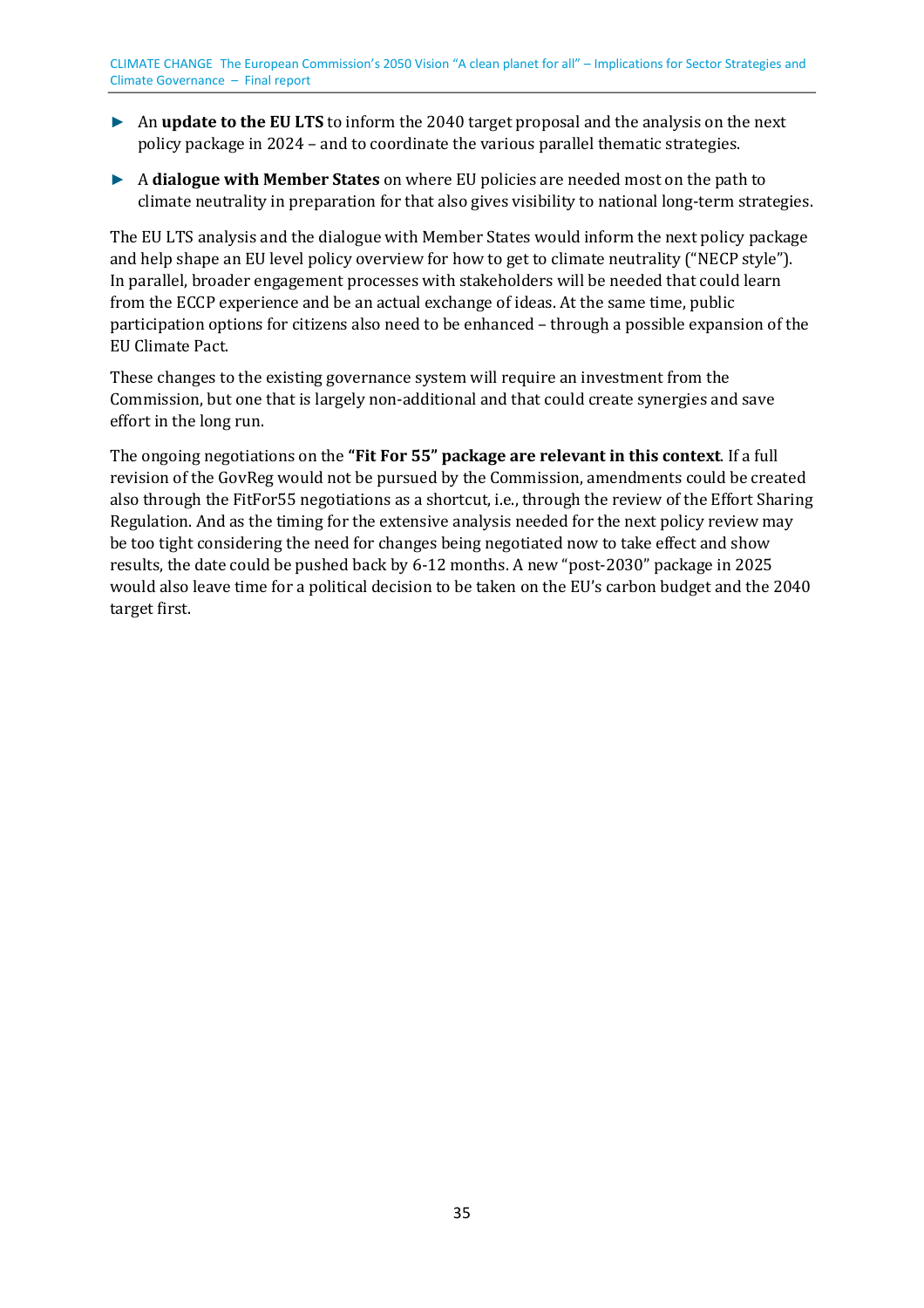## <span id="page-35-0"></span>**6 Conclusions**

**The EC's Strategic Long-Term Vision (as the EU's long-term climate strategy under the Paris Agreement) has had a lasting impact on EU climate policy**. The proposed target of climate neutrality was met with largely positive reactions from different quarters. Ursula von der Leyen made it a central pillar of the programme for her tenure as Commission President in July 2019, and declared it the core guiding objective of the European Green Deal a few months later. The subsequent adoption of climate neutrality by EU heads of state and government made it possible to include it in the EU Climate Law, proposed in March 2020 and agreed in April 2021. The scope was even extended in the ECL to net "negative emissions thereafter" (Article 2.1 ECL). Now the EU needs the means to deliver on this new objective.

As discussed in Section [2,](#page-12-0) the EU LTS (and similar studies) showed that **high investments need to be mobilised into technologies and infrastructures that are compatible with a climateneutral economy**, while it remained open how this should be achieved. The recent Green Finance Taxonomy is meant to foster this, by directing private and public actors away from investments that will not be viable in a climate-neutral economy. There is already agreement on large parts of the taxonomy, but the ongoing debate about nuclear power and the role of gas makes clear that there is no accepted long-term vision in some areas. The diverse interests of the Member States can of course not be overwritten on the EU level. Nevertheless, some guardrails are necessary, e.g. in the context of the future design of pan-European energy infrastructures, in order to avoid stranded investments entailing high costs for the public. The negotiation of the Hydrogen and Decarbonised Gas Markets Package might provide orientation here.

Moreover, with its Strategic Vision, the EU also made clear that **the required large-scale transformation of the complete economy can only be achieved, if it is carried out in a manner that leaves no-one behind**, and coined the term just transition for this. Recently, this issue has become even more important in the context of both the COVID-19 pandemic and the rising prices of fossil fuels in autumn 2021. Both developments have led to some actors raising concerns that the transformation to climate neutrality is not feasible under these conditions, while a successful transformation could actually solve some important issues in this context. For instance, the currently debated Social Climate Fund addresses the issue of equality in this transformation. This underlines the need for a positive vision of the desired future pathway, which points out the multiple benefits of the transformation, for instance with respect to energy security, clean air and labour markets. While the EC addressed this already in its Strategic Vision, it still needs to be disseminated all over the EU, allowing the EU citizens to participate in its embodiment.

**The review and increase of the interim target for 2030 from at least 40% to at least net 55% reductions from 1990 levels is a key step forward on the way to climate neutrality**. The EC had to work hard to put together the FitFor55 Package of legislations to support implementation for the revised 2030 target. At the heart of the transformation, there is the need to defossilise the European energy system. While this is already happening rather quickly for electricity generation driven by the ETS and expansion of Renewables, the end-use sectors industry, buildings and transport have turned out to include hard-to-mitigate subsectors, in particular energy-intensive industries, the existing building stock and long-distance freight transport. To address these sectors, the EC has come up with individual sectoral strategies, namely the EU Industrial Strategy, the Renovation Wave, and the Strategy for sustainable and smart mobility, in order to provide the necessary guidance. The in-depth sector analyses summarised in Section [3](#page-18-0) has reflected upon this in the long-term perspective.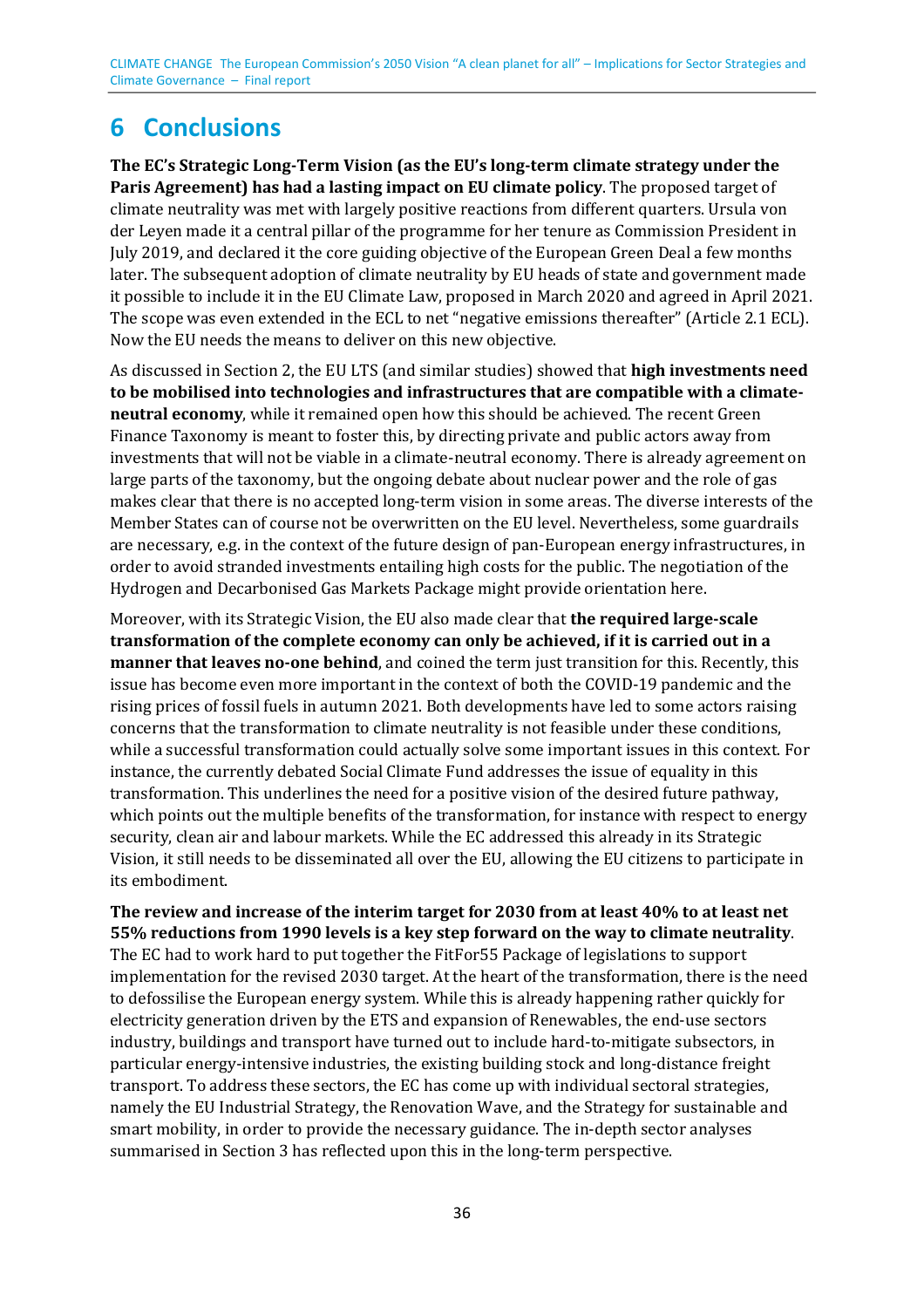**The 2050 perspective on the industry sector shows that it will not be sufficient to implement best-available technologies across all the current production processes, but that a radical switch to new CO2-neutral processes is needed,** in particular in the production of steel, cement and basic chemicals. A strong  $CO<sub>2</sub>$  price signal from the EU ETS can be a key tool for enabling industrial transformation. However, even with a stronger reduction of emission allowances under the ETS as suggested in the FitFor55 package, it is uncertain whether the ETS is able to trigger these process switches early enough in view of the long-term upcoming investment cycles. Because by 2030,  $CO<sub>2</sub>$ -neutral processes in industry must be able to be scaled up from pilot and demonstration scale to industrial level and operated economically. The EU Innovation Fund and similar national funding programs try to fill this gap by supporting the commercialisation of the relevant processes such as the use of low-carbon hydrogen, CCUS and circular economy approaches. While this is an important lever to address the long-term perspective, it is not clear how to track the progress in this regard. Moreover, the interplay of the ETS and such funding programs will become more important in the longer term. Here, additional instruments like the carbon contracts for difference may provide a promising approach to close the economic efficiency gap - if the  $CO<sub>2</sub>$  price is too low - while limiting the risk of over-funding. Equally important is an infrastructure expansion tailored to the needs of industry. Companies face a number of uncertainties in the context of the energy transition, this concerns in particular the (local) availability and the costs/prices of  $CO<sub>2</sub>$ -neutral energy carriers such as electricity, hydrogen or PtG. A hydrogen backbone network connecting the major industrial sites could increase planning certainty and the willingness of companies to invest.

**In addition to the overarching transport strategy, a clear long-term perspective still needs to be provided for long-distance freight transport.** Clear targets have been proposed with the FitFor55 package for road transport, shipping and aviation. However, while electric mobility provides a clear long-term perspective for light-duty vehicles, there are still several competing options for freight transport, in particular battery-electric trucks, hydrogen-fuelled trucks and electrification of trucks via overhead lines. These options require different infrastructures, whose complete rollout require substantial investments and time. Against this background, the current strategy and the proposed Alternative Fuels Infrastructure Directive is not certain enough about which options to follow thoroughly and the  $CO<sub>2</sub>$  fleet targets for cars and trucks need to be more ambitious to reach the targets in an effective way.

**For the defossilisation of the buildings sector, the EC's Renovation Wave provides an ambitious framework, which is an important guideline for the long-term pathway.**  However, reaching these ambitious targets requires substantial action early on in view of the long-term investment cycles. The current actions both on the EU and the Member States' level do not match up to the ambition of the Renovation Wave yet. The upcoming Energy Performance of Buildings Directive may be a first step in this direction. Elements like better implementation and definition of NZEBs and the cost optimality framework, but also individual renovation plans and passports are key elements to the success of the Renovation Wave Strategy.

The stocktake of the climate governance landscape as a whole in Section [5](#page-31-0) has revealed important insights. Considering the positive impact of the EU's first LTS (the Strategic Visions document and the IDA), the lack of a mandate for an update is an obvious gap. There are several reasons, why **an update of the EU LTS should be considered**. First of all, the adoption of the 55% target for 2030, **the underlying calculations of the EU LTS are now out of date.** Longterm planning is not a one-off exercise but should be understood as continuous process – that is updated as new information becomes available (such as maturity and costs of technologies, lessons from implementation, etc.). Only then can long-term strategies properly inform nearterm policy-making. The information from an updated EU LTS is needed to guide the setting of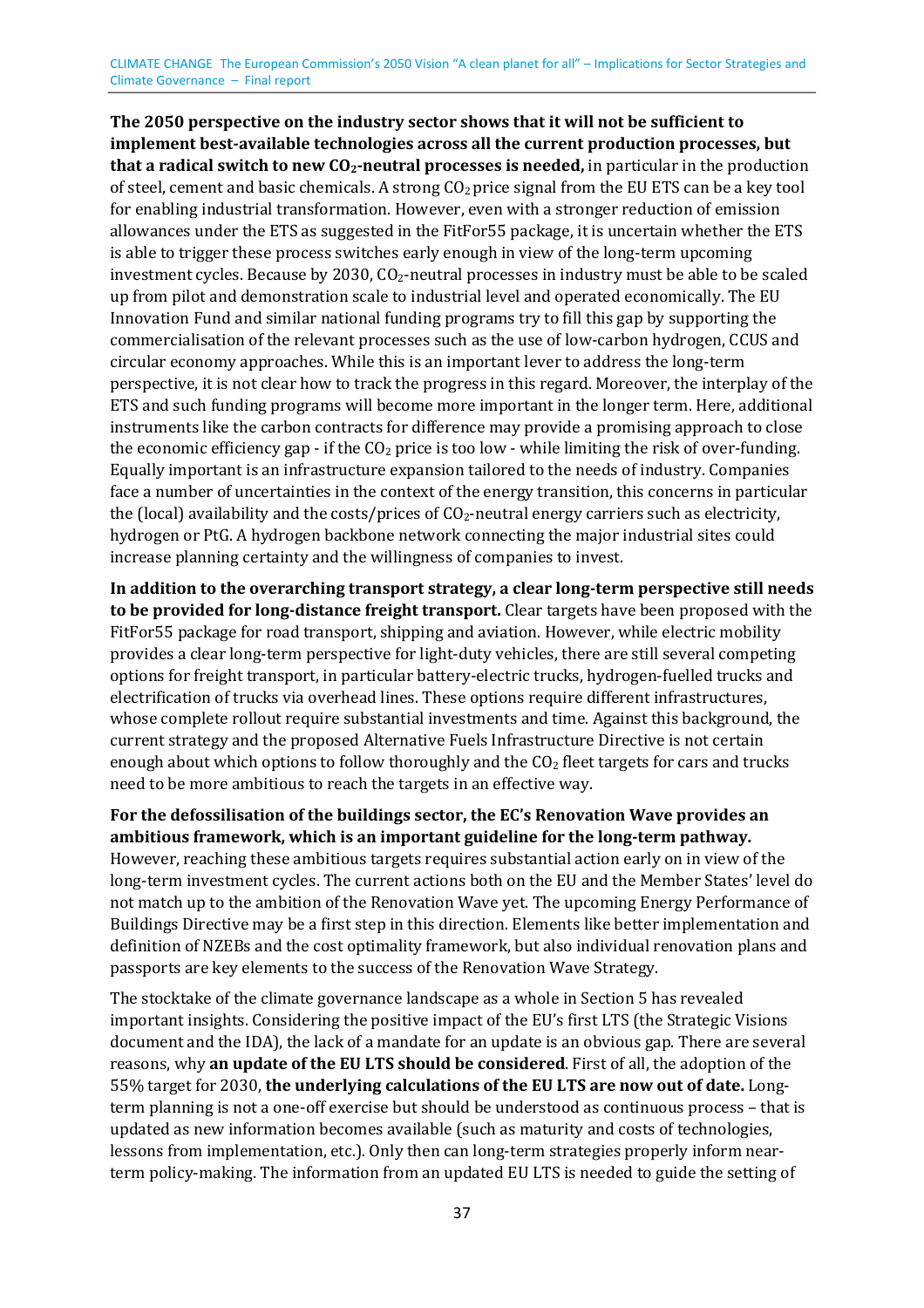the 2040 target and the review of the main policies, which are both due in 2024. An updated EU LTS would create added value for EU climate policy and most of the underlying analysis will need to be done anyway for the tasks the EC is already obliged to carry out.

Furthermore, a host of additional sectoral and horizontal strategies (some new initiatives and some that had been in the making for a while) have been published since the adoption of the European Green Deal. The ECL also includes an article on "sectoral roadmaps" (Article 10), obliging the Commission to engage with sectoral representatives about the drawing up of dedicated roadmaps towards climate neutrality. However, other than the loose framing of the European Green Deal, **there is currently no central policy framework for coordination between the sectoral and horizontal strategies**. A regular updating could help orchestrate the various sectoral and horizontal strategies. An **EU LTS could serve as a "master plan" or at least as a central hub for all efforts needed towards climate neutrality**.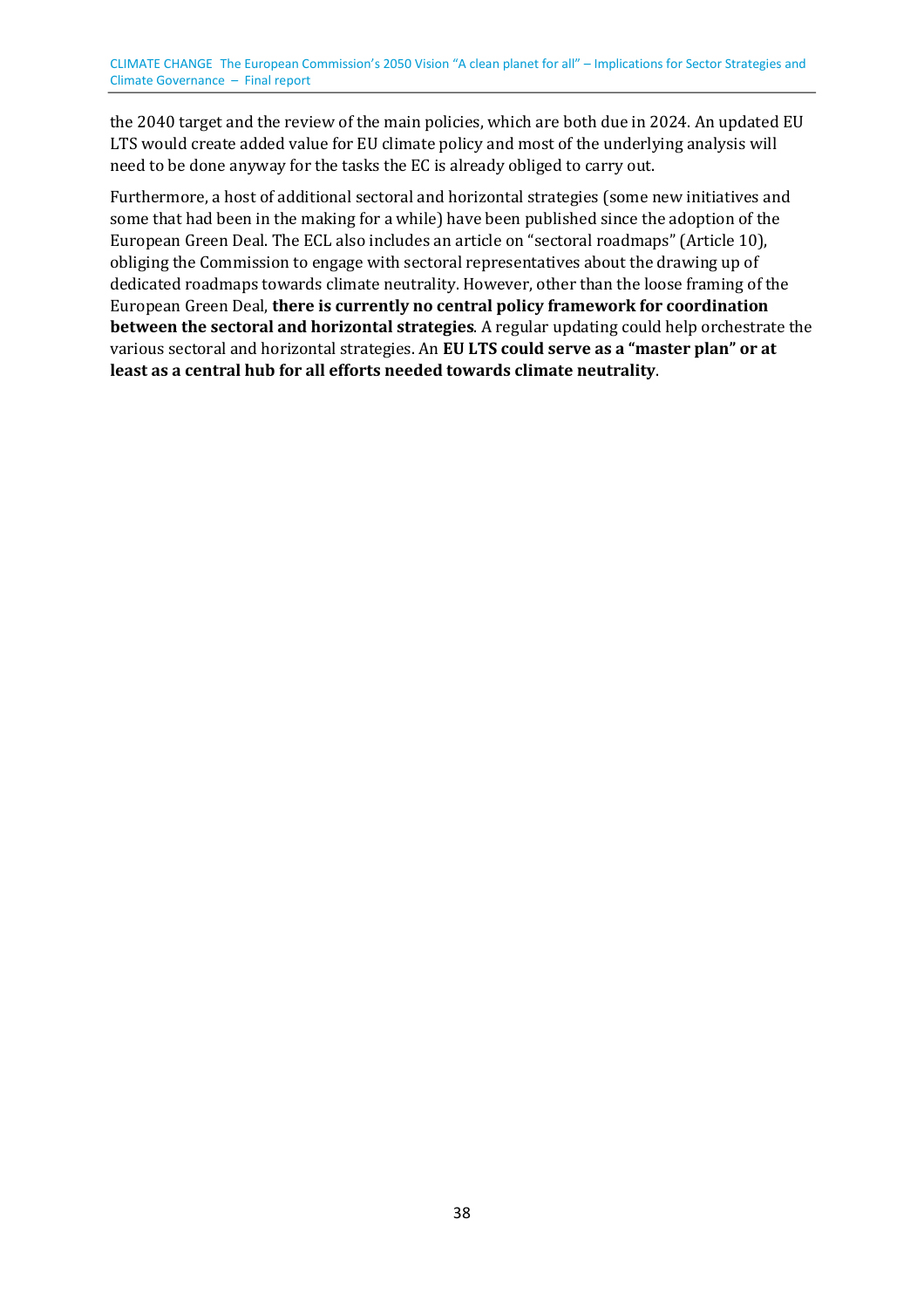## <span id="page-38-0"></span>**7 List of References**

### <span id="page-38-1"></span>**7.1 List of project publications**

Duscha, V.; Lehmann, S.; Ittner, S. (2021): Revision der EU-Klimaschutz-Verordnung [Revision of the EU Effort-Sharing-Regulation]. Umweltbundesamt, Dessau-Roßlau, 2021. Available at:

https://www.umweltbundesamt.de/publikationen/revision-der-eu-klimaschutz-verordnung, last accessed on 22.11.2021.

Duwe, M., Freundt, M. (2019): Fact Sheet: EU 2050 strategic vision "A Clean Planet for All". Brief Summary of the European Commission proposal. Umweltbundesamt, Dessau-Roßlau, 2019. Available at: [https://www.umweltbundesamt.de/en/publikationen/fact-sheet-eu-2050-strategic-vision-a-clean-planet,](https://www.umweltbundesamt.de/en/publikationen/fact-sheet-eu-2050-strategic-vision-a-clean-planet) last accessed on 22.11.2021.

Duwe, M. (forthcoming): Making EU climate governance fit for Net Zero – How to complete the current landscape of planning and review processes for targets and policies to align it with the climate neutrality objective. Discussion Paper. Umweltbundesamt, Dessau-Roßlau.

Herbst, A., Fleiter, T., Neuwirth, M., Rehfeldt, M., Wachsmuth, J. (2021) Options for achieving a close-to climate-neutral EU industry and their implications. Fraunhofer Institute for Systems and Innovation Research ISI, Karlsruhe, 2021. Available at: [https://www.isi.fraunhofer.de/content/dam/isi/dokumente/sustainability](https://www.isi.fraunhofer.de/content/dam/isi/dokumente/sustainability-innovation/2021/WP-S-08_2021_Options_for_achieving_a_close-to%20climate-neutral_EU_industry.pdf)[innovation/2021/WP-S-08\\_2021\\_Options\\_for\\_achieving\\_a\\_close-to%20climate-neutral\\_EU\\_industry.pdf,](https://www.isi.fraunhofer.de/content/dam/isi/dokumente/sustainability-innovation/2021/WP-S-08_2021_Options_for_achieving_a_close-to%20climate-neutral_EU_industry.pdf) last accessed on 22.11.2021.

Hermelink, A., Bettgenhäuser, K. (2021): The European Commission's Renovation Wave Initiative for the Building Sector. Discussion Paper. Climate Change 53/2021. Umweltbundesamt, Dessau-Roßlau, 2021. Available at: [https://www.umweltbundesamt.de/publikationen/the-european-commissions-renovation-wave](https://www.umweltbundesamt.de/publikationen/the-european-commissions-renovation-wave-initiative)[initiative,](https://www.umweltbundesamt.de/publikationen/the-european-commissions-renovation-wave-initiative) last accessed on 22.11.2021.

Plötz, P., Wachsmuth, J., Gnann, T., Neuner, F., Speth, D., Link, S. (2021): Net-zero carbon transport in Europe until 2050 - Targets, technologies and policies for a long-term EU strategy. Fraunhofer Institute for Systems and Innovation Research ISI, Karlsruhe, 2021. Available at:

[https://www.isi.fraunhofer.de/content/dam/isi/dokumente/cce/2021/EU\\_Transport\\_policybrief\\_long.pdf,](https://www.isi.fraunhofer.de/content/dam/isi/dokumente/cce/2021/EU_Transport_policybrief_long.pdf) last accessed on 22.11.2021.

Wachsmuth, J., Eckstein, J., Held, A., Herbst, A., Plötz, P., Bettgenhäuser, K., Berg, T., Hardy, M., Schimmel, M., Duwe, M., Freundt, M., Frelih-Larsen, A., Hirschnitz-Garbers, M., Araujo, A. (2019): Assessment of the In-depth Analysis Accompanying the Strategic Long-term Vision "A clean planet for all" of the European Commission. Climate Change 35/2019. Umweltbundesamt, Dessau-Roßlau, 2021. Available at:

[https://www.umweltbundesamt.de/en/publikationen/assessment-EU-vision-clean-plaent-for-all,](https://www.umweltbundesamt.de/en/publikationen/assessment-EU-vision-clean-plaent-for-all) last accessed on 22.11.2021.

### <span id="page-38-2"></span>**7.2 List of further references**

Axsen, J., Plötz, P., & Wolinetz, M. (2020). Crafting strong, integrated policy mixes for deep CO 2 mitigation in road transport. Nature Climate Change, 10(9), 809-818.

Esser, Anne; Dunne, Allison; Meeusen, Tim; Quaschning, Simon; Wegge, Denis; Hermelink, Andreas et al. (2019): Comprehensive study of building energy renovation activities and the uptake of nearly zero-energy buildings in the EU. Final report. Research report prepared for European Commission, DG Energy. (Ipsos); (Navigant).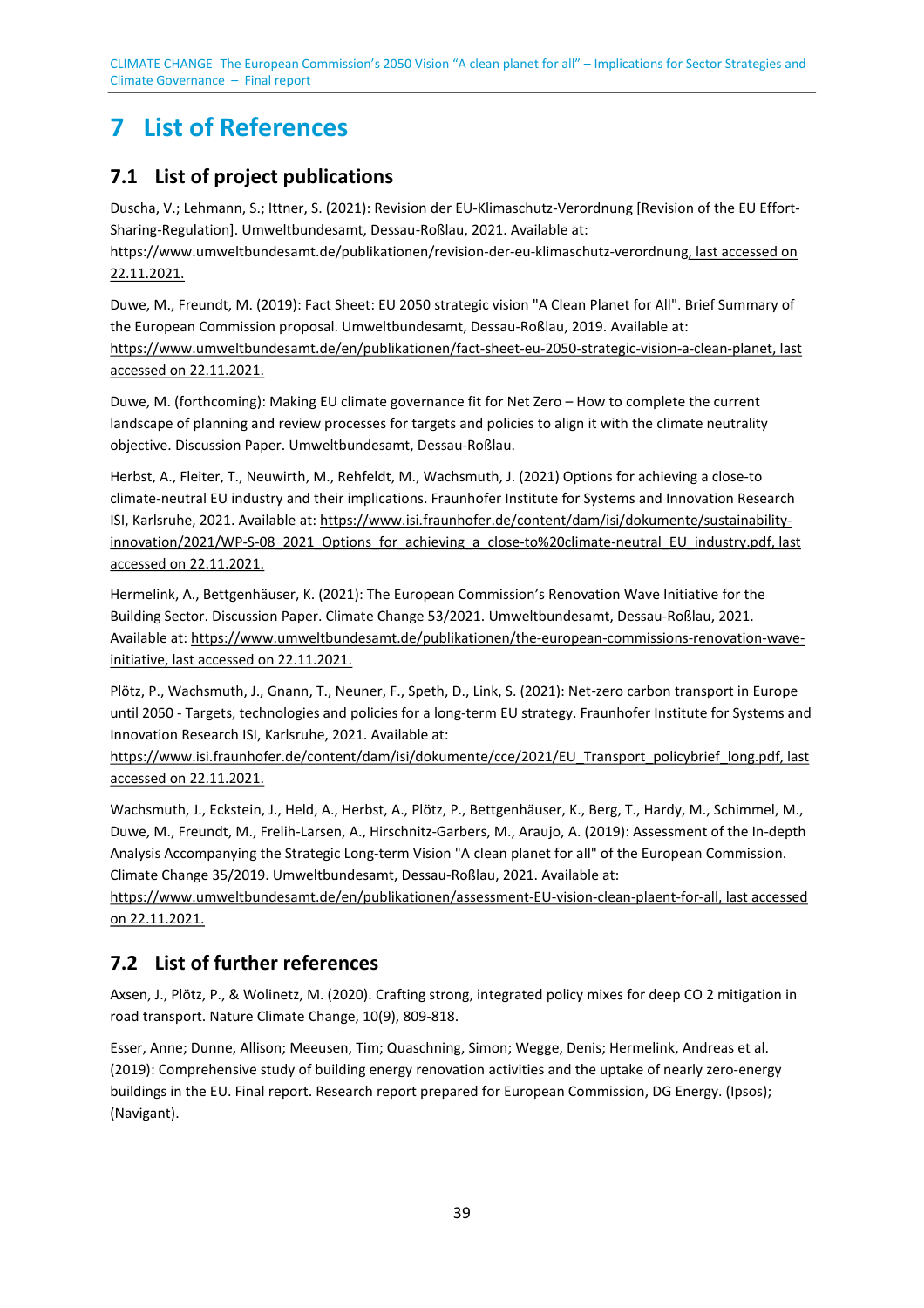European Union (EU) (2020): EU transport in figures - Statistical pocketbook 2020. Available at: [https://op.europa.eu/en/publication-detail/-/publication/da0cd68e-1fdd-11eb-b57e-01aa75ed71a1/language](https://op.europa.eu/en/publication-detail/-/publication/da0cd68e-1fdd-11eb-b57e-01aa75ed71a1/language-en/format-PDF/source-search)[en/format-PDF/source-search,](https://op.europa.eu/en/publication-detail/-/publication/da0cd68e-1fdd-11eb-b57e-01aa75ed71a1/language-en/format-PDF/source-search) last accessed on 22.11.2021.

EU COM (2011): COMMUNICATION FROM THE COMMISSION TO THE EUROPEAN PARLIAMENT, THE COUNCIL, THE EUROPEAN ECONOMIC AND SOCIAL COMMITTEE AND THE COMMITTEE OF THE REGIONS A Roadmap for moving to a competitive low carbon economy in 2050. Low Carbon Roadmap. . Online available at:http://eurlex.europa.eu/legal-content/EN/TXT/?uri=CELEX:52011DC0112, last accessed on 10.04.2019.

EU COM (2016): Commission Recommendation (EU) 2016/1318 of 29 July 2016. on guidelines for the promotion of nearly zero-energy buildings and best practices to ensure that, by 2020, all new buildings are nearly zero-energy buildings.

EU COM (2018a): Regulation (EU) 2018/1999 of the European Parliament and of the Council of 11 December 2018 on the Governance of the Energy Union and Climate Action. ELI: http://data.europa.eu/eli/reg/2018/1999/oj

EU COM (2018b): A Clean Planet for all. A European strategic long-term vision for a prosperous, modern, competitive and climate neutral economy. Edited by European Commission (EC). Brussels. Online available at https://ec.europa.eu/clima/sites/clima/files/docs/pages/com\_2018\_733\_en.pdf, last accessed on 10.04.2019.

EU COM (2018c): In-depth Analysis in support on the COM (2018) 773: A Clean Planet for all - European strategic long-term vision a prosperous, modern, competitive and climate neutral economy Knowledge policy Commission. Edited by European Commission (EC). Brussels. Online available at https://ec.europa.eu/knowledge4policy/publication/depth-analysis-support-com2018-773-clean-planet-alleuropean-strategic-long-term-vision\_en, last accessed on 10.04.2019.

EU COM (2019a): Building and renovating. The European Green Deal.

EU COM (2020a): Sustainable and Smart Mobility Strategy – putting European transport on track for the future. SWD (2020) 331 final.<https://ec.europa.eu/transport/sites/transport/files/legislation/com20200789.pdf>

EU COM (2020b): Impact Assessment accompanying the document Communication from the Council, the European Economic and Social Committee and the Committee of the Regions: Stepping up Europe's 2030 climate ambition - Investing in a climate-neutral future for the benefit of our people. SWD(2020) 176 final.

EU COM (2020c): Recovery and Resilience Plans. Example of component of reforms and investments – Renovation wave aimed at enhancing energy and resource efficiency.

EU COM (2020d): A Renovation Wave for Europe - greening our buildings, creating jobs, improving lives. Communication from the Commission to the European Parliament, the Council, the European Economic and Social Committee and the Committee of the Regions. COM(2020) 662 final.

EU COM (2021): Revision of the Energy Performance of Buildings Directive. Inception Impact Assessment. Report Ares(2021)1397833. Available online at https://ec.europa.eu/info/law/better-regulation/have-yoursay/initiatives/12910-Revision-of-the-Energy-Performance-of-Buildings-Directive-2010-31-EU, last accessed on 23.02.2021.

European Council (2018): European Council conclusions on Jobs, Growth and Competitiveness, as well as some of the other items (Paris Agreement and Digital Europe), 22 March 2018.

[https://www.consilium.europa.eu/media/33430/22-euco-intermediary-conclusions-en.pdf.](https://www.consilium.europa.eu/media/33430/22-euco-intermediary-conclusions-en.pdf) last accessed on 21.08.2019.

Eurostat (2021): EU Energy balance – 2021 edition. Available at: [https://ec.europa.eu/eurostat/web/energy/data/energy-balances,](https://ec.europa.eu/eurostat/web/energy/data/energy-balances) last accessed on 16.05.2019.